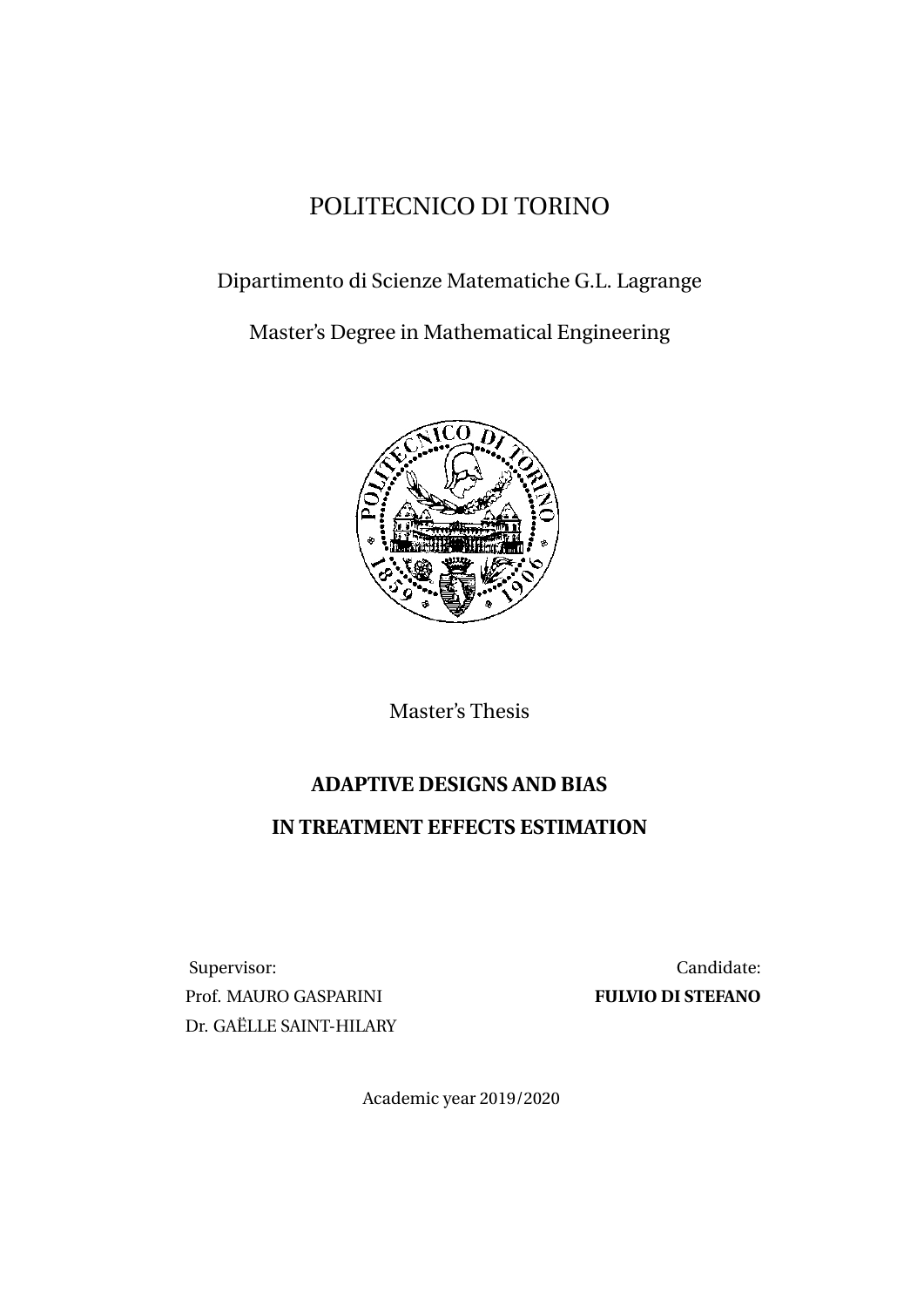# **Contents**

| $\mathbf{1}$                 |             | <b>Introduction</b> |                                                       |                |  |  |
|------------------------------|-------------|---------------------|-------------------------------------------------------|----------------|--|--|
| <b>Adaptive Designs</b><br>2 |             |                     |                                                       |                |  |  |
|                              | 2.1         |                     |                                                       | 5              |  |  |
|                              | 2.2         |                     | Identification of Bias in Adaptive Designs            | $\overline{7}$ |  |  |
|                              | 2.3         |                     | Handling of Bias in Adaptive Designs                  | 8              |  |  |
| 3                            | Methodology |                     |                                                       |                |  |  |
|                              | 3.1         |                     |                                                       | 10             |  |  |
|                              |             | 3.1.1               |                                                       | 11             |  |  |
|                              |             | 3.1.2               | Uniformly Minimum Variance Conditionally Unbiased Es- |                |  |  |
|                              |             |                     |                                                       | 12             |  |  |
|                              |             | 3.1.3               |                                                       | 12             |  |  |
|                              |             | 3.1.4               |                                                       | 15             |  |  |
|                              | 3.2         |                     |                                                       | 17             |  |  |
|                              |             | 3.2.1               |                                                       | 19             |  |  |
|                              |             | 3.2.2               | UMVCUE following the Work of Roberston et al. and Ki- |                |  |  |
|                              |             |                     |                                                       | 19             |  |  |
|                              |             | 3.2.3               |                                                       | 20             |  |  |
|                              |             | 3.2.4               |                                                       | 20             |  |  |
|                              | 3.3         |                     | Sub-Population Selection with Time to Event Data      | 21             |  |  |
|                              |             | 3.3.1               |                                                       | 24             |  |  |
|                              |             | 3.3.2               | UMVCUE following the Work of Kimani et al.            | 24             |  |  |
|                              |             | 3.3.3               |                                                       | 24             |  |  |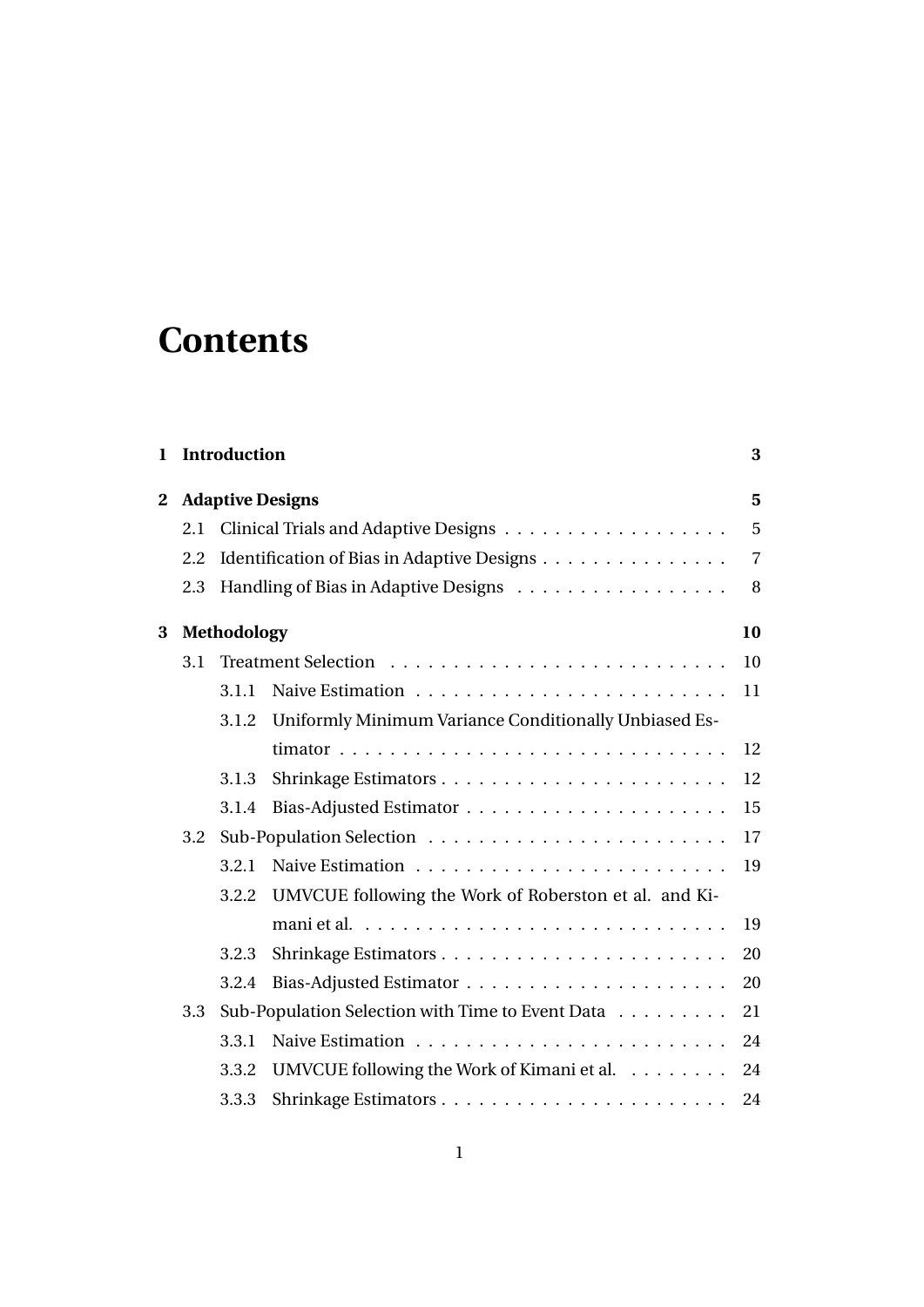| ontents |
|---------|
|---------|

|   |     |                                                                    | 25 |
|---|-----|--------------------------------------------------------------------|----|
|   |     | 4 Simulations                                                      | 26 |
|   |     | 4.1 Treatment selection with normally distributed endpoint         | 26 |
|   |     | 4.2 Sub-population selection with normally distributed endpoint    | 29 |
|   | 4.3 | Sub-population selection with time to event endpoint $\dots \dots$ | 32 |
| 5 |     | <b>Case Studies</b>                                                | 35 |
|   | 5.1 |                                                                    | 35 |
|   |     |                                                                    | 36 |
|   |     | <b>6</b> Conclusions                                               | 39 |
|   |     | <b>Bibliography</b>                                                | 41 |
|   |     | <b>Appendices</b>                                                  | 43 |
|   |     | A Confidence Intervals                                             | 43 |
|   |     | <b>B</b> Sample Size Reassessment                                  | 46 |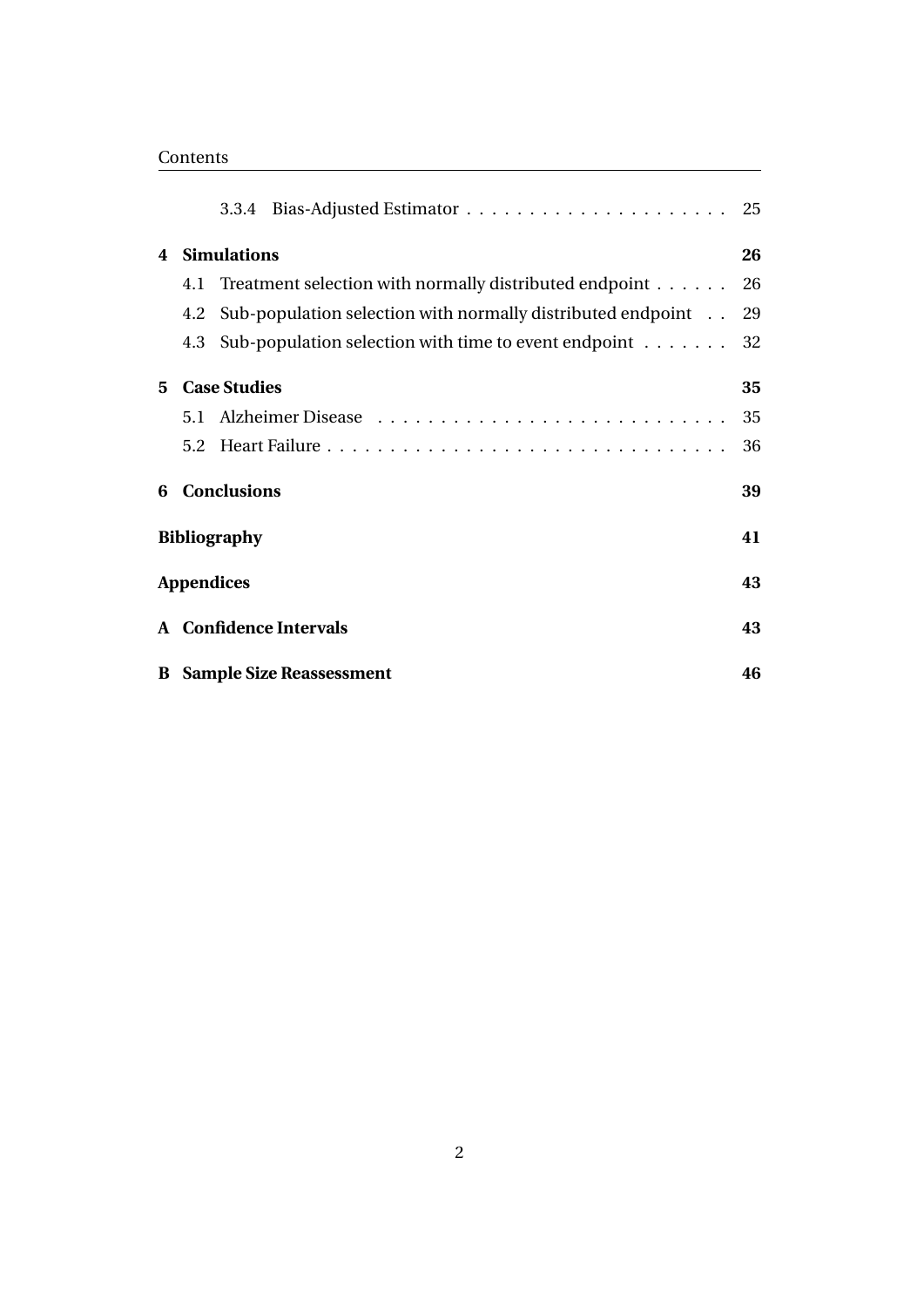## **Chapter 1**

## **Introduction**

Every year, many pharmaceutical companies and research labs spend lots of resources researching new drugs to fight with old and new diseases and illnesses, allowing humanity to progress. Therefore, a large number of new drugs are created and tested to evaluate their efficacy and safety.

The evaluation process of a new drug in humans is well defined. In a first step called phase I, the safety of the drug is mainly assessed, to be sure that this cannot have serious undesirable side effects on people. This study is conducted on a limited number of individuals and only after the drug has passed this first phase it can proceed to the following ones. In phase II, clinical studies aim at identifying the dose of drug that maximizes the effectiveness and the patient population that benefits the most from it, comparing different alternatives and testing the drug on a bigger number of subjects. Once this phase is completed the process moves on to confirmatory phase III, where the drug is tested on a large number of subjects.

In classical Randomized Controlled Trials (RCTs), the evaluation of the effectiveness of a drug is typically performed by giving different doses and a reference treatment or a placebo to a certain population. At the end of the trial, when all individuals have completed the process, the drug effects obtained are analysed. In recent years, Adaptive Designs (ADs) trials have been developed to enhance clinical development. One of the main advantage of this proce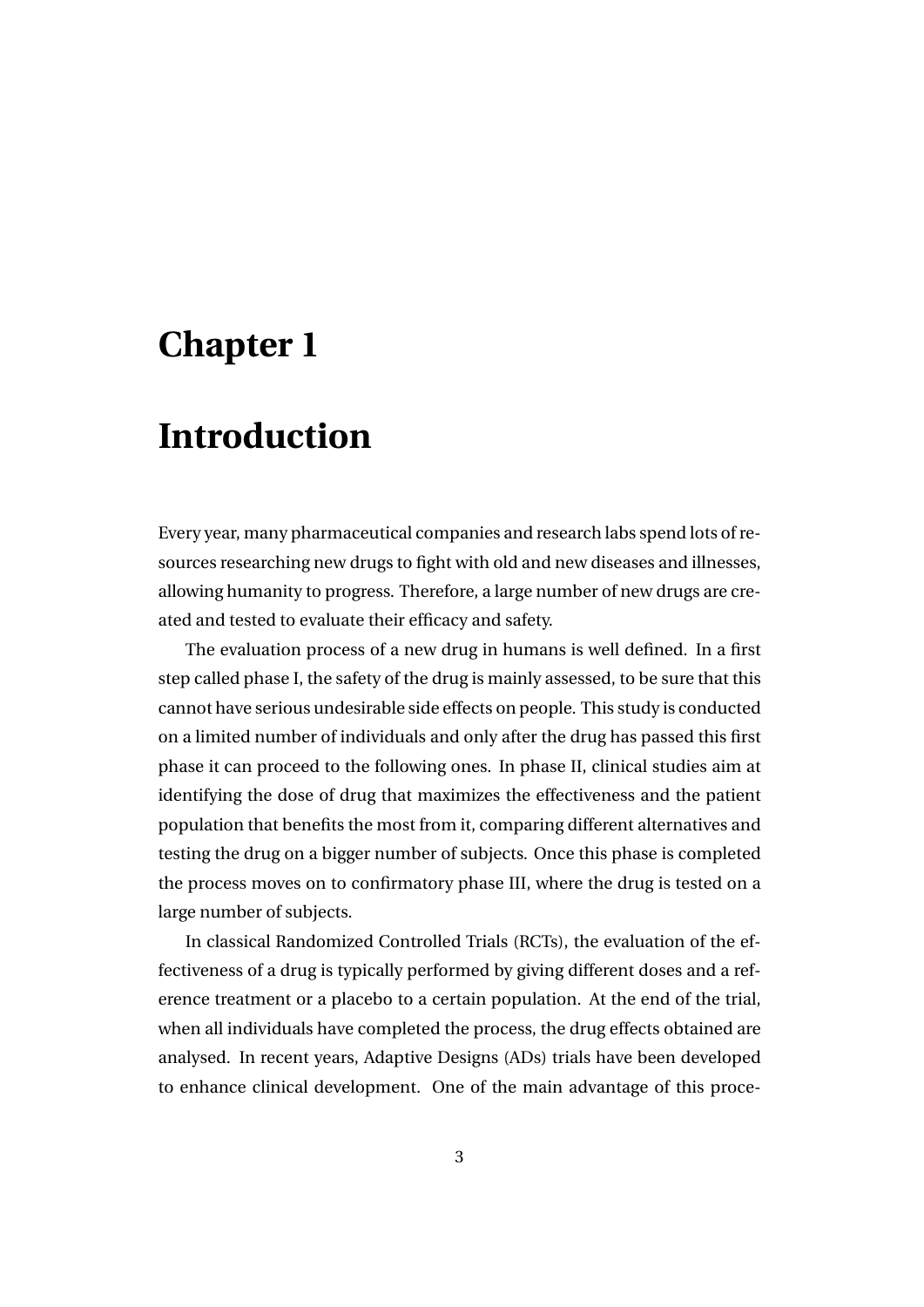dure consists in the possibility, at interim analyses during the trial, to stop the evaluation of certain treatments for lack of efficacy and to focus only on the best ones. This results in improvements both in terms of resources and ethics, because it reduces the number of patients receiving non effective treatments. Another main advantage of this procedure is the possibility to select a specific sub-population which benefits the most from the treatment, optimising the resources on the most promising group of people.

This thesis focuses on the problems that arise from the selection process in Adaptive Designs. Because of this selection, the naive Maximum-Likelihood Estimation, main reference in classical Randomized Controlled Trials, is biased. In particular, two types of biases can be identified: the always-reporting bias, a negative bias which affects the estimation of the dropped treatments, and the selection bias, a positive bias which affects the estimation of the selected treatments. In the literature, several methods have been proposed to obtain a better estimation of the treatments' effects in such contexts

In the following, we identify and handle the bias due to the use of these Adaptive Designs. In the next Chapter in particular, Adaptive Designs and related Bias will be described from a statistical point of view. In Chapter 3, the methodology used to address this issue in three different settings is described. In Chapter 4, we conduct an extensive simulation study to assess the properties of the proposed estimators. In Chapter 5, we present two practical applications inspired by real-case studies on Alzheimer's Disease and Heart Failure. Some discussion and concluding remarks are provided in the last Chapter.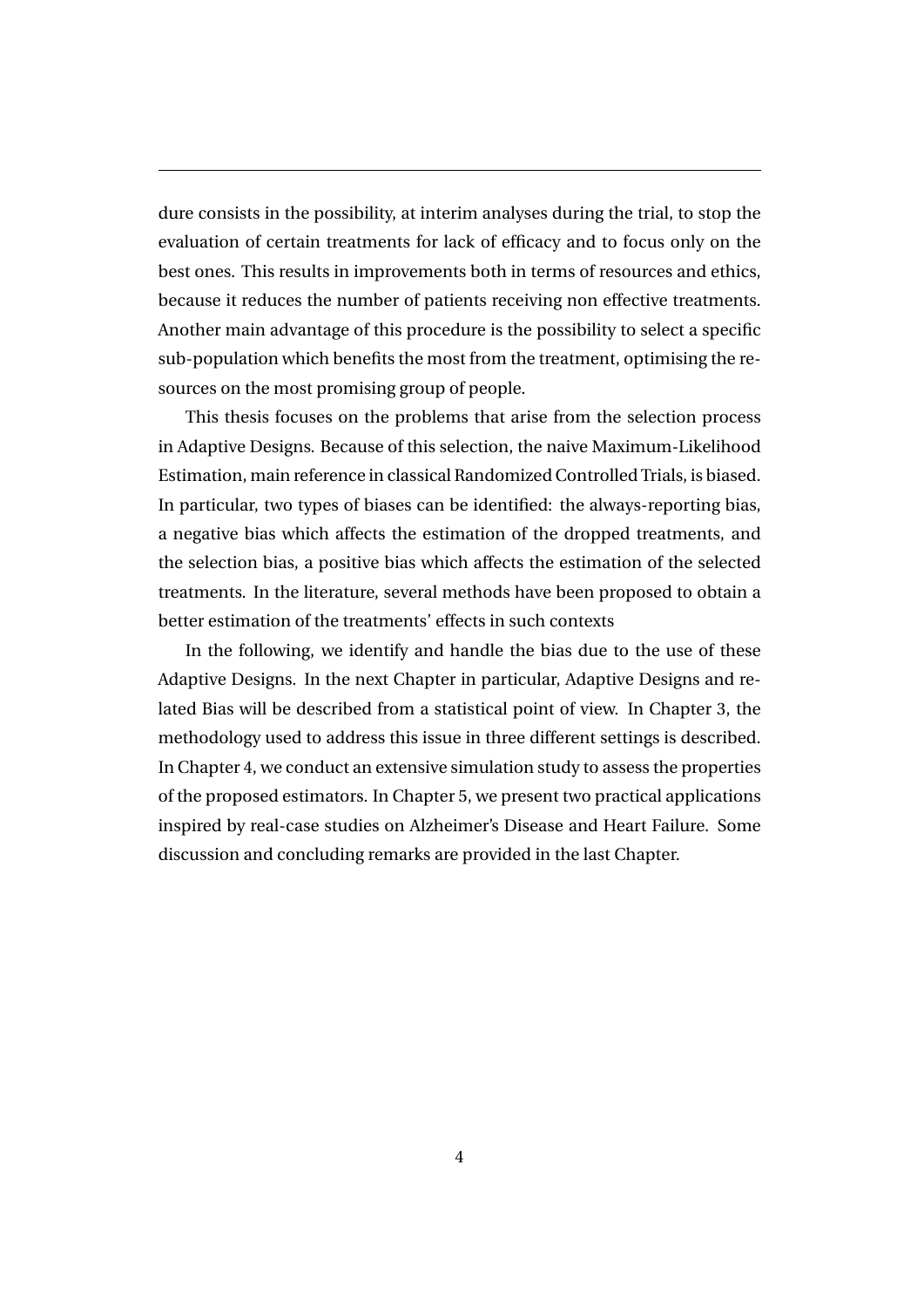### **Chapter 2**

## **Adaptive Designs**

At first, we try to focus on the statistical aspects of Adaptive Designs. Although they are very useful from a practical point of view, allowing more flexibility with respect to classical Clinical Trials, they produce some peculiarities from a statistical point of view. In particular, a naive estimate that does not take into account the selection process, is biased.

#### **2.1 Clinical Trials and Adaptive Designs**

Let's suppose we have have discovered a new drug and we want to identify which dose is the most effective in order to carry out new future clinical trials.

If we make use of classical Randomized Controlled Trials (RCT), a certain number of patients is recruited and randomly allocated into a number of arms equal to the doses we want to test. Then, the patients are given the selected dose of drug for a certain period of time and data regarding the efficacy and the safety of the drug are collected. At the end of the trial the data analysis is performed. A naive estimator like the Maximum-Likelihood Estimator (MLE) is a good choice, since in this case it will be *unbiased*. As a matter of fact, it can be proven that the MLE of a normal distribution, which corresponds to the sample mean, is expected to return the distribution's mean.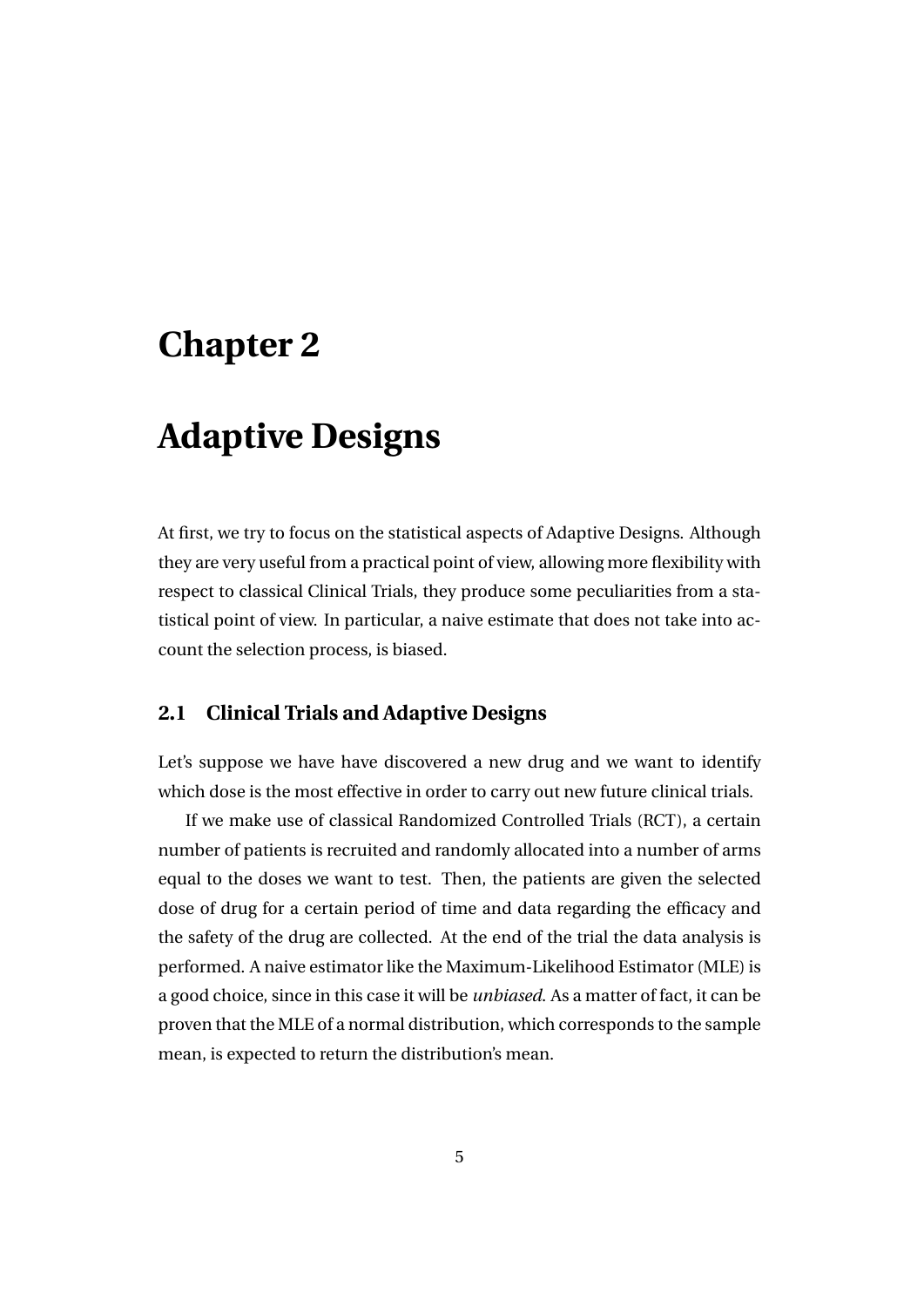#### 2.1. Clinical Trials and Adaptive Designs

This process seems quite simple and straightforward, however it is limiting. First, if some of the treatments (or even all of them) are ineffective we have to wait until the end of the trial to discover it, losing resources that could be directed towards the research of new solutions. Secondly, if the drug is developed against some very serious or debilitating disease, it would be better for the patients to receive the best therapy as soon as possible.

For these reasons Adaptive Designs have been developed. They permit to make use of pre-planned modifications that include [12] refining sample size; stopping the whole trial or single doses for lack of efficacy; stopping the whole trial for success; reshuffling patients among treatment arms, selecting population that would be more likely to benefit from the treatment. Therefore, using Adaptive Designs seems a very promising option to follow, but all this flexibility has a cost. It is well known [1, 2, 12] that the selection rule applied in Adaptive Designs causes a *biased estimation*.

Back to our example, suppose that after half of the patients have completed their trial we decide to check the data and to continue the analysis only with the best two treatments. The MLE at the end of the trial is the weighted average of stage 1 and stage 2 MLE, but because of the selection rule this estimation is biased [2]. The key to understand why the estimation is biased is the fact that from a statistical point of view, the selection rule consists in choosing the *maximum* of a group of random variables, which is not distributed like the random variables. In Figure 2.1, retrieved from Pallmann et al. [12], we see that if the low treatment effects are excluded and the higher are not, the final estimation is biased optimistically. Therefore, an estimation that uses stage 1 data and does not take the selection process into account produces biased results.

In the previous example, what we do is a *treatment selection*. However, another kind of AD involves *sub-population selection*. The aim of this type of Trial is to identify the sub-population that will benefit the most from the treatment. Usually, patients are divided in sub-groups according to some biomarker or covariate values. Examples of biomarkers or covariate are: graded scores, size of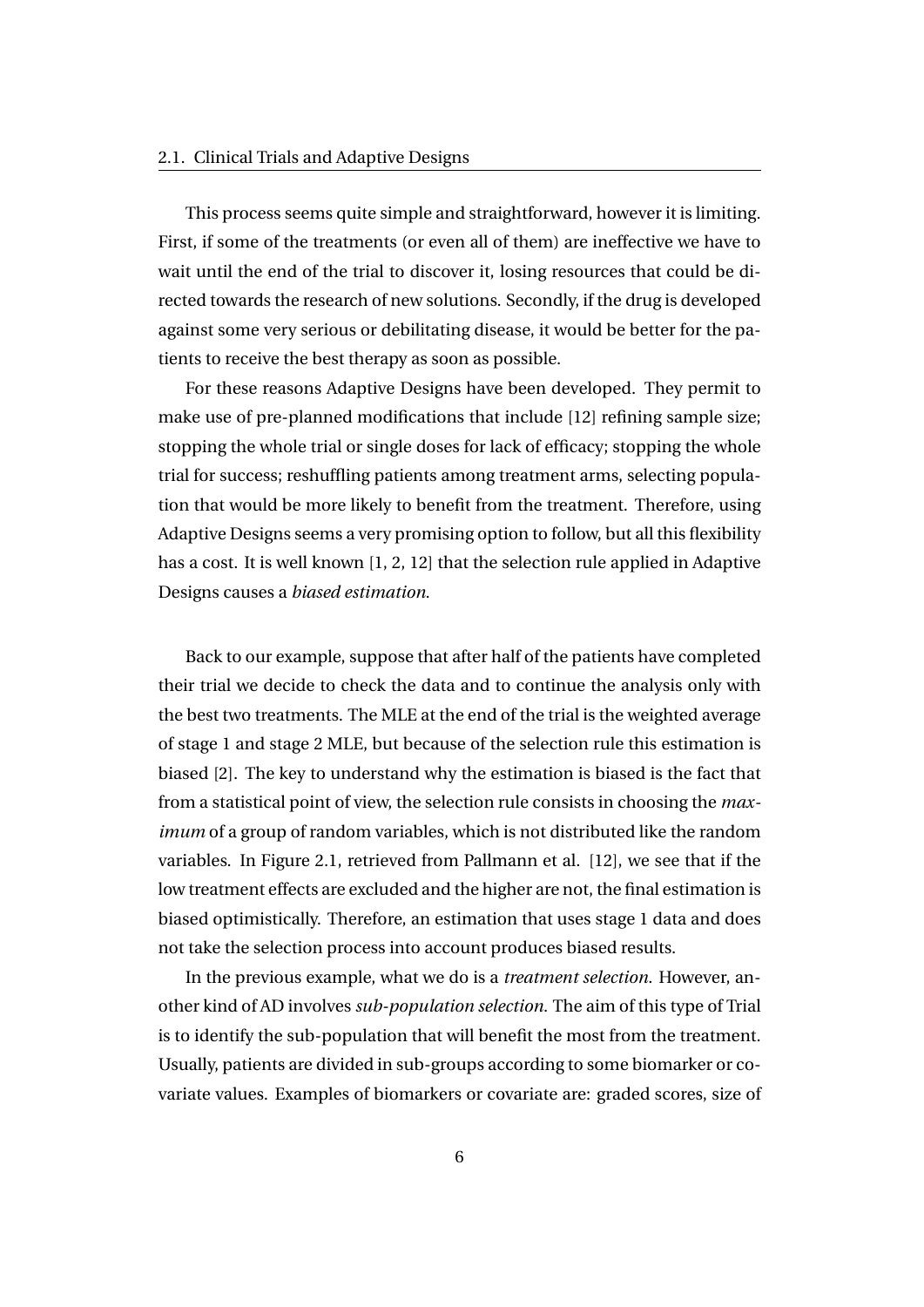

Figure 2.1: Illustration of bias introduced by early stopping for futility. Retrieved from Pallmann et al. [12]. The red random samples are excluded because of the futility threshold, resulting in optimistic estimation of the treatment effect.

tumor, baseline heart rate. Using some specific biomarker or covariate, a selection is made in the population, which causes the treatment efficacy's estimate to be biased.

#### **2.2 Identification of Bias in Adaptive Designs**

Many works have tried to classify the type of bias that can affect the estimations in Adaptive Designs. Here, we present the classification in the case of treatment selection, but the same principles apply for the sub-population selection. Following the work of Carreras and Brannath [5] and Bauer et al. [2] we may identify two main types of bias:

• The *selection bias*: the bias that affects the estimation of the selected treatments. The chosen treatment response is the maximum of some random variables, which has a higher expected value with respect to the single random variables. Therefore, the estimation is higher than the true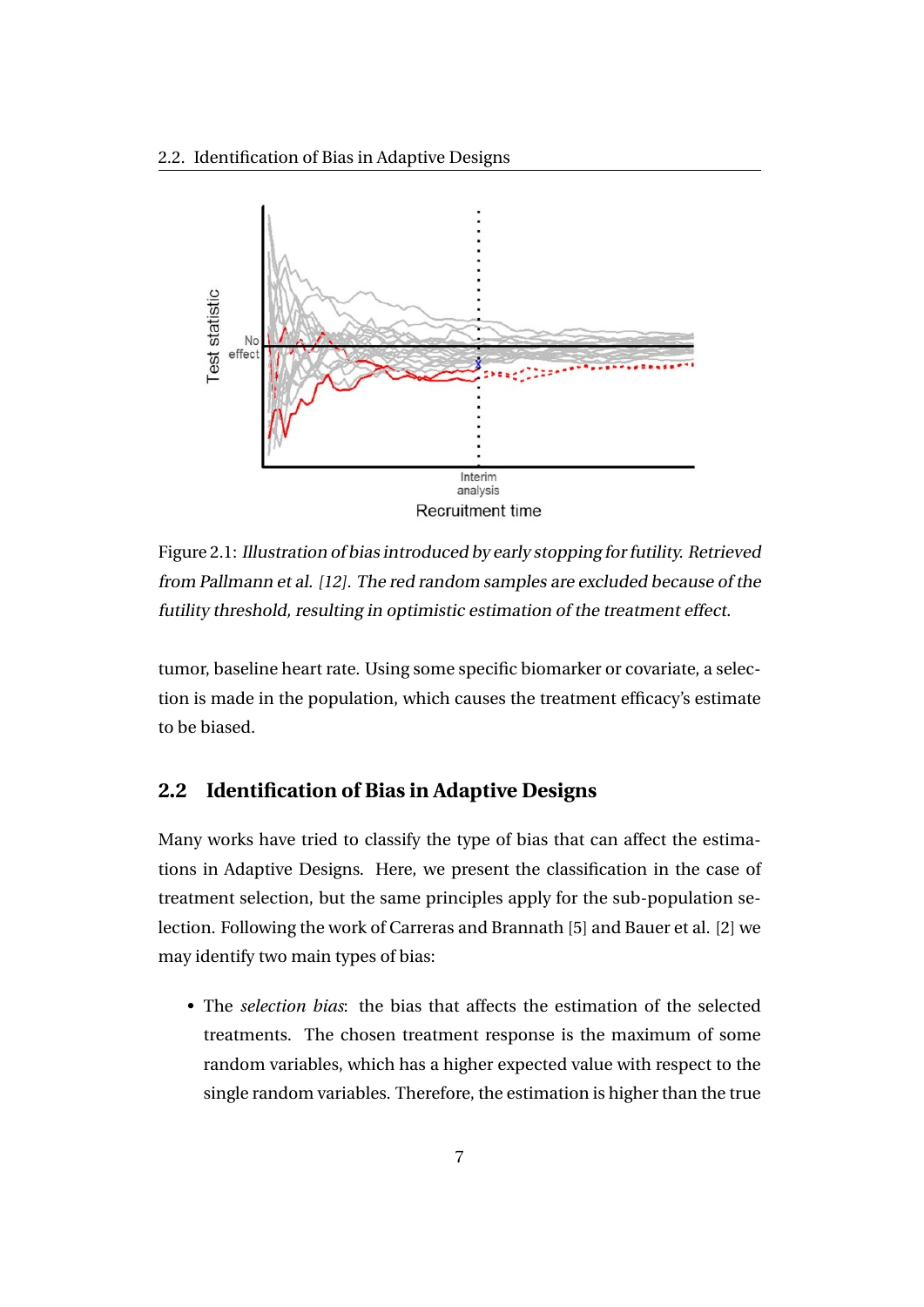value and this bias is *positive*. However, because the treatment proceeds to the second stage, the final MLE will have lower bias with respect to the stage 1 estimate. As a matter of fact, the stage 2 estimate will be unbiased, being not affected by any selection, and this will help to reduce the selection bias. Bauer et al. [2] proved that a good way to reduce the selection bias is to *reshuffle the sample size*, i.e. redistribute among the selected treatments the sample size planned for the second stage of dropped treatments. This way, because the number of patients in second stage is higher than in first stage, the average of the two estimations will be closer to an unbiased estimation, helping to reduce the selection bias.

• The *always reporting bias*: the bias that affects the estimation of dropped treatments. Because the stage 1 realization of the dropped treatments is lower than the one of the selected treatments, their effect is underestimated. Opposite to the previous case, the always reporting bias has no chance of being reduced because the dropped treatments do not proceed to stage 2.

Bauer et al. [2] proved that fixing the number of treatments to be selected, the selection bias increases while adding treatments to the comparison. Moreover, they show that performing the interim analysis earlier reduce the maximum bias, at the expense of increasing the variability of the selection. On the other hand, Carreras and Brannath [5] prove that the selection bias is maximal when all treatments effects are equal and Cohen and Sackrowitz [6] prove that also in this case the Mean Squared Error is maximal.

#### **2.3 Handling of Bias in Adaptive Designs**

After having identified the main sources of bias, we now study some ways to reduce it. Many studies have been conducted trying to handle the bias in treatment effects estimation. In this work, some well-known [12] estimators that attempt to reduce or eradicate the bias have been compared. To make a comparison of these estimators, two main measures are taken into account: Bias and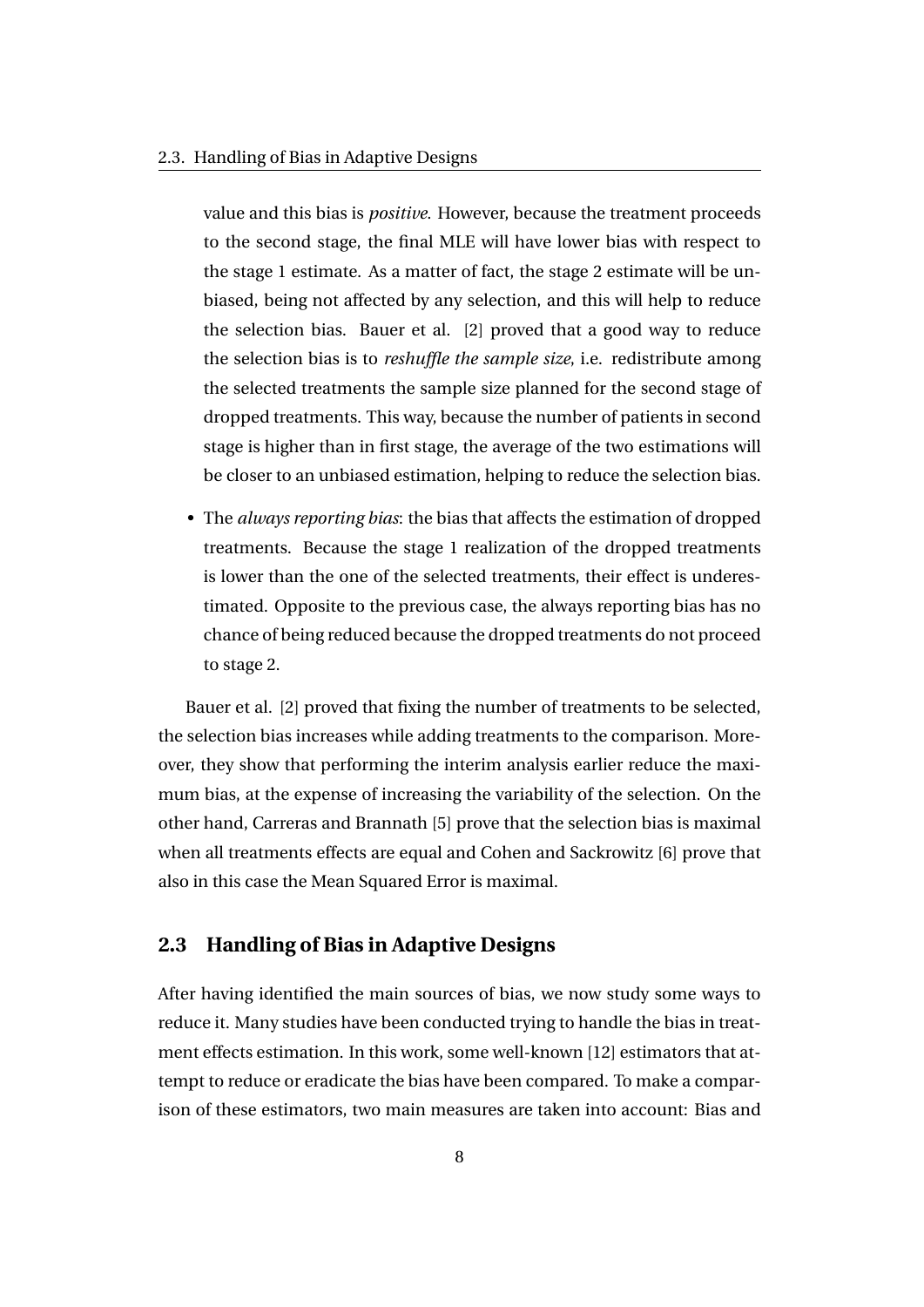Mean Squared Error (MSE). Of course, the Bias is the most interesting point, because to reduce or to eliminate it is the primary scope of these estimators. However, it is not the only measure to have to be taken into account. As a matter of fact, the MSE, which is the sum of the variance and the Bias squared, can give important informations on the *variability* of the estimate. A very precise but highly variable estimator may not be preferred with respect to a less precise but more stable alternative.

In the following several approaches are compared:

- *Unbiased Estimators* are developed to find estimations which have no bias. Their main drawback is that they are highly variable. A first unbiased estimator is proposed by Cohen and Sackrowitz [6]. Later, their work has been extended by Bowden and Glimm [3]. A modified version adapted for Adaptive Threshold Enrichment Clinical Trials has been proposed by Kimani et al. [9] and Roberston at al. [14].
- *Shrinkage Estimators* attempt to reduce, but not to eradicate, the bias with low impact on the MSE. Their idea is to shrink the stage 1 estimate towards the overall stage 1 mean, in order to reduce the selection bias. Then, since the stage 2 estimate is unbiased, the overall estimate has lower bias with respect to a naive estimation. We compare two approaches proposed by Carreras and Brannath [5] and Brückner et al. [4].
- *Bias-Adjusted Estimators* are mainly proposed by Whitehead [16] and Stallard and Todd [15]. The main idea of these procedures is to find an estimation of the bias that can be iteratively subtracted from the original naive estimation. The comparison is made by considering both Single-Iteration and Multi-Iteration approaches.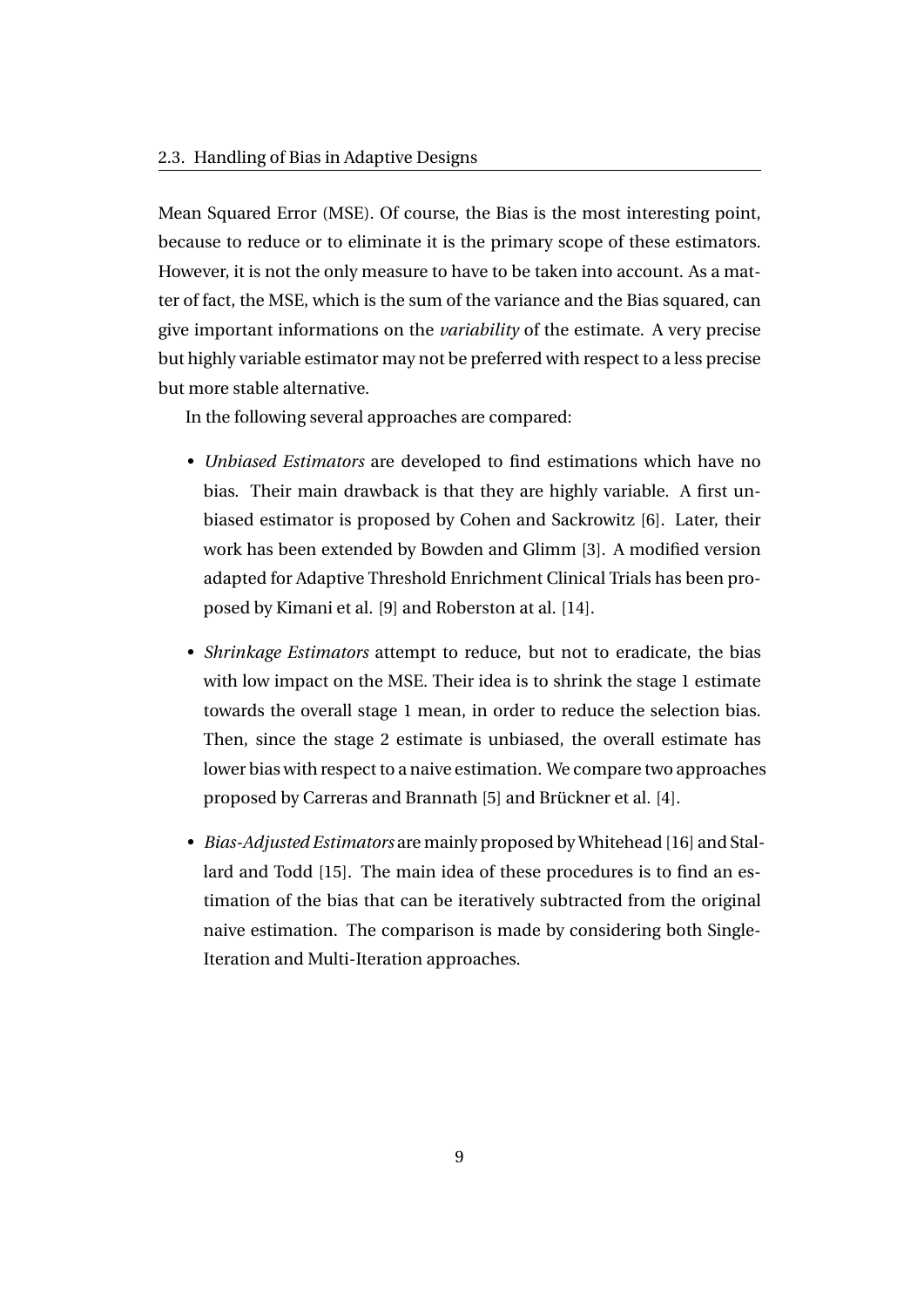### **Chapter 3**

# **Methodology**

At the end of the previous chapter, several methods that aim to reduce the bias in Adaptive Designs have been introduced. In this chapter, we are going to describe them in greater detail. In particular, treatment selection and subpopulation selection are analysed. Some of the proposed methods have minor differences depending on the analysis. If this were the case, these differences are pointed out.

#### **3.1 Treatment Selection**

One of the main reasons why adaptive designs have been developed is to analyse and identify the most effective treatments (or doses) out of a group. In the following, we consider comparisons between different treatments on which a selection of the best one is performed after an interim analysis. We consider *N* the total number of patients which take part to the trial and  $N_1$  and  $N_2$  those who participate at stage 1 and stage 2 respectively. We are going to compare *K* different treatments among the *N* patients. Among these treatments we identify as *S* the one that is the most effective, according to the stage 1 data.

We can define  $n_{1i}$  and  $n_{2i}$  for  $i = (1, ..., K)$  as the number of patients assigned to each of the treatment arm in stage 1 and stage 2. In the following, we consider that the number of patients assigned to each treatment arm is the same. If we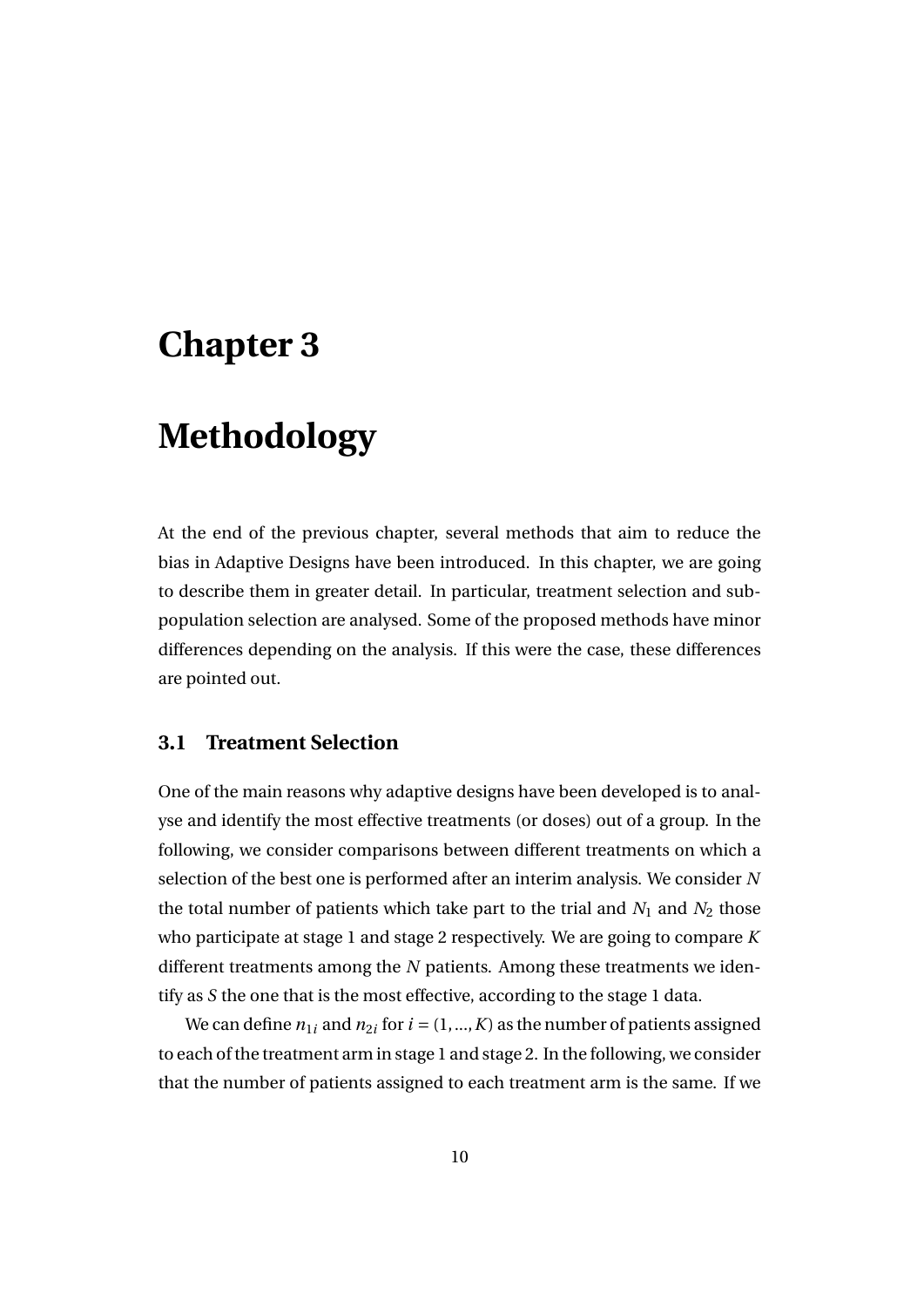select only one treatment,  $n_{11} = n_{12} = ... = n_{1K} = \frac{N_1}{K}$  $\frac{N_1}{K}$ ,  $n_{2S} = N_2$  and  $n_{2i'} = 0$  $i' = (1, ..., K), i' \neq S.$ 

The response of the treatment is supposed to have a normal distribution with true treatment effect corresponding to  $\delta_i$  for  $i = (1, ..., K)$  and a common variance to all patients equal to  $\sigma^2$ . If  $\bar X_{1i}$  for  $i=(1,...,K)$  and  $\bar X_{2S}$  are the stage 1 and stage 2 sample mean, these are distributed according to a normal distribution  $\bar{X}_{1i} \sim N(\delta_i, \tau_1^2)$  $\frac{2}{1i}$ ), where  $\tau_1^2$  $\frac{2}{1i} = \frac{\sigma^2}{n}$ *n*1*<sup>i</sup>* , and  $\bar{X}_{2S} \sim N(\delta_S, \tau_2^2)$  $^{2}_{2S}$ ), where  $\tau^2_{2S}$  $\frac{2}{2S} = \frac{\sigma^2}{n_S}$ *n*2*<sup>S</sup>* .

#### **3.1.1 Naive Estimation**

The first estimator we analyse in this work is the Maximum-Likelihood Estimator. In adaptive designs' literature it is well known that this estimator is *biased* [1, 2, 12], while in classical RCTs this is the main reference.

The Maximum-Likelihood Estimator for the case of normal distribution is the sample mean. For the selected treatments we obtain two estimators, the stage 1 and stage 2 sample means, while for the dropped treatments we obtain only the stage 1 sample mean. As mentioned before, the stage 2 sample mean is an unbiased estimation, while stage 1 sample mean are biased because of selection and suffer from either the selection bias and the always reporting bias.

To calculate this estimator we define  $t_S = \frac{n_{1S}}{n_{1S}+n_{2S}}$  as the information fraction at the interim analysis. Therefore, for the selected treatments the estimation is:

$$
\hat{\delta}_{S,N} = t_S \bar{X}_{1S} + (1 - t_s) \bar{X}_{2S}
$$

while for the dropped ones it is simply  $\hat{\delta}_{i,N}$  =  $\bar{X}_{1i}$ .

In the following, we are going to compare the performance of this estimation with the others'. We will see estimators that eradicate the bias but have a high variance, estimators that reduce the bias with a small effect on variance and estimators that estimate the bias of the MLE to subtract it from the MLE.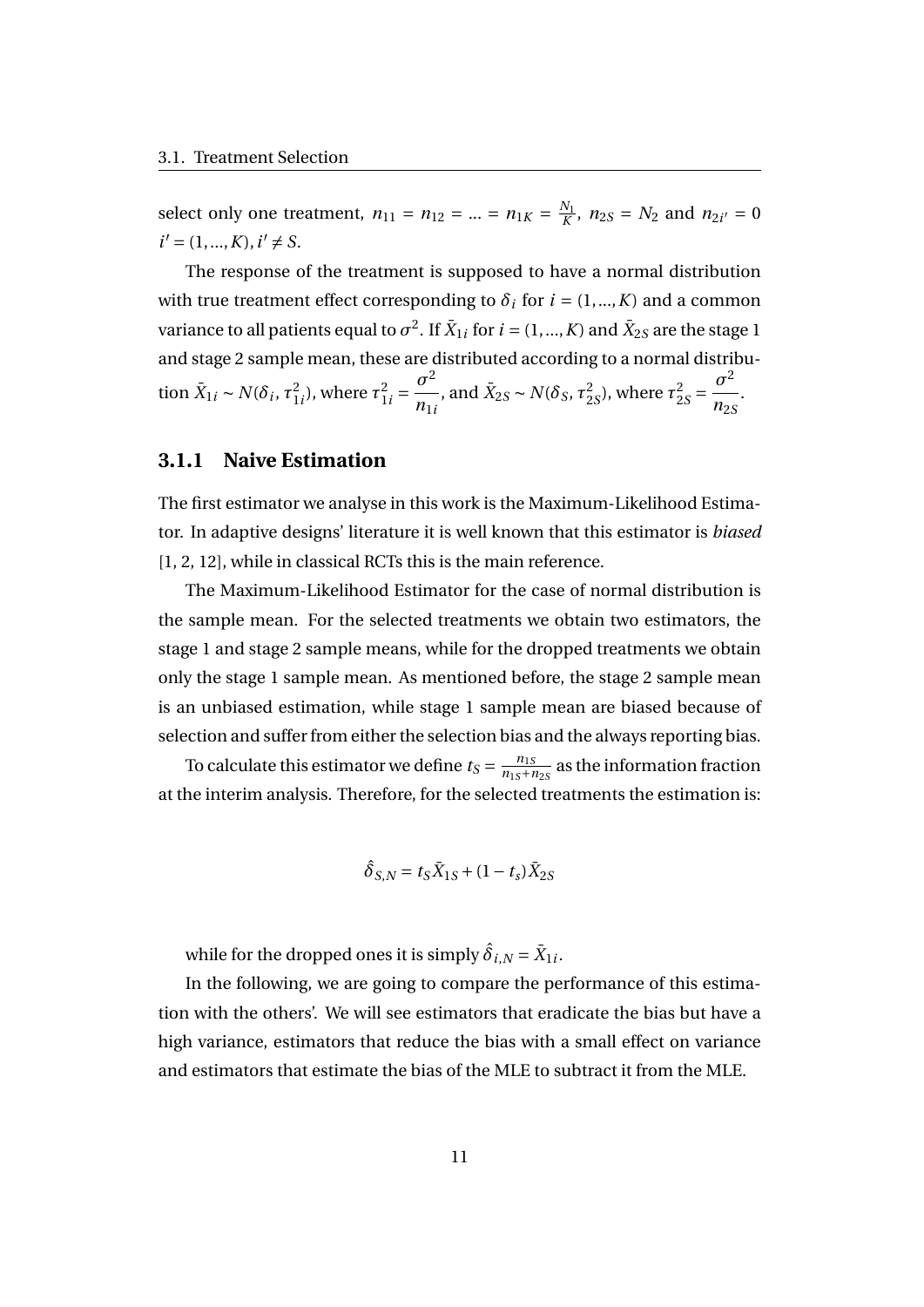### **3.1.2 Uniformly Minimum Variance Conditionally Unbiased Estimator**

We explore the first kind of estimator that handles the bias in treatment effects estimation: Uniformly Minimum Variance Conditionally Unbiased Estimator, or UMVCUE. This type of estimator, as the name suggests, is *unbiased*. It is based on a process of Rao-Blackwellization that actually eradicated the bias. However, it has the drawback of being highly variable, which results in high value of MSE.

Following the work of Cohen and Sackrowitz [6] and Bowden and Glimm [3] for the case of treatment selection, we use the following notations: we index by (1) the treatment for which the stage 1 sample mean  $\bar{X}_{1(1)}$  is the maximum of  $\bar{\mathbf{X}}_1 = (\bar{X}_{11},...,\bar{X}_{1K}), \delta_{(1)}$  its true mean and  $\bar{X}_{2(1)}$  its stage 2 sample mean; we index by (2) the treatment for which the stage  $1$  mean  $\bar{X}_{1(2)}$  is the second-largest element of  $\bar{\mathbf{X}}_1$ ,  $\delta_{(2)}$  and  $\bar{X}_{2(2)}$  its true mean and stage 2 sample mean; and so on until  $\bar{X}_{1(K)}$ ,  $\delta_{(K)}$  and  $\bar{X}_{2(K)}$  correspond to the minimum of  $\bar{\mathbf{X}}_1$ . We define the Uniformly Minimum Variance Conditionally Unbiased Estimator to be:

$$
\hat{\delta}_{(j),UMVCUE} = \hat{\delta}_{(j),N} - \frac{\tau_{2(j)}^2}{\sqrt{\tau_{1(j)}^2 + \tau_{2(j)}^2}} \frac{\phi(W_{j,j+1}) - \phi(W_{j,j-1})}{\Phi(W_{j,j+1}) - \Phi(W_{j,j-1})}
$$

Where *φ* and Φ are the probability density function and the cumulative density function of the normal distribution and  $W_{j,p}$  =  $\sqrt{\tau_{1(j)}^2 + \tau_{2(j)}^2}$  $\tau^2_{1(j)}$  $(\hat{\delta}_{(j),N} - \bar{X}_{1(p)})$ . We set conventionally that  $\bar{X}_{1(0)} := +\infty$  and  $\bar{X}_{1(K+1)} := -\infty.$  Note that by our notation  $\tau^2_1$  $\frac{2}{1(j)}$  is the variance of the j-th largest element of  $\bar{\mathbf{X}}_1$  and  $\tau_2^2$  $\frac{2}{2(j)}$  the stage 2 one for the corresponding element.

#### **3.1.3 Shrinkage Estimators**

The second type of estimators studied in this work are Shrinkage Estimators. The aim of this type of estimators is to have a reduction in the bias, with re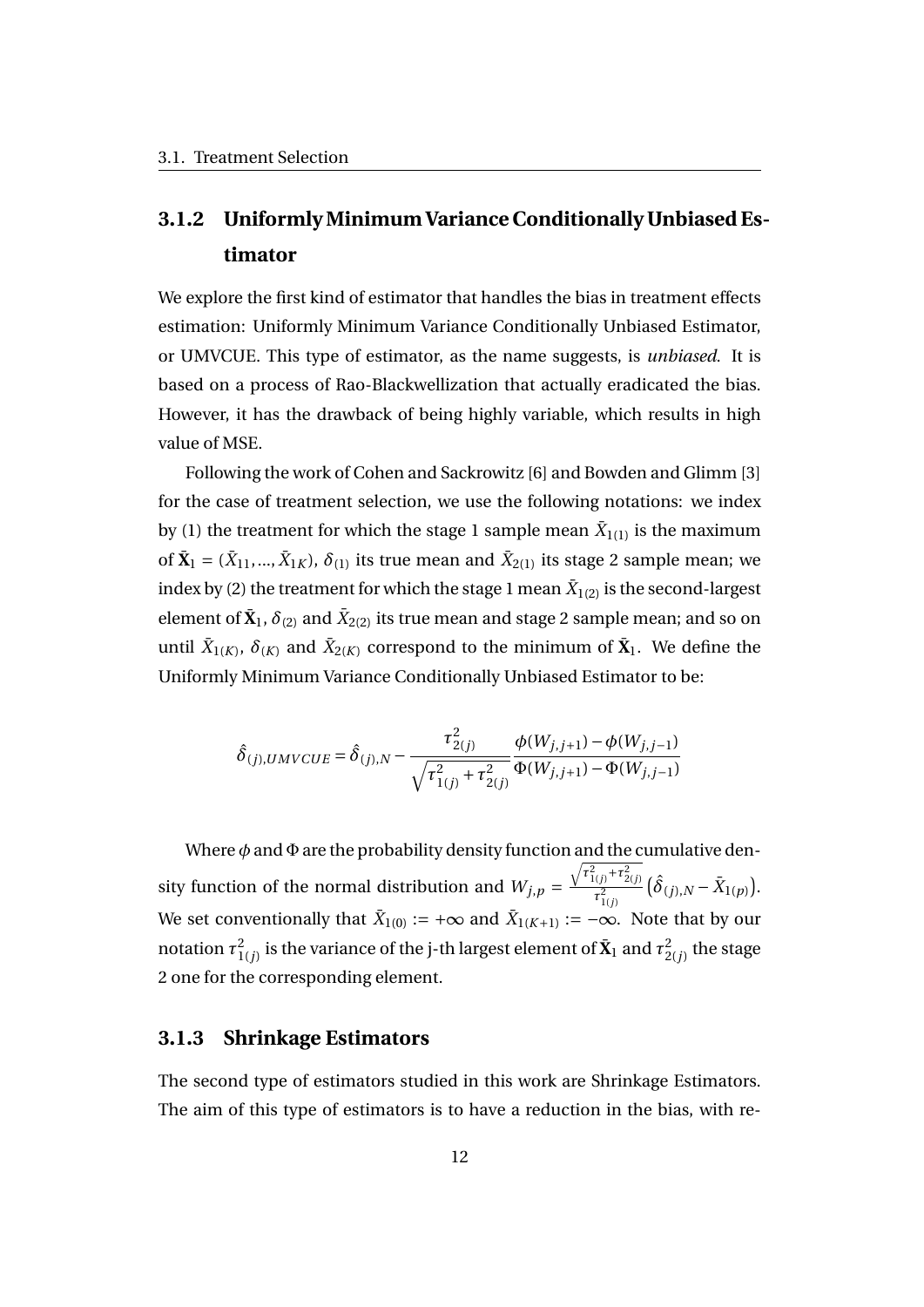spect to a naive estimation, not increasing the variance. The most important aspect of these estimator is that they *shrink* the stage 1 estimations towards their overall mean.

We recall from the previous chapter that while the stage 2 means provide an unbiased estimation of the effectiveness of the treatments, stage 1 estimations are biased because of selection. Since the selection bias which affects the selected treatment is positive and the always-reporting bias which affects the dropped treatments is negative, the idea behind these estimators is that shrinking the estimations towards the overall mean will reduce both.

#### **Shrinkage Estimator following the work of Carreras and Brannath**

The first shrinkage estimator we consider is the one by Carreras and Brannath [5]. We add the following notations: we define  $\bar{X}_1 = \frac{1}{K}$  $\frac{1}{K} \sum_{i=1}^{K} \bar{X}_{1i}$  as the overall stage 1 mean. The shrinkage estimator is calculated as:

$$
\hat{\delta}_{i, S1} = t_s [\hat{C}_+ \bar{X}_{1i} + (1 - \hat{C}_+) \bar{X}_{1\cdot}] + (1 - t_s) \bar{X}_{2i}
$$

if  $i$  is selected, or  $\hat{\delta}_{i, S1} = [\hat{C}_{+} \bar{X}_{1i} + (1-\hat{C}_{+}) \bar{X}_{1\cdot}]$  otherwise, with  $\hat{C}_{+}$  defined as follows.

If  $K \geq 4$ :

$$
\hat{C}_{+} = max(0, \hat{C}), \qquad \hat{C} = 1 - \frac{(K-3)\sigma^2}{n\sum_{j=1}^{K} (\bar{X}_{1j} - \bar{X}_{1.})^2}
$$

While if  $K = 2, 3$ :

$$
\hat{C}_{+} = max(0, \hat{C}), \qquad \hat{C} = 1 - \frac{(K - 1)\sigma^2}{n\sum_{j=1}^{K} (\bar{X}_{1j} - \bar{X}_{1.})^2}
$$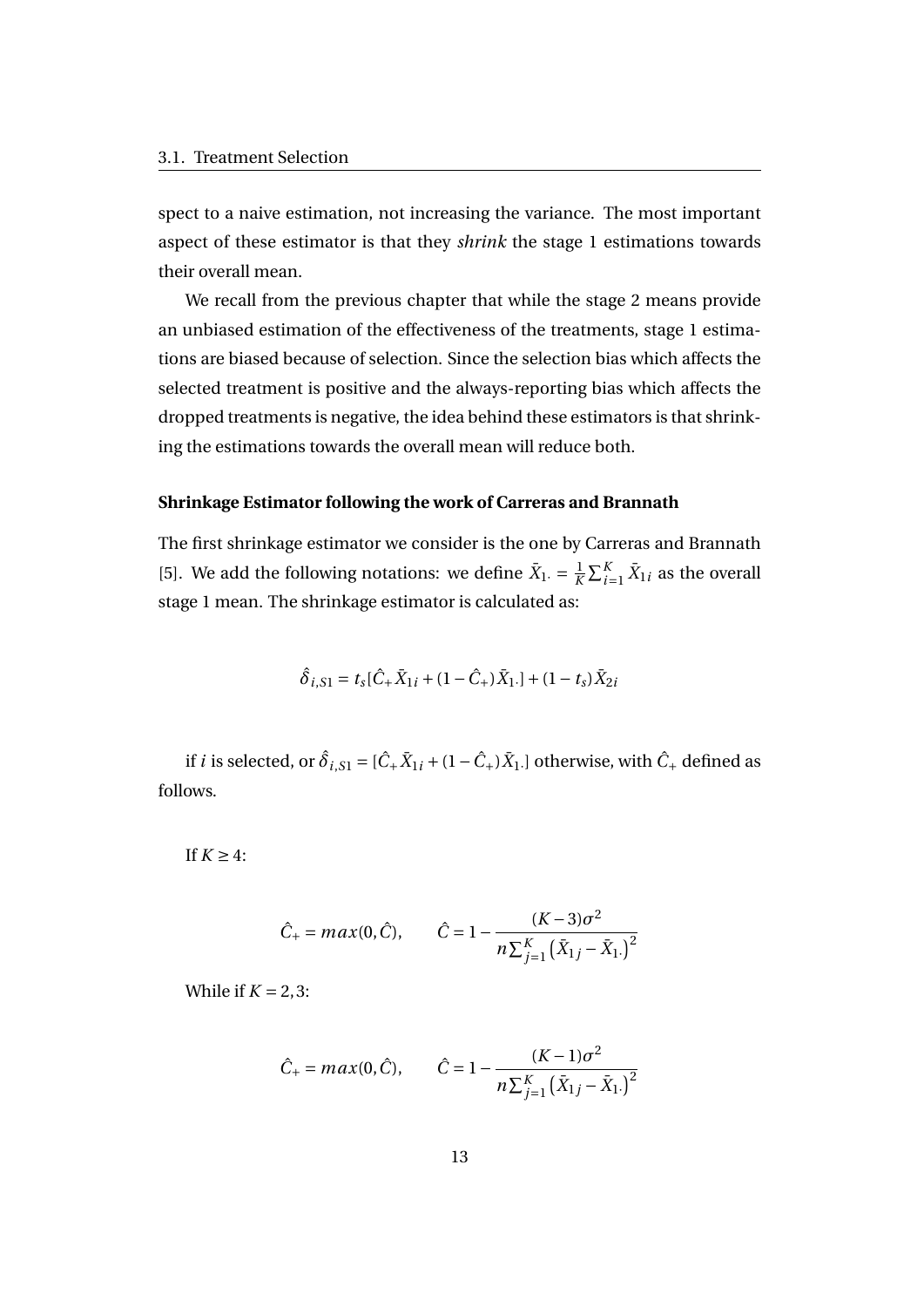#### **Shrinkage Estimator following the work of Brünckner et al.**

The second shrinkage estimator we analyse, which is derived in a Bayesian framework, is the one by Brückner et al. [4]. We suppose to have a prior distribution of the vector  $\boldsymbol{\delta}$ , which is a Multivariate Normal  $MVN(\boldsymbol{\mu}, \nu^2 \mathbf{I}_K)$ , that is updated with the data  $\bm{\bar{X}}_1 \thicksim MVN(\bm{\delta},\bm{\Sigma}_X)$ , to get a posterior estimation for  $\bm{\delta}.$ This estimation is  $C\bar{X}_1 + (\mathbf{I}_K - \mathbf{C})\boldsymbol{\mu}$ , where  $\mathbf{C} = \mathbf{I}_K - \boldsymbol{\Sigma}_X(\mathbf{v}^2\mathbf{I}_K + \boldsymbol{\Sigma}_X)^{-1}$ .

The  $\Sigma_X$  is a diagonal matrix containing the  $\tau_1^2$  $\frac{2}{1}i$  on the diagonal. We define the prior mean  $\pmb{\mu}$  as a vector of length  $K$  containing  $\bar X_1$ ., the overall stage 1 mean. The core of the method is to derive a sensible value for  $v^2$  using an iterative approach. Defining **D** to be the diagonal matrix with the eigenvalues of  $\Sigma_X$  (in this case  $D = \Sigma_X$ , but it is not the case in sub-population selection) and  $\hat{v}^2$  as an initial guess, we iteratively proceed:

- Step 1: Define weights  $w_i = (\hat{v}^2 + D_{ii}^2)^{-1}$  for  $i = (1, ..., K)$ .
- Step 2: Update the estimate calculating  $\hat{v}^2 = \frac{\sum_{i=1}^K w_i[(\bar{X}_{1i} \bar{X}_{1i}) D_{ii}^2]}{\nabla^K w_i}$  $\frac{\sum_{i=1}^{K} w_i}{\sum_{i=1}^{K} w_i}$ .
- Go back to step 1 using the updated  $\hat{v}^2$ .

When the iterative approach converges, we get a solution  $\widetilde{v}^2$ . Since this solution might be negative,  $\widetilde{v}_+^2 = max(0, \widetilde{v}^2)$  is used to calculate  $\widetilde{\mathbf{C}}_+ = \mathbf{I}_K - \mathbf{\Sigma}_X(\widetilde{v}_+^2 \mathbf{I} + \mathbf{I}_K)$  $(\Sigma_X)^{-1}$ . Then the stage 1 estimator is:

$$
\hat{\boldsymbol{\delta}}_{S2}^{Staged} = \widetilde{\boldsymbol{C}}_+ \bar{\boldsymbol{X}}_1 + (\mathbf{I}_K - \widetilde{\boldsymbol{C}}_+) \bar{X}_1.
$$

This is the estimator of  $\hat{\delta}_{i, S2}$  if  $i$  is not selected. For the selected treatments instead:

$$
\hat{\delta}_{i, S2} = t_s \hat{\delta}_{i, S2}^{Stage1} + (1 - t_s) \bar{X}_{2i}
$$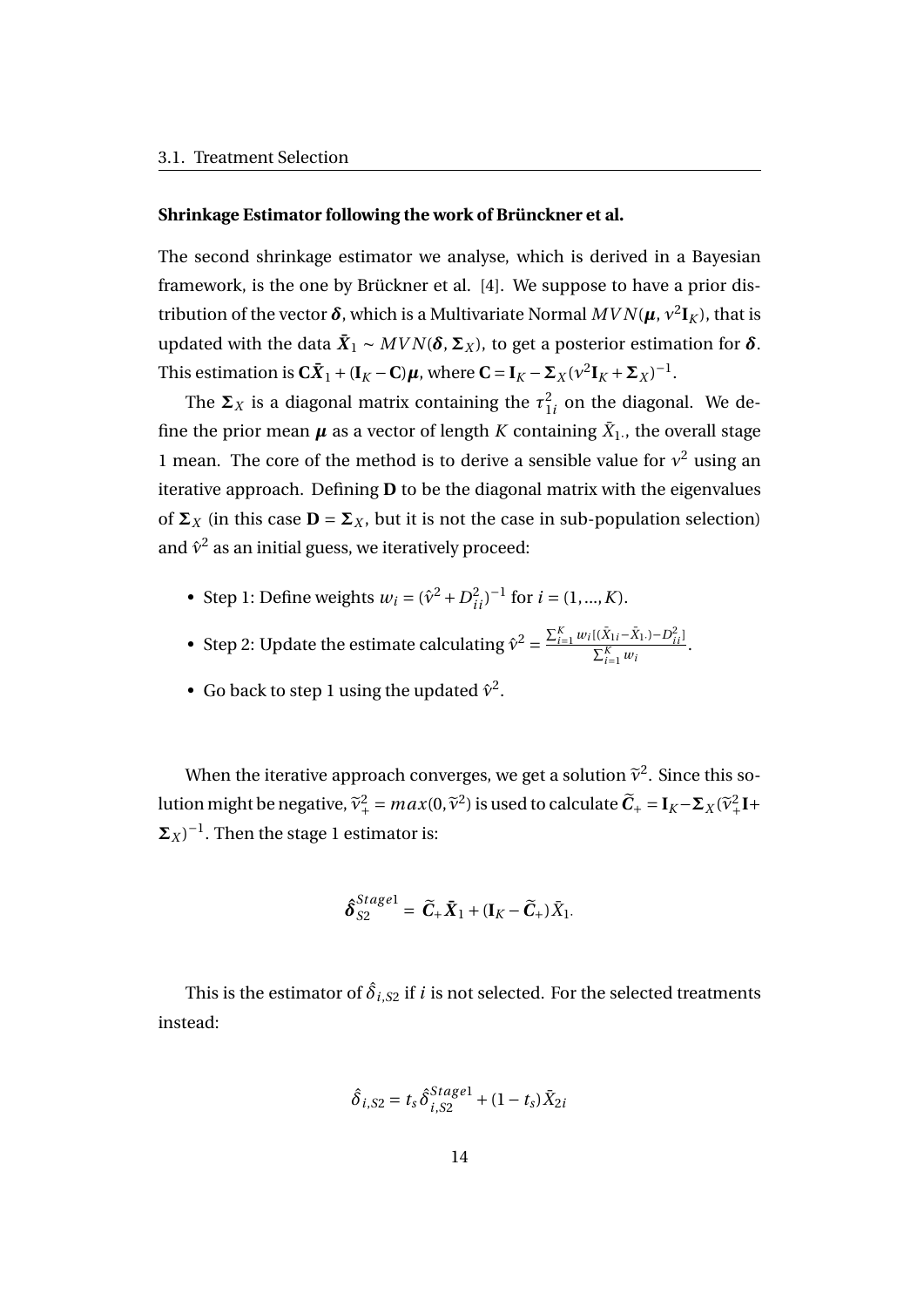#### **3.1.4 Bias-Adjusted Estimator**

The last type of estimator we compare in this work is Bias-Adjusted Estimator. This estimator follows the work of Whitehead [16] and Stallard and Todd [15] and the main idea behind this procedure is to estimate the bias of the current estimator and subtract it from the estimation. In this work, we compare two approaches: the single-iteration estimator and the multi-iteration estimator. The single-iteration estimator is calculated as follows:

$$
\hat{\delta}_{i, SI} = \hat{\delta}_{i,N} - \hat{b}_i(\hat{\boldsymbol{\delta}}_N)
$$

Where  $\hat{b}_i(\boldsymbol{\hat{\delta}}_N)$  is an estimation of the bias of the Naive Estimator.

In the multi-iteration approach, we would continue estimating the bias of the new estimation and subtracting it, iteratively, until convergence.

Since the single-iteration approach is just a special case of the multi-iteration, in the following we consider a generic iteration with estimation  $\tilde{\delta}$ . In the case of treatment selection, it can be shown that the bias of the selected treatments is:

$$
b_S(\widetilde{\boldsymbol{\delta}}) = t_s(E[\bar{X}_{1S}|S] - \widetilde{\delta}_S)
$$

Where the expectation is conditioned on the fact that S is selected. For the other treatments:

$$
b_i(\widetilde{\boldsymbol{\delta}}) = (E[\bar{X}_{1i}|S] - \widetilde{\delta}_i)
$$

To estimate the value of  $\mathbf{b}(\widetilde{\boldsymbol{\delta}})$ , the vector of  $b_i(\widetilde{\boldsymbol{\delta}})$  for  $i = (1, ..., K)$ , we need to estimate the single  $E[\bar{X}_{1i}|S]$ . This is computationally expensive, because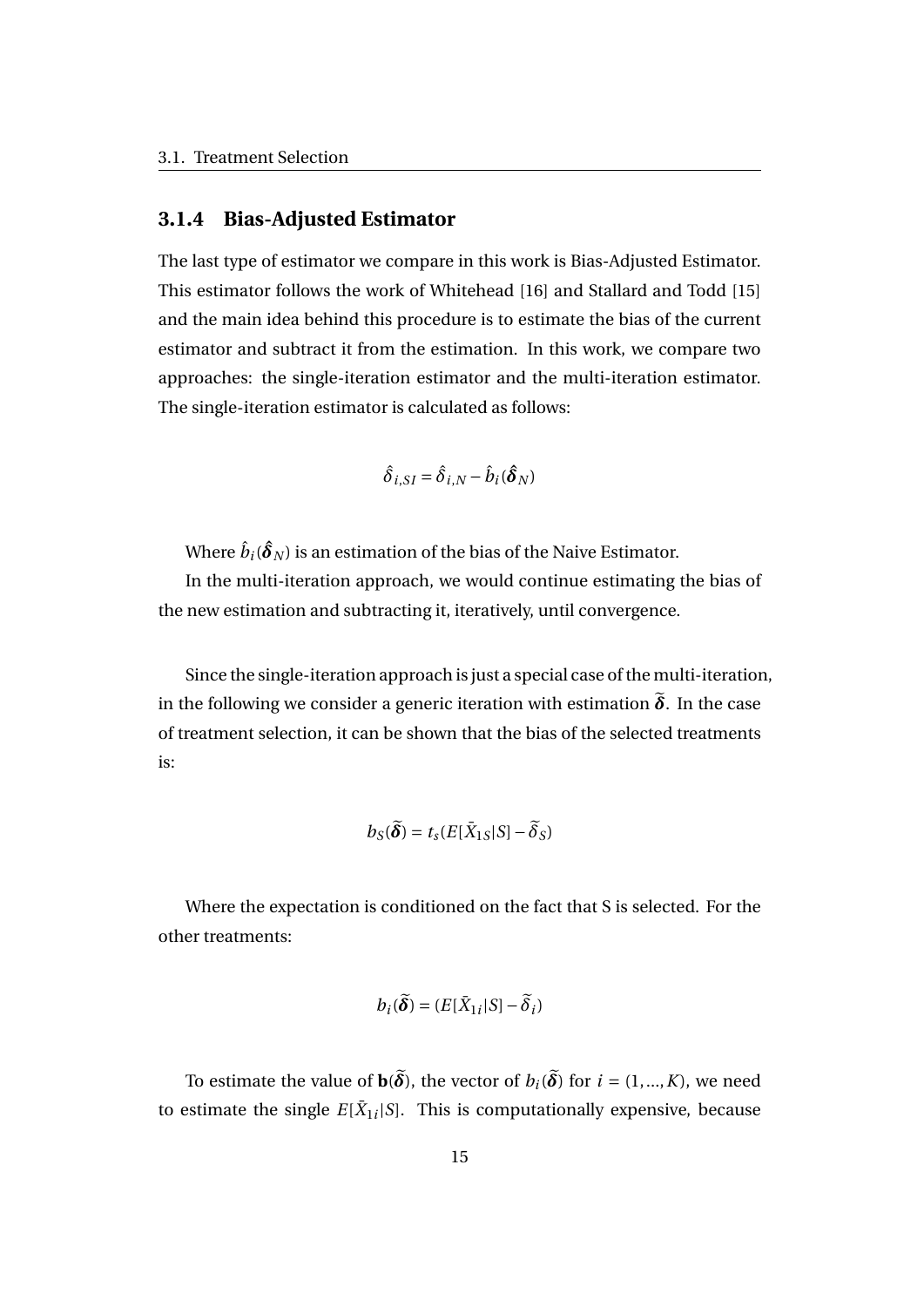it involves multiple-integration. However, given the treatment arms are assumed independent, using the probability density function or cumulative density function of the Normal distribution permits to simplify the calculations, allowing to compute only a single integral. In the following, an example is made to better understand how this calculation can be performed.

#### **Example**

We consider a case of adaptive design with treatment selection where  $K = 3$  and *S* = 1, meaning that we have three treatments and the first is the selected.  $\tilde{\delta}$  is our current estimate, while  $\tau_1$  is assumed to be known. We can calculate the probability of selecting the first treatment as follows:

$$
P(S = x_{11}) = \int_{-\infty}^{+\infty} \int_{-\infty}^{x_{11}} \int_{-\infty}^{x_{11}} f(x_{11}, x_{12}, x_{13}) dx_{13} dx_{12} dx_{11} =
$$

$$
\int_{-\infty}^{+\infty} \phi \left( \frac{x_{11} - \tilde{\delta}_1}{\tau_{11}} \right) \Phi \left( \frac{x_{11} - \tilde{\delta}_2}{\tau_{12}} \right) \Phi \left( \frac{x_{11} - \tilde{\delta}_3}{\tau_{13}} \right) dx_{11}
$$

Where *f* is a multivariate normal density with mean  $\tilde{\delta}$  and variance-covariance matrix  $\Sigma_X = \tau_1 \mathbf{I}_K$ ,  $\phi$  the probability density function of a standard normal distribution and Φ its cumulative density function.

The main concept of this integration is that while the integral over  $x_{11}$  is from −∞ to +∞ because it can take any value, the other two treatments must have their effect lower than  $x_{11}$ 's, for this to be selected. Moreover, since the three random variables are independent, the integral over  $x_{12}$  and  $x_{13}$  can be transformed using the cumulative density function of the normal to simplify the calculations.

Now it is straightforward to calculate the expected value of  $x_{11}$ :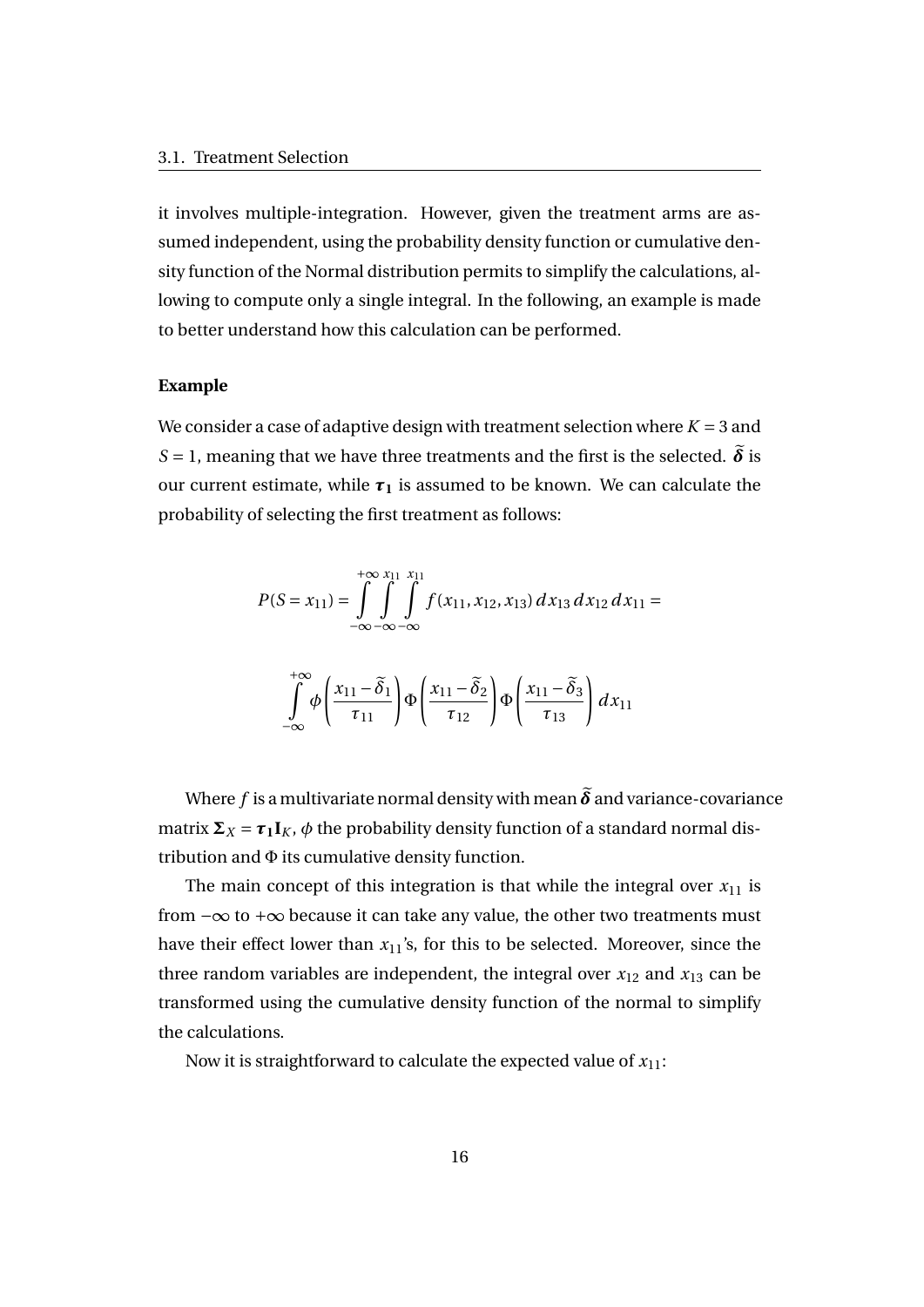$$
E(x_{11}|S = x_{11}) = \frac{1}{P(S = x_{11})} \int_{-\infty}^{+\infty} \int_{-\infty}^{x_{11}} \int_{-\infty}^{x_{11}} x_{11} f(x_{11}, x_{12}, x_{13}) dx_{13} dx_{12} dx_{11} =
$$

$$
\frac{1}{P(S = x_{11})} \int_{-\infty}^{+\infty} x_{11} \phi \left( \frac{x_{11} - \tilde{\delta}_1}{\tau_{11}} \right) \phi \left( \frac{x_{11} - \tilde{\delta}_2}{\tau_{12}} \right) \phi \left( \frac{x_{11} - \tilde{\delta}_3}{\tau_{13}} \right) dx_{11}
$$

It is also possible to calculate the expected value of one of the other treatments, for example  $x_{12}$ :

$$
E(x_{12}|S = x_{11}) = \frac{1}{P(S = x_{11})} \int_{-\infty}^{+\infty} \int_{-\infty}^{x_{11}} \int_{-\infty}^{x_{11}} x_{12} f(x_{11}, x_{12}, x_{13}) dx_{13} dx_{12} dx_{11} =
$$

$$
\frac{1}{P(S = x_{11})} \int_{-\infty}^{+\infty} \phi \left( \frac{x_{11} - \tilde{\delta}_1}{\tau_{11}} \right) \left( \int_{-\infty}^{x_{11}} x_{12} \phi \left( \frac{x_{12} - \tilde{\delta}_2}{\tau_{12}} \right) dx_{12} \right) \Phi \left( \frac{x_{11} - \tilde{\delta}_3}{\tau_{13}} \right) dx_{11}
$$

After these calculations are completed, the expected values estimated in this procedure can be used in the estimation of the bias to calculate the estimator.

#### **3.2 Sub-Population Selection**

Some small changes arise when dealing with sub-population selection. The main difference is that the sub-populations are not independent anymore.

Following the work of Kimani et al. [10], we divide the population into *K* partitions according to some biomarker value. In particular, we define *K* threshold values such that the patients inside a partition have a biomarker value between the upper and lower thresholds. Instead, the sub-population consists in the patients below the corresponding threshold. This way, sub-population *K*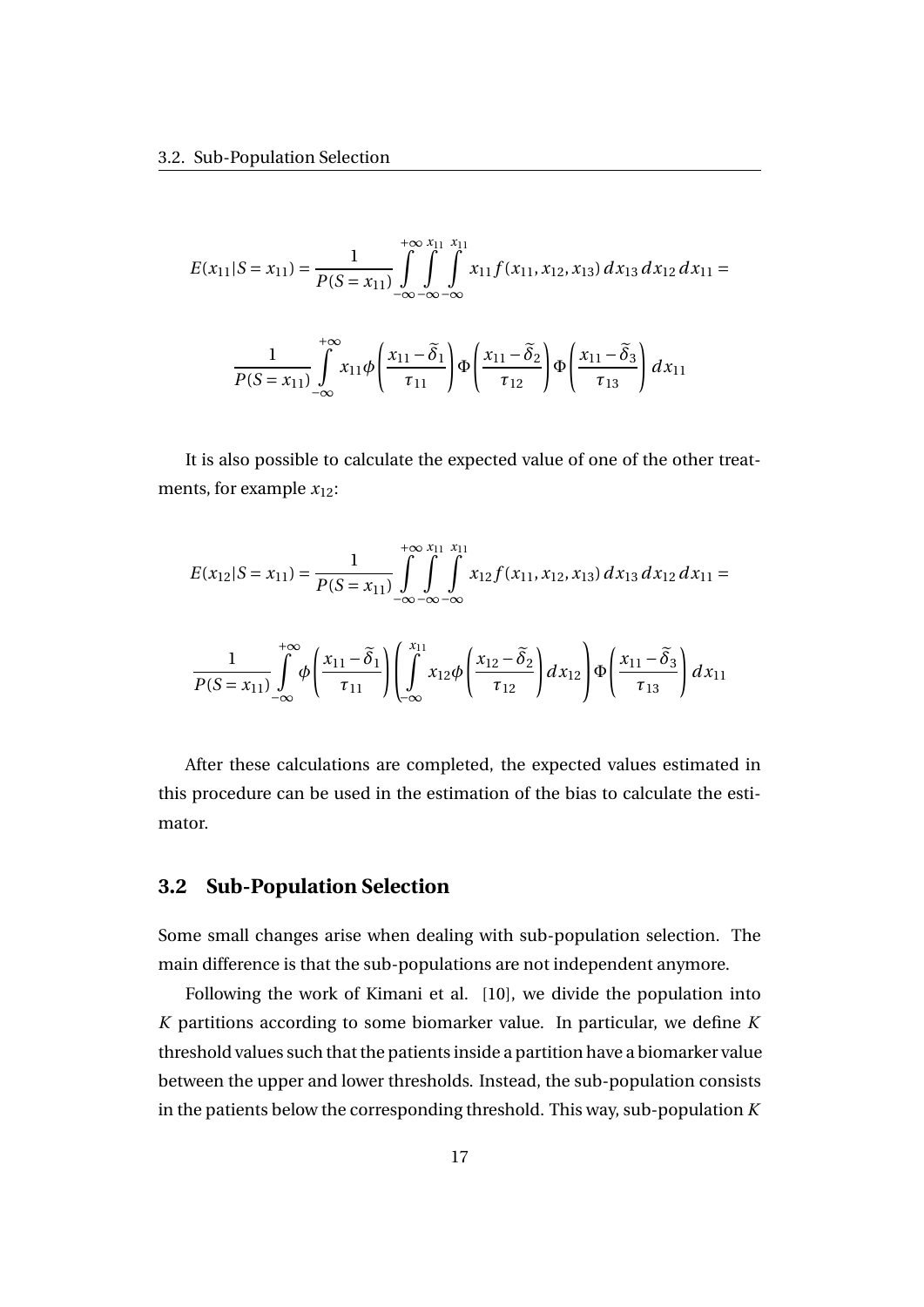will correspond to the total population; sub-population *K* −1 will be a portion of population *K*; and so on. Using the notation  $S_i$  for  $i = (1, ..., K)$  to indicate the sub-population, we notice that  $S_1 \subseteq S_2 \subseteq ... \subseteq S_{K-1} \subseteq S_K$ .

We suppose that the  $N_1$  patients are split between the  $K$  partitions, with  $n_{1i}$  for  $i = (1, ..., K)$  the number of patients in each partition in stage 1, which are considered equal  $n_{11} = n_{12} = ... = n_{1K} = \frac{N_1}{K}$  $\frac{N_1}{K}$ . In each of these partitions, half of the patients are given a control and the other half are given the treatment. As in the previous case, the patients' outcome is considered normal with mean difference equal to  $\delta_1 \ge \delta_2 \ge ... \ge \delta_K$  with a common variance  $\sigma^2$ . This means that the partition with smaller biomarker value is more affected by the treatment. The stage 1 sample mean will therefore be normally distributed  $\bar{X}_{1i} \sim N(\delta_i, \tau_1^2)$  $\frac{2}{1i}$ ), where  $\tau_1^2$  $\frac{2}{1i} = \frac{4\sigma^2}{n_{1i}}$  $\frac{4\sigma}{n_{1i}}$ . When sub-population *S* is selected it means that only the first *S* partitions pass to the second stage. In this case  $n_{21} = n_{22} = ... = n_{2S} = \frac{N_2}{S}$  $\frac{N_2}{S}$  and  $n_{2i'} = 0$  for  $i' = (S + 1, ..., K)$ . Also stage 2 sample means will be distributed like  $\bar{X}_{2i} \sim N(\delta_i, \tau_2^2)$  $\frac{2}{2i}$ ), where  $\tau_2^2$  $\frac{2}{2i} = \frac{4\sigma^2}{n_{2i}}$  $\frac{40^{2}}{n_{2i}}$ .

However, in the case of sub-population selection we are not interested in the effect that the drug has on the partition, but on the sub-population. Therefore, it is needed to have estimations about the effect on sub-population. That can be done in two different ways: estimating directly the effect on the subpopulations, or calculating it from the effect on partitions. Defining  $p_i = \frac{n_{1i}}{N_i}$ *N*<sup>1</sup> and  $\widetilde{p}_i = \sum_{i'=1}^i p_{i'}$  for  $i = (1, ..., K)$ , we can create a matrix that links the effects on the partition  $\delta_i$  to the effect on the sub-population  $\theta_i$ . This matrix **B** is a *KxK* matrix where  $B_{ij} = 0$  if  $i < j$  and  $B_{ij} = \frac{p_j}{\tilde{n}}$  $\widetilde{p}_i$ if  $i ≥ j$ . The vector of effects on sub-population  $\theta$  is equal to  $\theta = B\delta$ . Analogously, we can define the number of patients in each sub-population as  $m_{1i} = \sum_{i'=1}^{i} n_{1i'}$  for  $i = (1, ..., K)$ ,  $m_{2i} =$  $\sum_{i'=1}^{i} n_{2i'}$  for  $i = (1, ..., S)$ . Now, we see that  $\bar{Y}_1 = B\bar{X}_1$  and  $\bar{Y}_2 = B_{|SxS}\bar{X}_2$  (where **B**|*SxS* indicates the first SxS elements of the **B** matrix) are the stage 1 and stage 2 sub-populations' means, which are also normally distributed:  $\bar{Y}_{1i} \sim N(\theta_i, \sigma_1^2)$  $^{2}_{1i}),$ where  $\sigma_1^2$  $\frac{2}{1i} = \frac{4\sigma^2}{m_{1i}}$  $\frac{4\sigma^2}{m_{1i}}$ ;  $\bar{Y}_{2i} \sim N(\theta_i, \sigma_2^2)$  $\frac{2}{2i}$ ), where  $\sigma_2^2$  $\frac{2}{2i} = \frac{4\sigma^2}{m_{2i}}$  $\frac{40}{m_{2i}}$ .

The adaptation at the interim analysis is as follows: if all the sub-populations at the interim analysis have a mean difference lower than a futility threshold *b*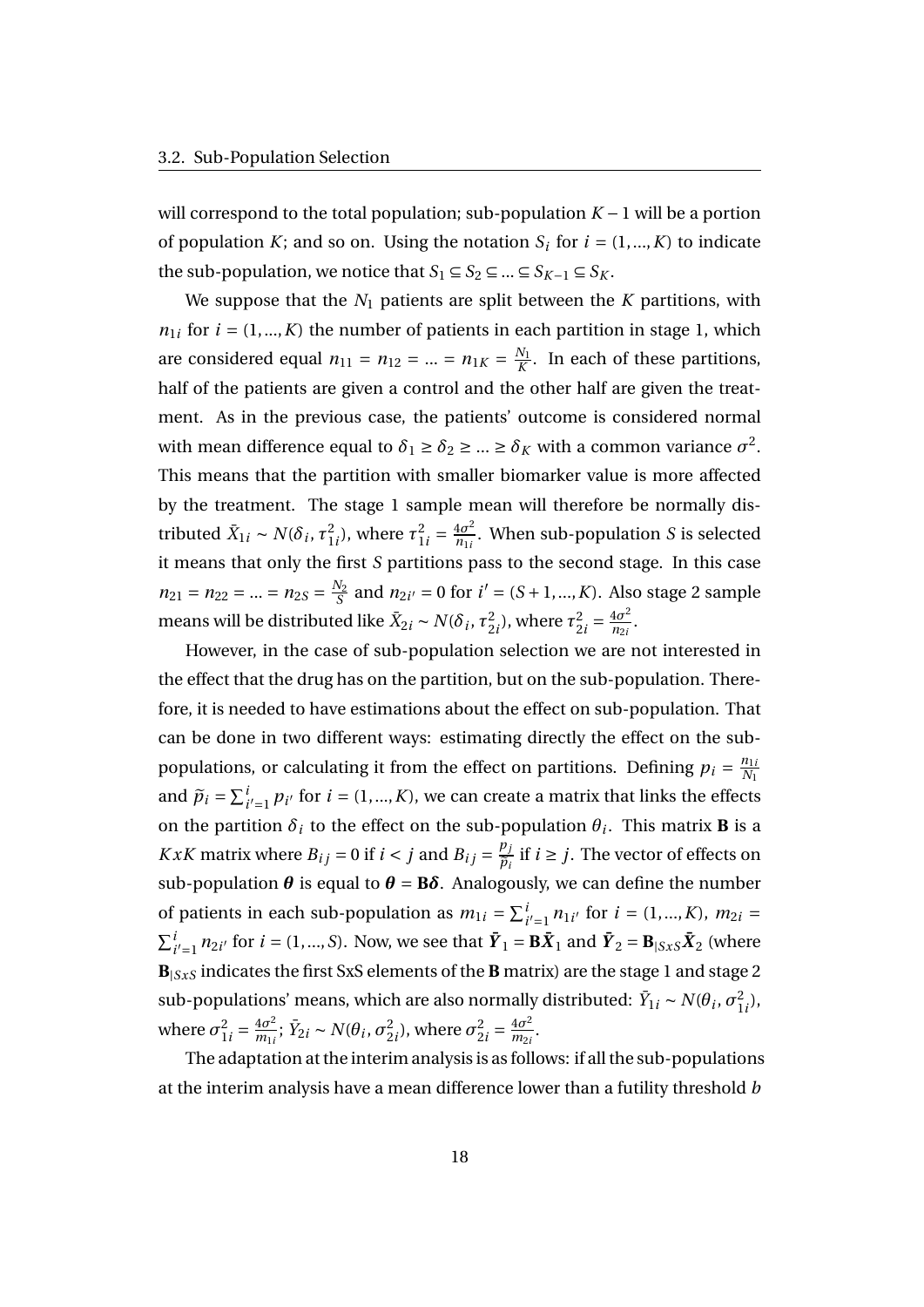$(\bar{Y}_{1i}$  ≤ *b* ∀*i* ∈ (1,...,*K*)), the trial is stopped; instead, if the trial is not stopped, the biggest sub-population with a mean difference greater than *b* is selected.

#### **3.2.1 Naive Estimation**

In this case, the naive estimation is very similar to the previous case: it is sufficient to calculate the  $\hat{\delta}_{i,N}$   $i = (1,...,S)$  as in the treatment selection case and then use the matrix **B** to calculate  $\boldsymbol{\hat{\theta}}_N = \mathbf{B}\boldsymbol{\hat{\delta}}_N$ .

### **3.2.2 UMVCUE following the Work of Roberston et al. and Kimani et al.**

In this setting, the estimator has to account for the stop for futility. We can proceed in two ways: estimating directly  $\theta_S$  or estimating the  $\delta_i$  for  $i = (1, ..., S)$ and then use the matrix **B** to find an estimation for  $\theta_s$ .

The estimator for  $\theta_S$  has been given by Robertson et al. [14]

$$
\hat{\theta}_{S,UMVCUE} = \hat{\theta}_{S,N} - \frac{\sigma_{2S}^2}{\sqrt{\sigma_{1S}^2 + \sigma_{2S}^2}} \frac{\phi(g(b)) - \phi(g(U))}{\Phi(g(b)) - \Phi(g(U))}
$$

Where 
$$
g(b) = \frac{\sqrt{\sigma_{1S}^2 + \sigma_{2S}^2}}{\sigma_{1S}^2} (\hat{\theta}_{S,N} - b), g(U) = \frac{\sqrt{\sigma_{1S}^2 + \sigma_{2S}^2}}{\sigma_{1S}^2} (\hat{\theta}_{S,N} - U)
$$
 and  
\n
$$
U = min \left\{ \frac{\tilde{p}_{S+1}b - p_{S+1}\tilde{X}_{1,S+1}}{\tilde{p}_S}, \frac{\tilde{p}_{S+2}b - \sum_{i=S+1}^{S+2} p_i \tilde{X}_{1i}}{\tilde{p}_S}, ..., \frac{\tilde{p}_K b - \sum_{i=S+1}^K p_i \tilde{X}_{1i}}{\tilde{p}_S} \right\}
$$
 or  $+\infty$  when  
\n $S = K$ .

The estimator for  $\delta_i$  for  $i = (1, ..., S)$  is given by Kimani et al. [9]:

$$
\hat{\delta}_{i,KIMANI} = \hat{\delta}_{i,N} - \frac{\tau_{2i}^2}{\sqrt{\tau_{1i}^2 + \tau_{2i}^2}} \frac{\phi(g'(V_i)) - \phi(g'(Q_i))}{\Phi(g'(V_i)) - \Phi(g'(Q_i))}
$$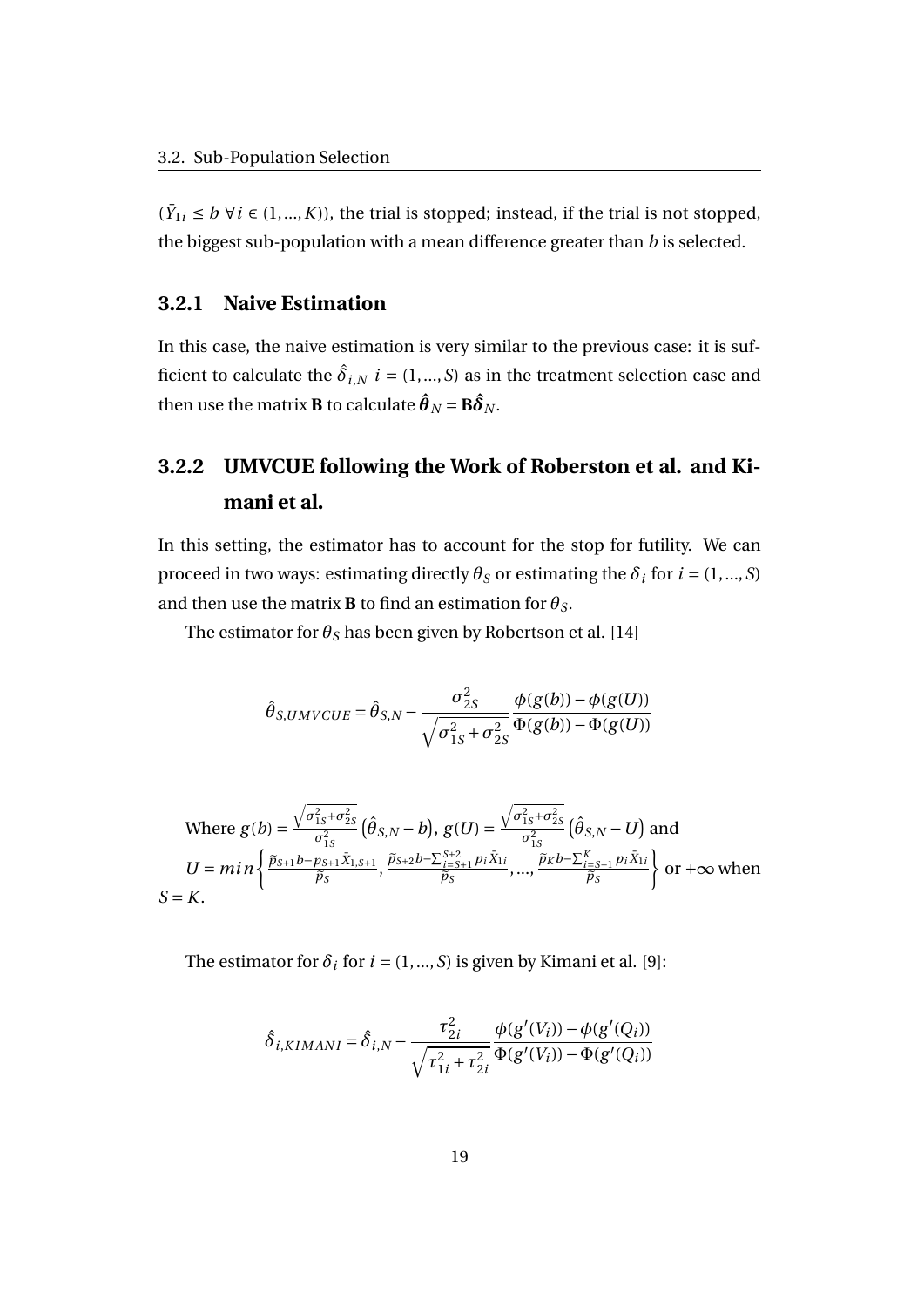Where we set 
$$
g'(V_i) = \frac{\sqrt{r_{1i}^2 + r_{2i}^2}}{r_{1i}^2} (\hat{\delta}_{i,N} - V_i), g'(Q_i) = \frac{\sqrt{r_{1i}^2 + r_{2i}^2}}{r_{1i}^2} (\hat{\delta}_{i,N} - Q_i),
$$
  
\n
$$
V_i = \frac{1}{p_i} (\tilde{p}_S b - \sum_{j=1, j \neq i}^S p_j \bar{X}_{1j}). Q_i \text{ is equal to } +\infty \text{ if } S = K \text{ or in any other case}
$$
  
\n
$$
Q_i = min \left\{ \frac{\tilde{p}_{S+1} b - \sum_{j=1, j \neq i}^{S+1} p_j \bar{X}_{1j}}{p_i}, \frac{\tilde{p}_{S+2} b - \sum_{j=1, j \neq i}^{S+2} p_j \bar{X}_{1j}}{p_i}, ..., \frac{\tilde{p}_K b - \sum_{j=1, j \neq i}^K p_j \bar{X}_{1j}}{p_i} \right\}.
$$

Eventually,  $\hat{\theta}_{S, KIMANI}$  is the S-th element of the vector  $\textbf{B}_{|SxS} \, \boldsymbol{\hat{\delta}}_{KIMANI}.$ 

#### **3.2.3 Shrinkage Estimators**

In this case, the Shrinkage Estimator of Carreras and Brannath can be calculated as in the treatment selection case and then  $\boldsymbol{\hat{\theta}}_{S1}$  can be estimated via the matrix **B**.

Also the procedure of Brünckner et al. is analogous. The only differences are that  $\boldsymbol{\delta}$  is substituted by  $\boldsymbol{\theta}$ , which we need to estimate, and  $\bar{\boldsymbol{X}}_1$  and  $\bar{\boldsymbol{X}}_2$  are substituted by  $\bar{\pmb{Y}}_1$  and  $\bar{\pmb{Y}}_2$ .

#### **3.2.4 Bias-Adjusted Estimator**

In the case of sub-population selection, since we are selecting a sub-population and not a partition, the bias at a general iteration is shown to be equal to:

$$
b_i(\widetilde{\boldsymbol{\theta}}) = t_S(E[\bar{Y}_{1i}|S] - \widetilde{\theta}_i) \qquad i = (1, ..., S)
$$

$$
b_i(\widetilde{\boldsymbol{\theta}}) = (E[\bar{Y}_{1i}|S] - \widetilde{\theta}_i) \qquad i = (S+1,...,K),
$$

Now we have to calculate the  $E[\bar{Y}_{1i}|S]$  for  $i \in (1,...,K)$  to estimate this bias. To better understand the procedure we make an example.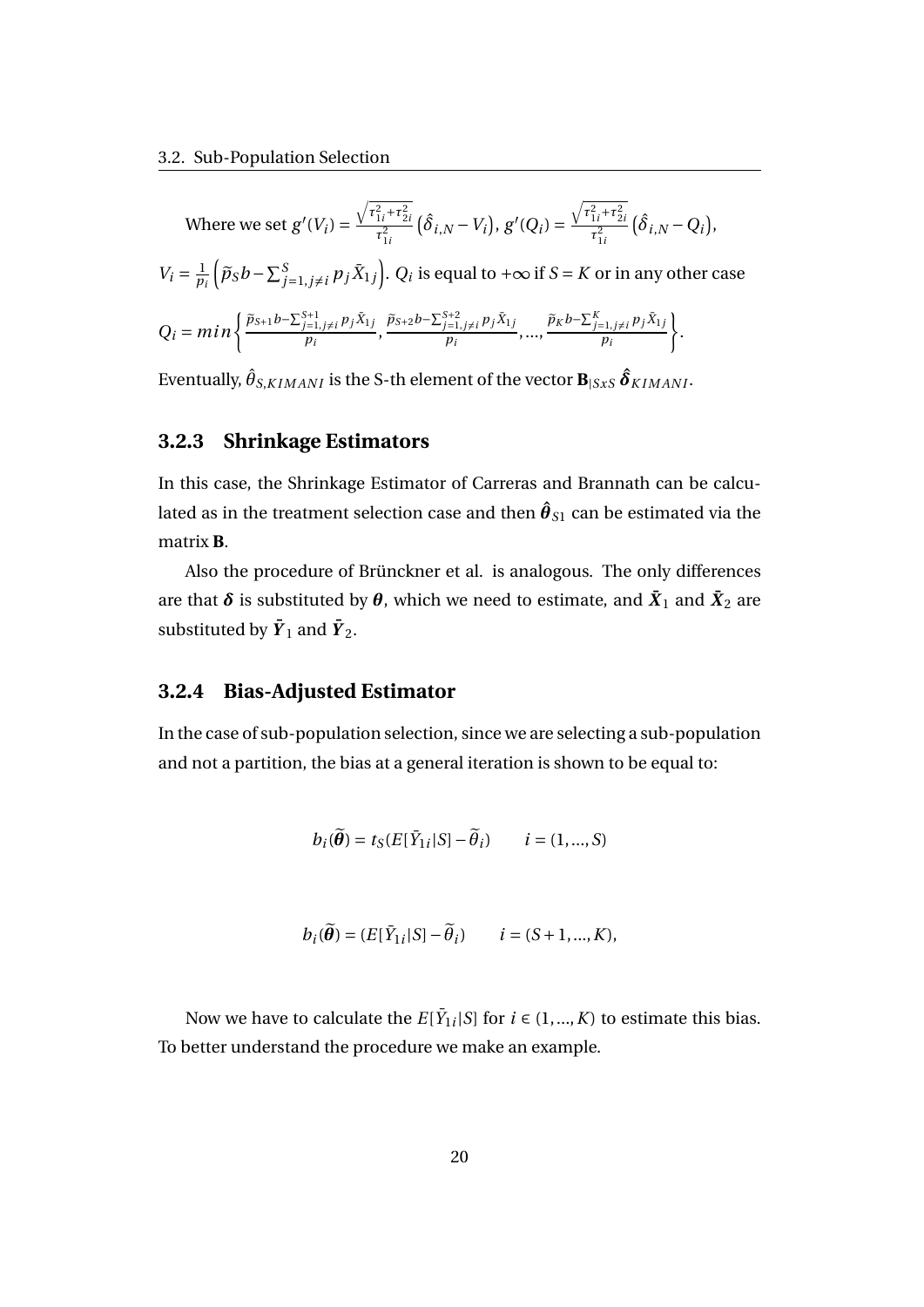#### **Example**

Consider the case where  $K = 3$  sub-populations are compared and where subpopulation  $S = 2$  is selected. We can calculate the probability of selecting that sub-population as follows:

$$
P(S = y_{12}) = \int_{-\infty}^{+\infty} \int_{b}^{+\infty} \int_{-\infty}^{b} f(y_{11}, y_{12}, y_{13}) dy_{13} dy_{12} dy_{11}
$$

Where *f* is the density of a multivariate normal distribution with mean  $\tilde{\theta}$ and variance-covariance matrix  $\Sigma_Y = \mathbf{B}\Sigma_X\bm{B}^T$ , where  $\Sigma_X = \bm{\tau_1}\bm{I}_K$  and  $\bm{B}$  are known. In this case since *S* = 2,  $y_{11}$  can take any value and its integral is from  $-\infty$  to +∞. On the other hand, *y*<sup>12</sup> is greater than *b* since it is selected, while *y*<sup>13</sup> is lower than *b* since it is not selected. Analogous arguments can be made while calculating the expected values:

$$
E(y_{12}|S = y_{12}) = \frac{1}{P(S = y_{12})} \int_{-\infty}^{+\infty} \int_{b}^{b} \int_{-\infty}^{b} y_{12} f(y_{11}, y_{12}, y_{13}) dy_{13} dy_{12} dy_{11}
$$

$$
E(y_{13}|S = y_{12}) = \frac{1}{P(S = y_{12})} \int_{-\infty}^{+\infty} \int_{b}^{b} \int_{-\infty}^{b} y_{13} f(y_{11}, y_{12}, y_{13}) dy_{13} dy_{12} dy_{11}
$$

More details about the calculations can be found in the supplementary material of Kimani et al. [10].

#### **3.3 Sub-Population Selection with Time to Event Data**

Now we investigate the setting of sub-population selection with time to event data. This setting is very common in oncological or cardiovascular illnesses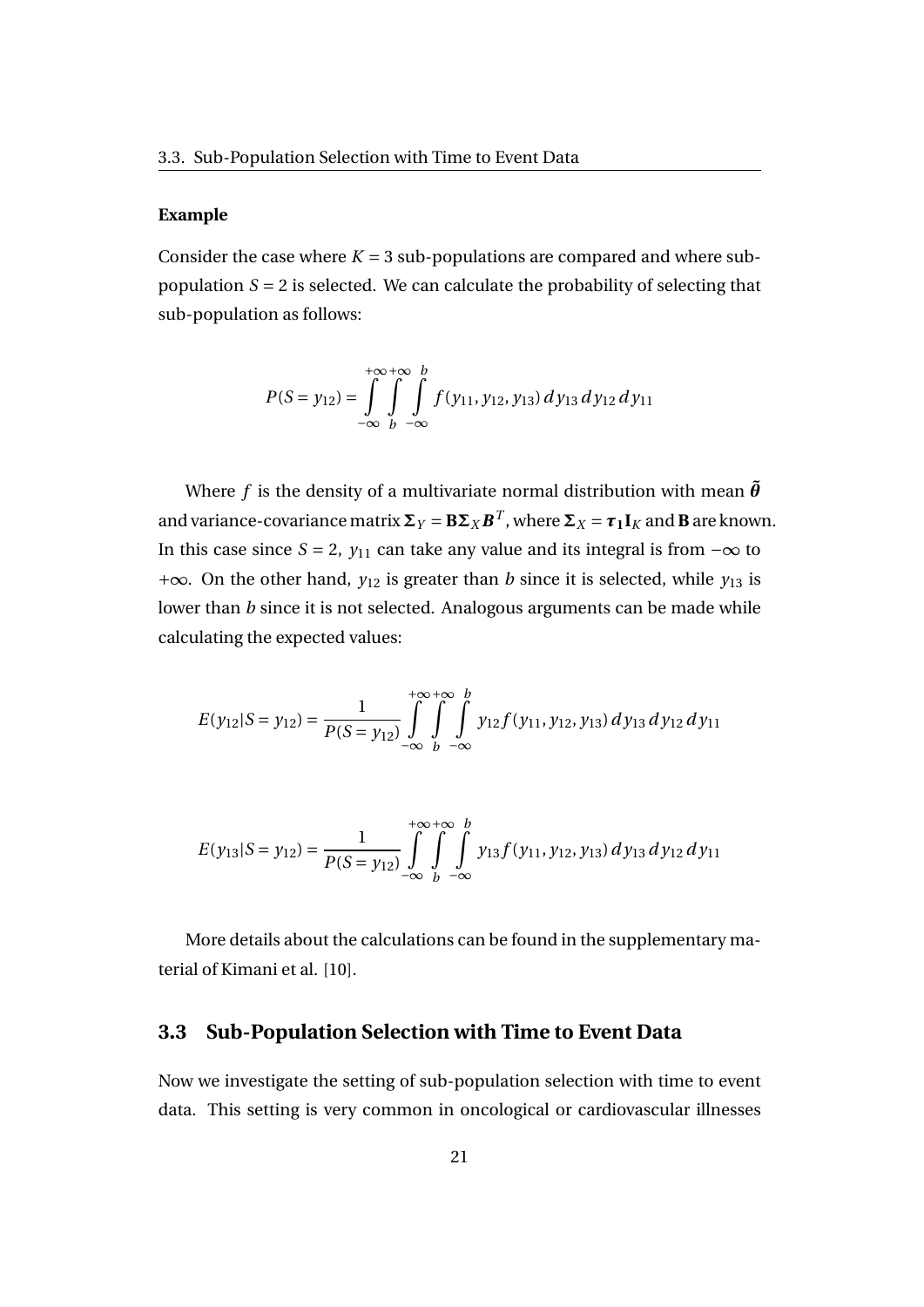treatment. In this case, we follow the work of Kimani et al. [11] on time to event data.

The idea is, like in the previous case, to split the data according to some biomarker value and analyse the different sub-populations separately. For simplicity, we consider the different partitions coincident with the sub-populations: we call  $P_i$  for  $i = (1, ..., K)$  the sub-population/partition and we notice that  $P_i \cap$  $P_j = \emptyset \ \forall (i \neq j)$ . We again define *K* threshold values such that the patients inside a partition have a biomarker value between the upper and lower thresholds and  $n_{1i}$  and  $n_{2i}$  for  $i = (1, ..., K)$  the number of patients in each partition at stage 1 and stage 2 respectively. Note that these findings could be easily extended to the case presented in the previous section, where the largest population is selected.

In each partition, there are some patients who have been given the placebo and some patients who have been given the treatment. The measure we want to estimate is the log hazard ratio (LHR), defined as  $\delta_i = ln \left( \frac{h_{ti}(t)}{h_{ci}(t)} \right)$  $h_{ci}(t)$  $\bigg)$  for  $i = (1, ..., K)$ , with  $h_{ti}(t)$  and  $h_{ci}(t)$  are the hazard functions of the treatment and the control in group *i*, respectively. This estimation is done via a Cox proportional hazard model. We consider here that a negative value of the LHR corresponds to a reduction of risk of event with the treatment, i.e. that the treatment is effective with respect to the placebo; if the LHR in one group is lower than in the other, it means the treatment is more effective in that sub-population. The LHR is usually assumed to be normally distributed, with stage 1 and stage 2 estimators  $\hat{\delta}_{1i} \sim N(\delta_i, \tau_1^2)$ <sup>2</sup><sub>*i*</sub></sub>) and  $\hat{\delta}_{2i}$  ∼ *N*( $\delta_i$ ,  $\tau_2^2$  $2_{2i}^2$ ) for  $i = (1, ..., K)$ ; also  $\hat{\tau}_1^2$  $^{2}_{1i}$  and  $\hat{\tau}^{2}_{2}$  $\frac{2}{2}$ *i* are estimated from the Cox model.

In this setting, there is one main aspect that needs to be pointed out: at the interim analysis, some stage 1 patients may not have had the event of interest yet. If we continue the analysis carrying these patients to stage 2, stage 1 and stage 2 data will be correlated, inducing some bias in the estimation. In many analyses, this correlation is considered as negligible, the stages are considered independent and patients are followed until the end of the trial. To avoid any correlation, patients from stage 1 would have to stop the study at the interim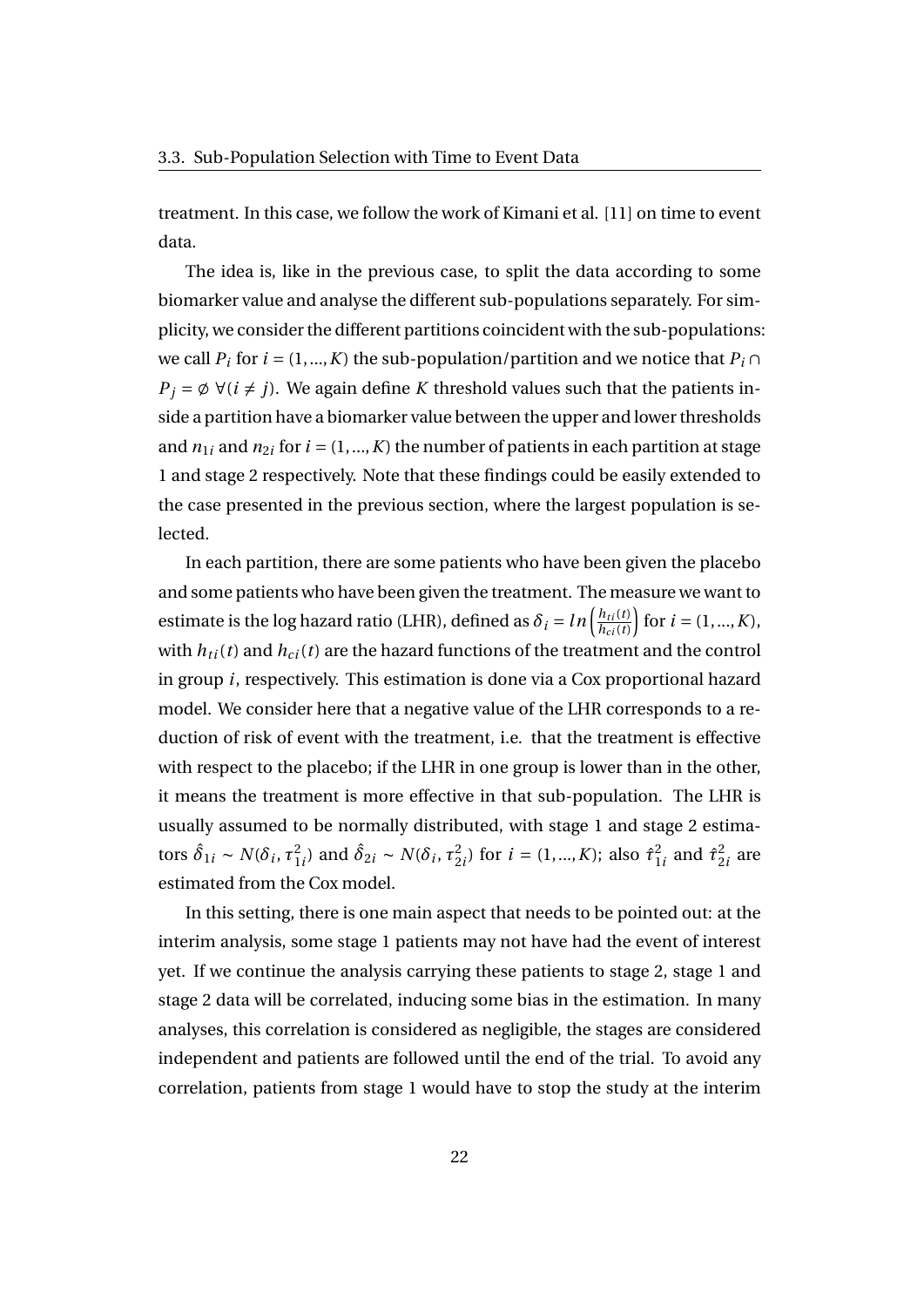



Figure 3.1: The follow-up of the patients. Retrived from Kimani et al. [11]. The black dots represent patients who had the event, the white dots those who have not. At the interim analysis, some stage 1 patients have had the event, while others have not. Those last ones are followed up to  $\tilde{t}_1$ . Stage 2 patients, recruited after the interim analysis, are followed until the end of the trial.

analysis. However, this is obviously not ethical and not applicable in practice. Instead, we use an intermediate rule. Consider  $t_1$  the time of the interim analysis and  $t_2$  the end time of the trial, usually defined when a certain number of patients had the event. We define  $\tilde{t}_1$  (such that  $t_1 \leq \tilde{t}_1 \leq t_2$ ) the time until which the stage 1 patients are followed. This way, we avoid much of the correlation and we can obtain more accurate estimations. In Figure 3.1 we have a graphical representation of this rule, retrieved from Kimani et al. [11].

Also in this case we specify a selection rule: given a threshold value *b*, each sub-population  $P_i$   $i \in (1, ..., K)$  does not continue to stage 2 if its stage 1 estimation is greater than  $b$  ( $\hat{\delta}_{1i} \geq b$ ); if all sub-populations satisfy this condition the trial is stopped for futility. We identify as  $\mathscr S$  the set of selected sub-populations.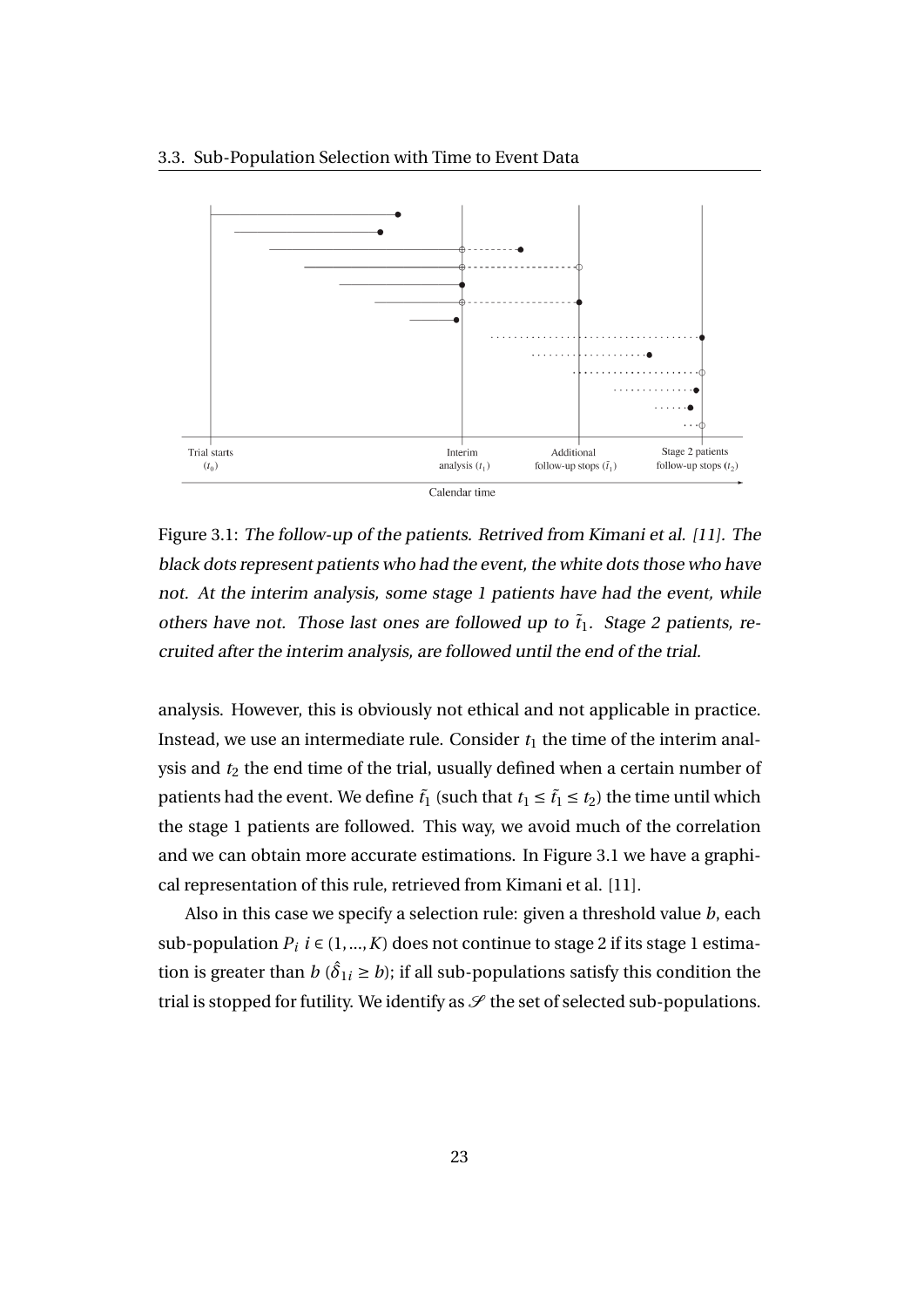#### **3.3.1 Naive Estimation**

The naive estimation, which do not take into account the selection process, can be retrieved from the estimators of Cox proportional hazard model:

$$
\hat{\delta}_{S,N} = \frac{\hat{\tau}_{1S}^2 \hat{\delta}_{1S} + \hat{\tau}_{2S}^2 \hat{\delta}_{2S}}{\hat{\tau}_{1S}^2 + \hat{\tau}_{2S}^2} \qquad \forall S \in \mathcal{S}
$$

while it is simply  $\hat{\delta}_{i,N}$  =  $\hat{\delta}_{1i}$   $\forall$   $i$   $\notin$   $\mathscr{S}.$ 

This estimation, like in the previous cases, is biased because of selection process. However, there is also a component of the bias which comes from the use of stage 1 patients also in stage 2, which induces a correlation between the stages. In the following, we focus only on handling the selection bias while the correlation bias is left.

#### **3.3.2 UMVCUE following the Work of Kimani et al.**

Following the work of Kimani et al. [11] we calculate an estimator which handles the selection bias. However, because of the correlation bias, this estimator would not be perfectly unbiased.

$$
\hat{\delta}_{S,UMVCUE} = \hat{\delta}_{S,N} - \frac{\hat{\tau}_{2S}^2}{\sqrt{\hat{\tau}_{1S}^2 + \hat{\tau}_{2S}^2}} \frac{\phi(g(L)) - \phi(g(b))}{\Phi(g(L)) - \Phi(g(b))}
$$

Where 
$$
g(x) = \frac{\sqrt{\hat{\tau}_{1S}^2 + \hat{\tau}_{2S}^2}}{\hat{\tau}_{1S}^2} (\hat{\delta}_{S,N} - x)
$$
 and  $L = -\infty$ .

#### **3.3.3 Shrinkage Estimators**

In this case, the Shrinkage Estimators of Carreras and Brannath and Brünckner et al. can be calculated as in the treatment selection case, using the estimations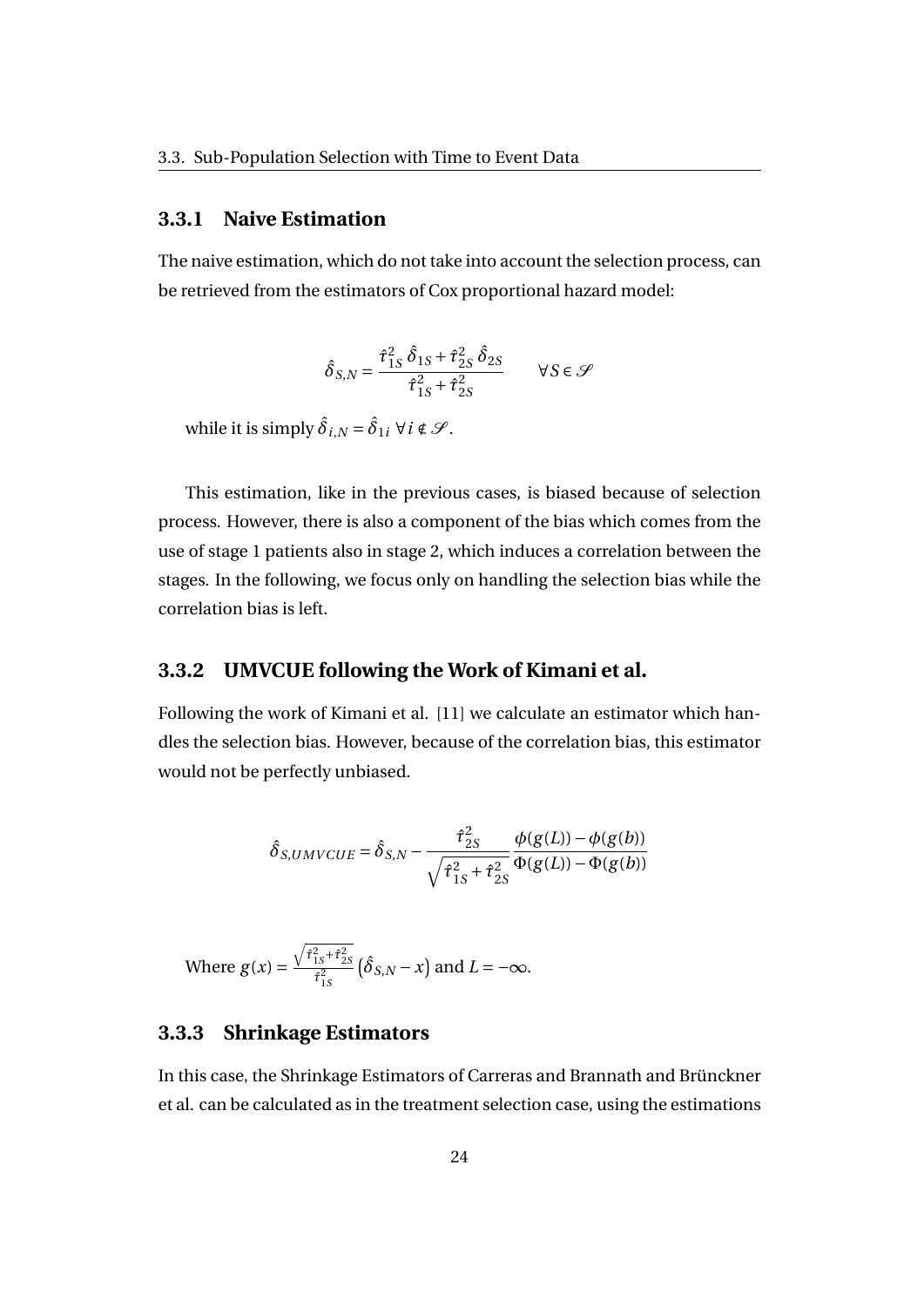from Cox proportional hazard model. The LHRs will be shrinked towards the overall mean LHR.

#### **3.3.4 Bias-Adjusted Estimator**

The procedure for the bias-adjusted estimator is similar to the previous cases: we iteratively subtract an estimation of the bias from the estimation. Also in this case, we compare both single-iteration and multiple-iteration approaches. The bias at a general iteration is equal to:

$$
b_i(\widetilde{\boldsymbol{\delta}}) = t_i(E[\hat{\delta}_{1i}|S] - \widetilde{\delta}_i) \qquad i \in \mathcal{S}
$$

 $b_i(\widetilde{\boldsymbol{\delta}}) = (E[\hat{\delta}_{1i}|S] - \widetilde{\delta}_i)$  *i* ∉ S

Now we have to calculate the  $E[\hat{\delta}_{1i}|S] \ i \in (1,...,K)$  to estimate this bias. Since in this setting we consider independent sub-populations, the calculation is as follows:

$$
E[\hat{\delta}_{1i}|S] = \int_{-\infty}^{b} x \phi \left(\frac{x - \tilde{\delta}_{i}}{\hat{\tau}_{1i}}\right) dx \qquad i \in \mathcal{S}
$$

$$
E[\hat{\delta}_{1i}|S] = \int_{b}^{\infty} x \phi \left(\frac{x - \tilde{\delta}_{i}}{\hat{\tau}_{1i}}\right) dx \qquad i \notin \mathcal{S}
$$

where  $\phi$  is the probability density function of a normal distribution. As a reminder, in this formula, a sub-population is selected if the treatment has a LHR lower than *b*, while it is dropped if not.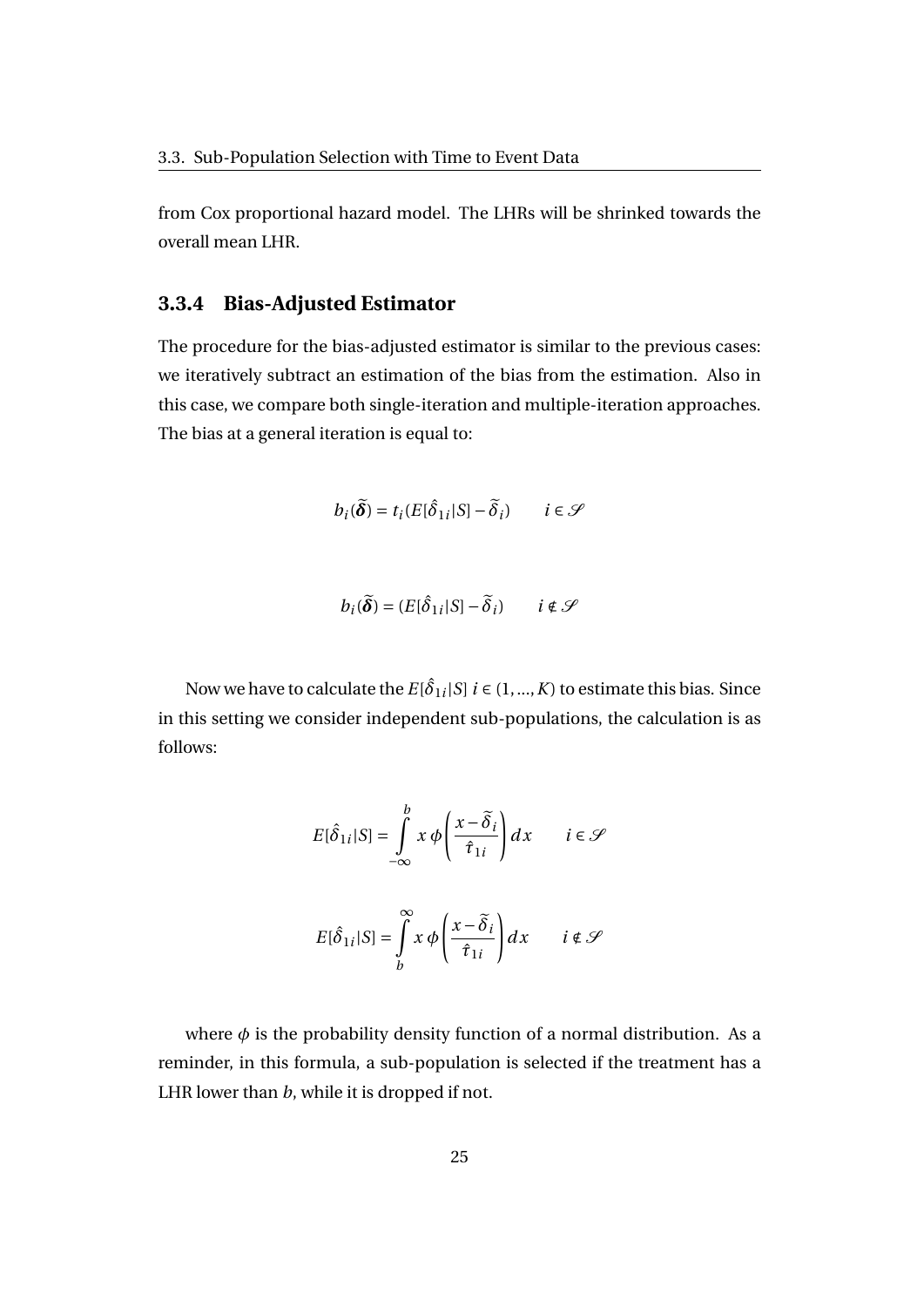## **Chapter 4**

## **Simulations**

In this Chapter, we are comparing via simulations the performances of the estimators presented in the previous chapter. The results are compared in three different settings: treatment selection with normally distributed endpoint, subpopulation selection with normally distributed endpoint, sub-population selection with time to event endpoint.

We compare the various estimators in terms of Bias, Variance and Mean Squared Error (MSE). The bias is our main interest: the objective of this report is to identify and handle bias. However, another crucial point is the variance: an Estimator which has low Bias but high Variance may not be informative enough on the treatment effect to make a decision, and may not be preferred to one with higher Bias but low Variance. The sum of the Variance and the Bias Squared is the MSE, which summarises up the information previously obtained.

#### **4.1 Treatment selection with normally distributed endpoint**

In the Treatment Selection case, to evaluate the performance of the estimators, we consider a base-case adaptive design setting in which we make vary some characteristics to assess their impact on the results.

Following the methodology in section 3.1, we consider a clinical trial in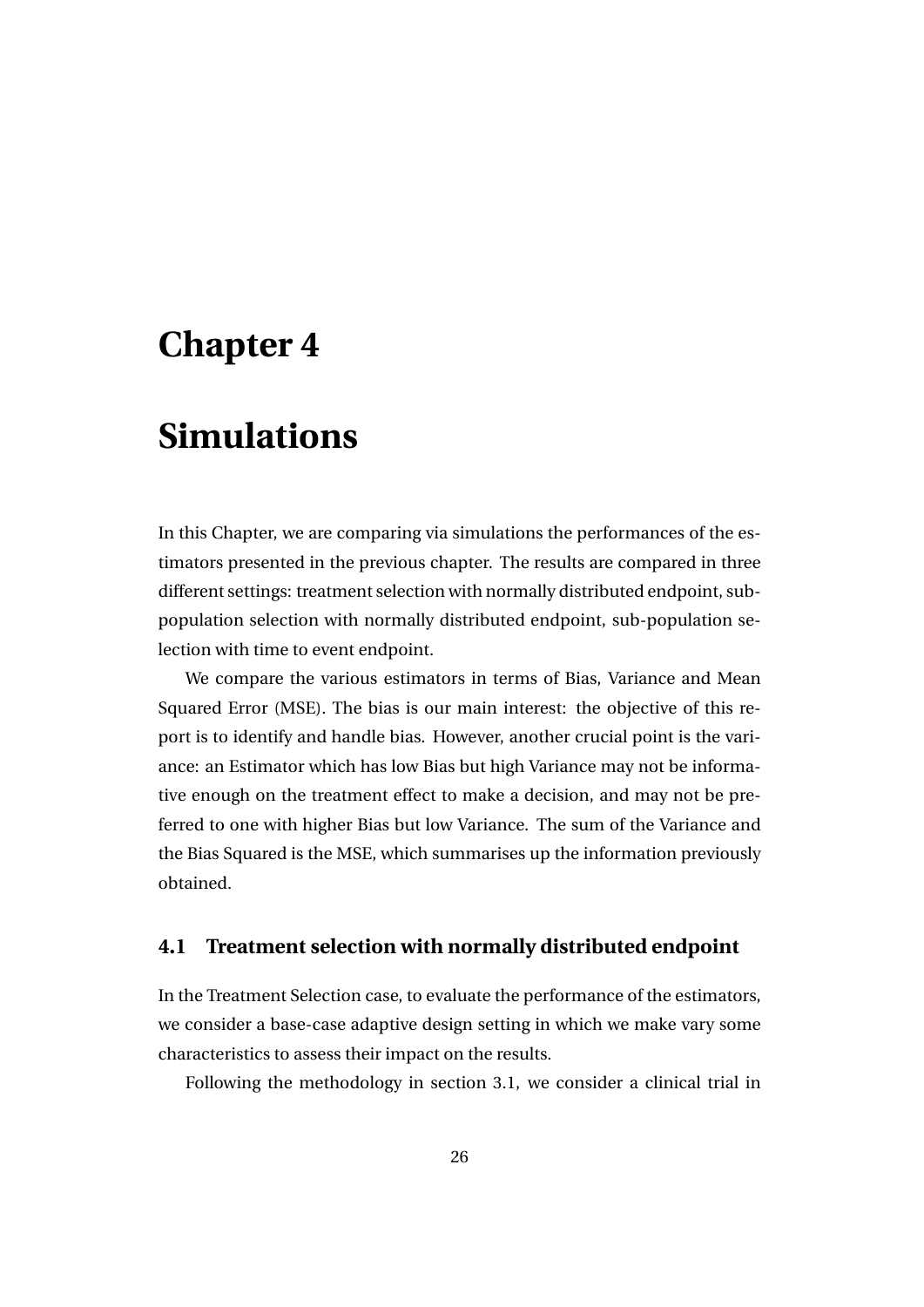which we compare  $K = 4$  treatments (e.g. doses) to a control, with a primary endpoint normally distributed and a common standard deviation of  $\sigma = 5.4$ . One interim analysis is conducted during the trial at which all treatments are compared to the control, and only the best treatment and the control arms continue in stage 2. In the control and the selected arm,  $N = 100$  patients per arm will be included. We analyse the performances of the estimators when the interim analysis is made, with three different scenarios: information fraction of  $\frac{1}{3}$ ,  $\frac{1}{2}$  $\frac{1}{2}$  and  $\frac{2}{3}$ , i.e. when *N*<sub>1</sub> = 33, *N*<sub>1</sub> = 50 and *N*<sub>1</sub> = 66 are included in each treatment arm in stage 1, respectively. We also consider three scenarios regarding the treatment effect: all treatments are ineffective  $\delta = (0, 0, 0, 0)$ ; only one treatment is effective  $\delta = (0, 0, 0, 3)$ ; treatments are linearly increasing in effectiveness  $\delta$  = (1, 2, 3, 4). In all scenarios, the control group has no effect  $\delta_c$  = 0. In each scenario we run 50000 simulations and the results (bias, variance and MSE) are given in units of approximate standard errors  $SE = \sqrt{\frac{\sigma^2}{N}}$  $\frac{\sigma^2}{N}$ .

In Figure 4.1 the results of the simulations are shown:

- The Naive Estimation (N) has the highest Bias but low Variance, resulting in overall average MSE.
- The Unbiased Estimator (UMVCUE) has zero Bias but has high Variance, resulting in high MSE.
- The Single-Iteration Bias-Adjusted Estimator (SI) has low positive Bias and slightly more Variance with respect to the MLE, resulting in an overall lower MSE with respect to MLE.
- The Multiple-Iteration Bias-Adjusted Estimator (MI) has high negative bias (almost the same magnitude as the MLE) and high Variance, resulting in high MSE.
- The Shrinkage Estimator of Carreras and Brannath [5] (S1) has a positive Bias in the case of no effective treatments and linear effectiveness, but this is lower in magnitude with respect to MLE. In the case of only one effective treatment it has negative Bias. This may be due to the fact that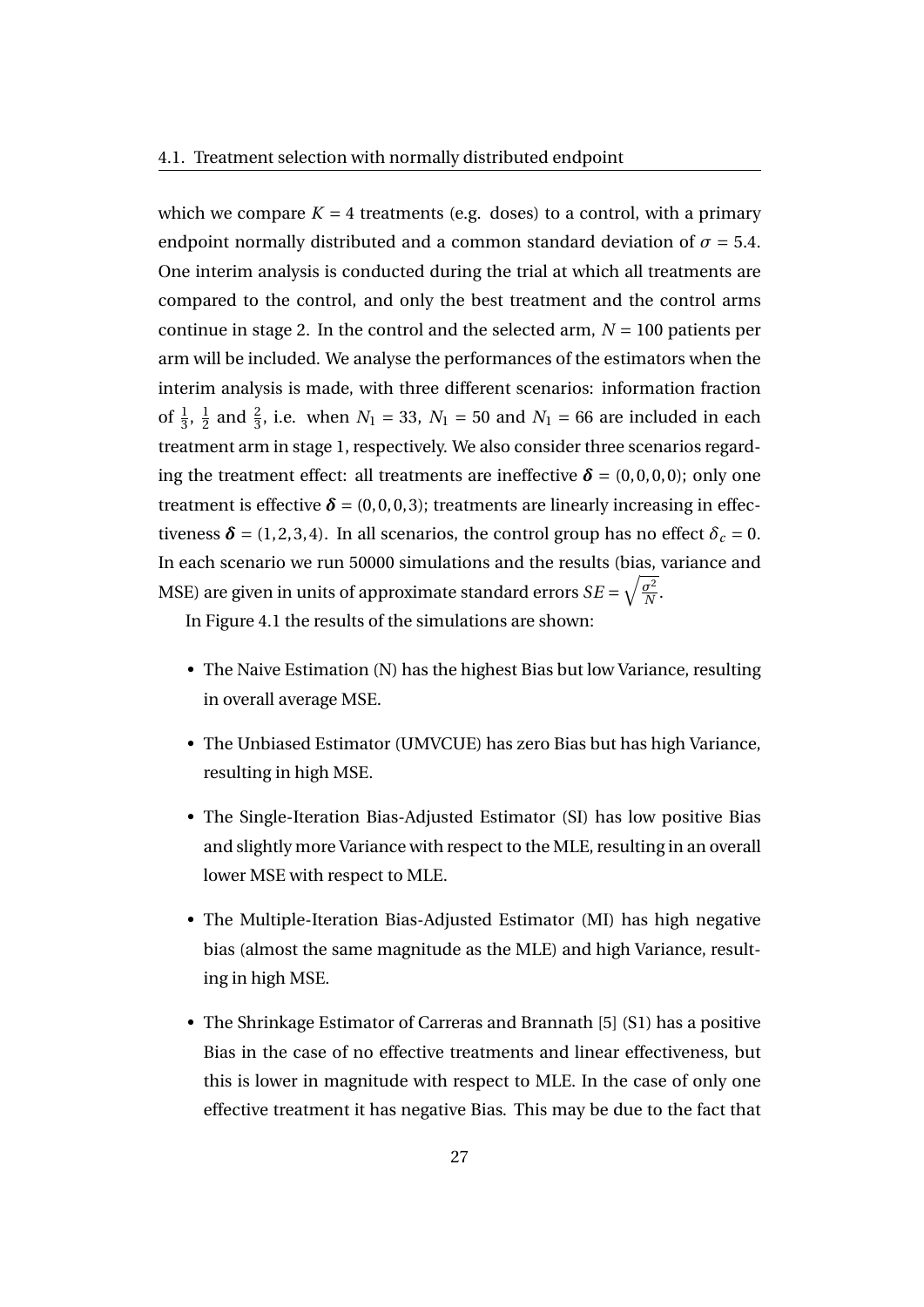

#### 4.1. Treatment selection with normally distributed endpoint

Figure 4.1: Estimators' Performance in Treatment Selection with Normally Distributed Endpoints. Top Row: No Effective Treatment; Middle Row: One Effective Treatment; Bottom Row: Linear Effects of Treatments. Left Column: Bias; Centre Column: Variance; Right Column: Mean Squared Error.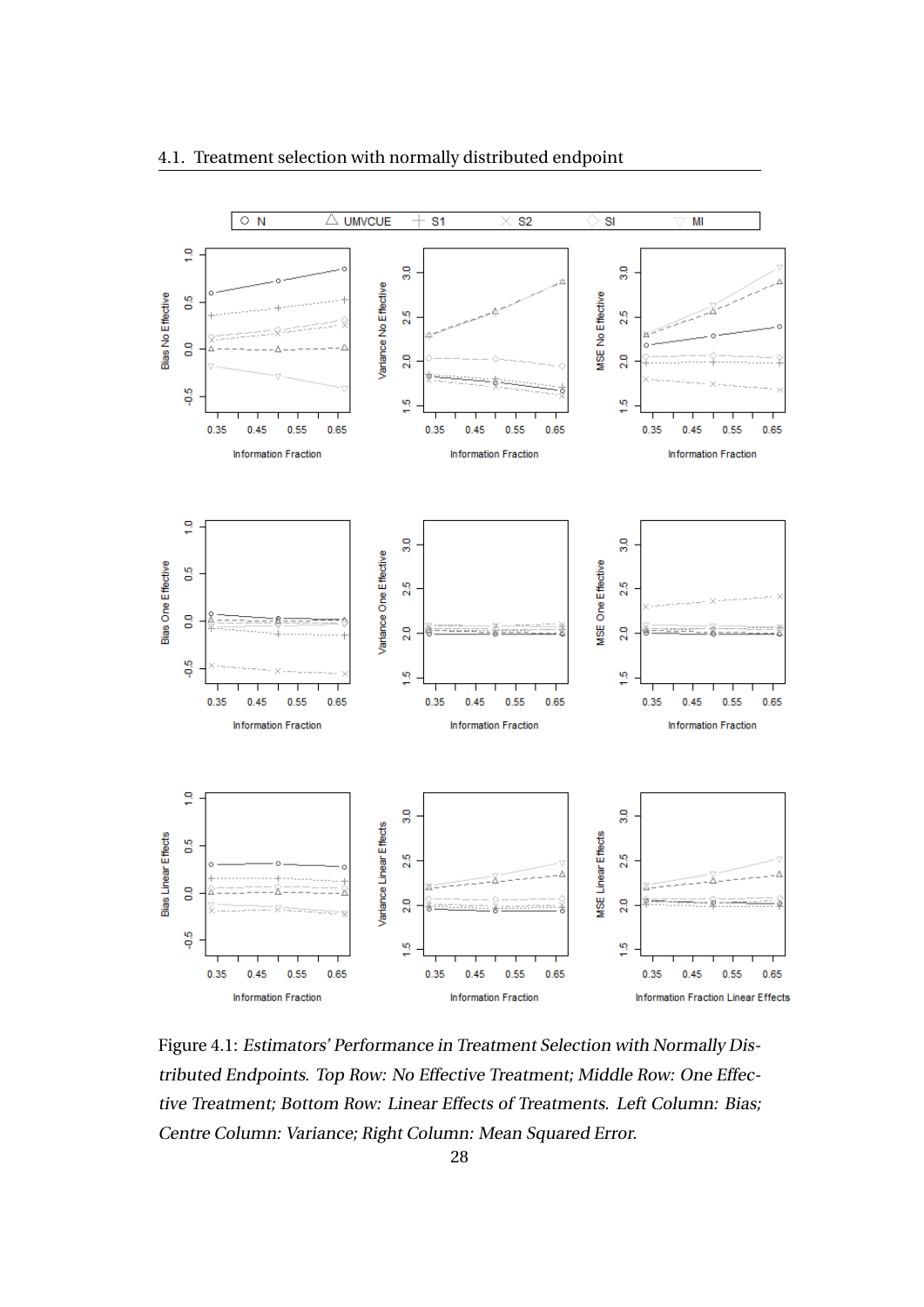it tends to Shrink towards the overall mean, which would be small in this case (driven by the non-effective treatments). It is one of the best performing in terms of Variance, resulting in low MSE too.

• The Shrinkage Estimator of Brunckner et al. [4] (S2) has low positive Bias in the no effective treatment scenario, but negative bias in the linear effectiveness scenario and higher negative bias in the one effective scenario. It performs well in terms of Variance, but the MSE is greatly affected by the Bias.

In this case, we suggest that the best performing Estimators are the Single-Iteration Bias-Adjusted Estimator and the Unbiased Estimator. The SI performs well in terms of Bias and has relatively low Variance, resulting in good MSE. Instead, the UMVCUE has high Variance and MSE, but completely eradicates the Bias, which is our primary scope and is of interest to understand the extent of the bias induced by the selection.

### **4.2 Sub-population selection with normally distributed endpoint**

The second context in which we are going to assess the estimators' performances via simulations is the Sub-Population Selection (for the methodology used we refer to section 3.2). Our setting is very similar to the one of Kimani et al. [10], where we have 4 sub-populations and two treatment arms: effective dose and placebo. One interim analysis is done with sub-population selection, based on a normally distributed endpoint. We consider three different scenarios: linear effects in the partitions  $\delta = (-0.2, -0.1, 0, 0.1)$ , effectiveness in only one partition  $\delta = (0, 0, 0, 0, 0.1)$  and no effects in all partitions  $\delta = (0, 0, 0, 0, 0)$ . The overall variance is  $\sigma^2 = 1$ , the threshold is set to  $b = 0$  and we have a total of *N* = 720 patients. Also in this case, we consider the interim analysis at three different moments, when the information fraction is equal to  $\frac{1}{3}$  ( $N_1 = 240$ ),  $\frac{1}{2}$  $(N_1 = 360)$  and  $\frac{2}{3}$   $(N_1 = 480)$  and performed 50000 simulations for each case.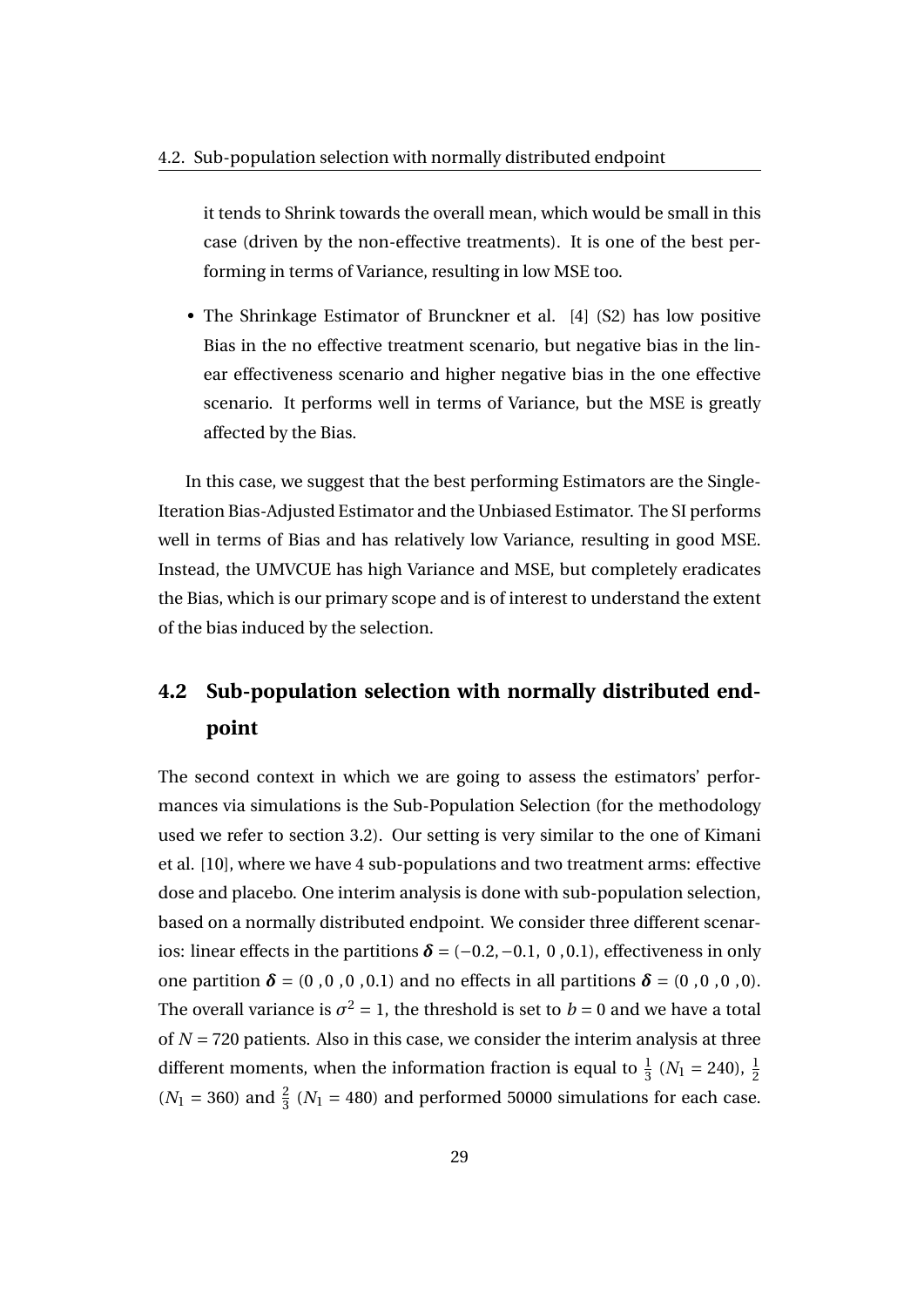Note that the *N*<sup>1</sup> patients are evenly assigned to each arm and partition and, after the interim analysis, the  $N_2 = N - N_1$  patients are evenly assigned to each arm and selected partition.

In Figure 4.2 we see the performances of the sub-population effect estimation compared in terms of Bias, Variance and MSE in units of approximate Standard Error:

- The Naive Estimation (N) has the highest bias in almost all the scenarios, but also one of the lowest Variances, good performing in terms of MSE.
- The Unbiased Estimator by Robertson et al. [14] (UMVCUE) has zero Bias but High Variance, resulting in high MSE.
- The Unbiased Estimator by Kimani et al. [9] (UMV) has also zero Bias but Higher Variance with respect to the previous one, resulting in higher MSE.
- The Single-Iteration (SI) and Multiple-Iteration (MI) Bias-Adjusted Estimators have small Bias, but slightly more Variance with respect to Naive Estimation, resulting in little more MSE than the latter. Among the two, the Single-Iteration is preferred because it is faster to compute and performs better in terms of Bias.
- The two Shrinkage Estimators (S1, S2) performs very similar to the Naive Estimation: among the two, the one from Carreras and Brannath [5] is preferable (lower MSE when effects are linear).

In this case, we also recommend the Single-Iteration Bias-Adjusted Estimator and the Unbiased Estimator by Robertson et al. [14]. The former performs well in terms of Bias, Variance and MSE; the latter eradicates the Bias at the expense of higher Variance and MSE.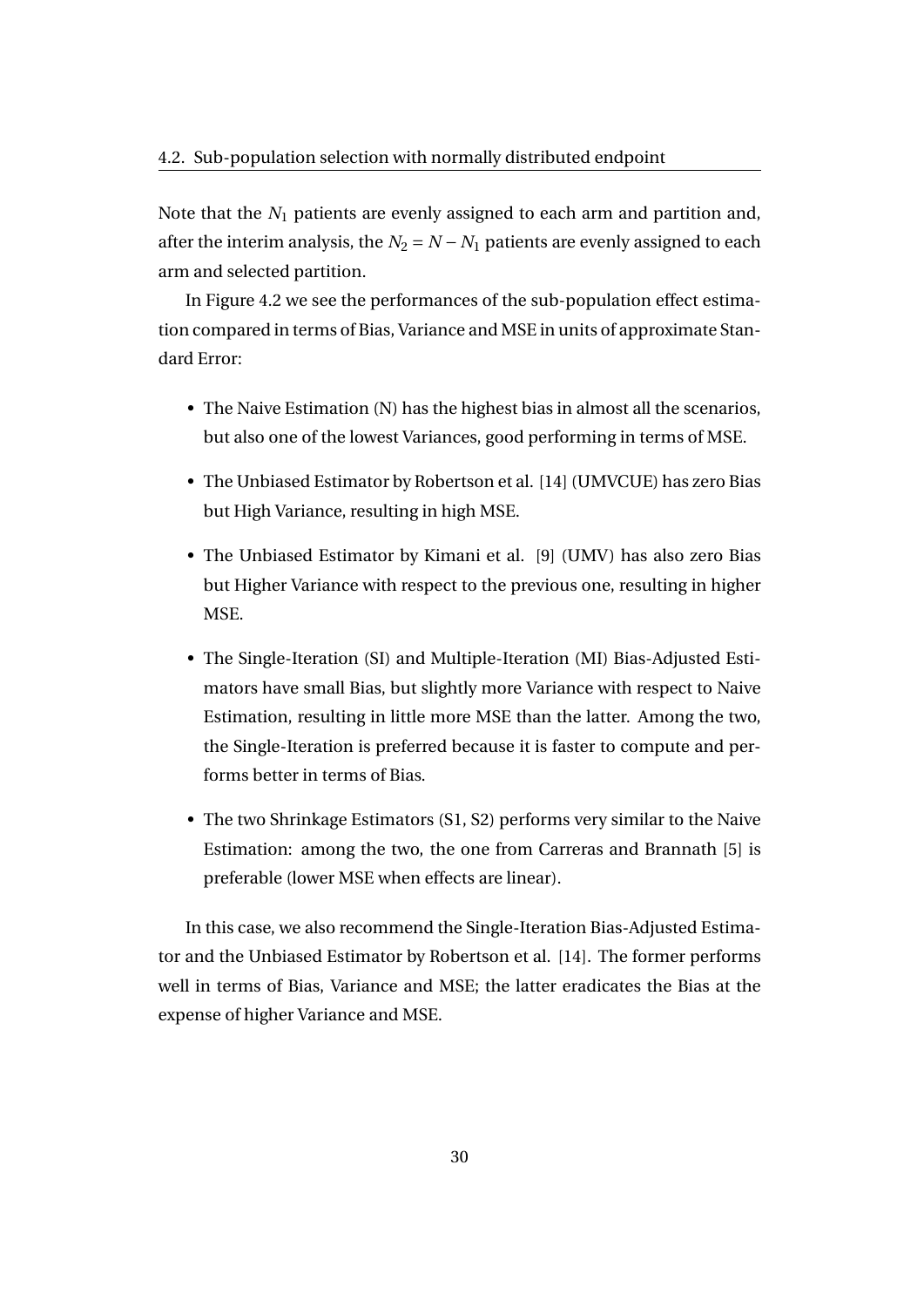

#### 4.2. Sub-population selection with normally distributed endpoint

Figure 4.2: Estimators' Performance in Sub-Population Selection with Normally Distributed Endpoints. Top Row: No Effective Treatment; Middle Row: One Effective Treatment; Bottom Row: Linear Effects of Treatments. Left Column: Bias; Centre Column: Variance; Right Column: Mean Squared Error.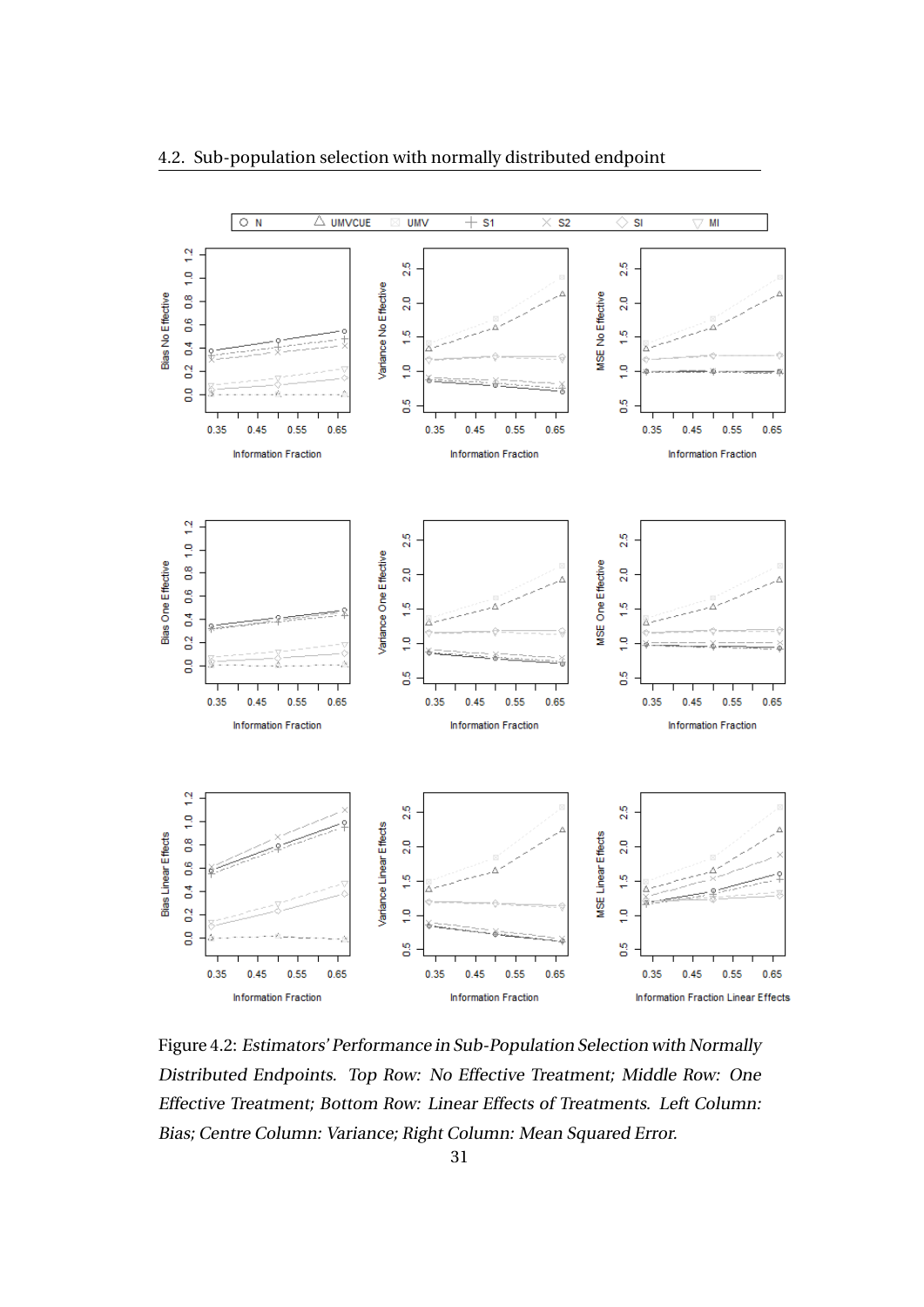#### **4.3 Sub-population selection with time to event endpoint**

The last context we consider is a Sub-Population Selection with Time to Event endpoint, following the methodology of section 3.3. In this case, let consider 3 sub-populations and two treatment arms: effective dose and placebo. Patients are recruited evenly from the 3 sub-populations during a period of maximum 3 years and equally assigned to the arms. We suppose that the hazard function is constant for all the treatments and equal to  $h_c = 0.0005$  for the control. Three cases of LHR are analysed: treatment ineffective in all partitions  $\delta = (0,0,0)$ ; treatment effective only in one partition  $\delta = (0, 0, -0.3)$ ; linear effect on the partitions  $\delta = (-0.1, -0.2, -0.3)$ . For all the cases, the threshold is set to  $b = -0.1$ and 5000 simulations are performed.

The total number of events is calculated to detect a hazard ratio of 0.8 reaching a power of 80% with a two-sided type 1 error of 5%. Thus, we set that: the time of the interim analysis  $t_1$  is after 316 events; the time until stage 1 patients are followed in stage 2  $\tilde{t}_1$  is set 6 months after the first interim analysis; the ending time of the trial  $t_2$  is set when all 632 events occur.

In Figure 4.3 the results are shown:

- The Naive Estimation (N) has the highest Bias but very low Variance, resulting in overall average MSE.
- The Unbiased Estimator (UMVCUE) has approximately zero Bias but the highest Variance, resulting in the highest MSE.
- The Single-Iteration (SI) and Multiple-Iteration (MI) Bias-Adjusted Estimator have similar performances: they have very small Bias, but more Variance with respect to Naive Estimation, resulting in MSE comparable to Naive Estimation. Among the two, the Single-Iteration performs better in terms of Bias.
- The two Shrinkage Estimators (S1, S2) perform similarly: they have some Bias (lower than Naive Estimation) but the lowest Variance, resulting in the lowest MSE.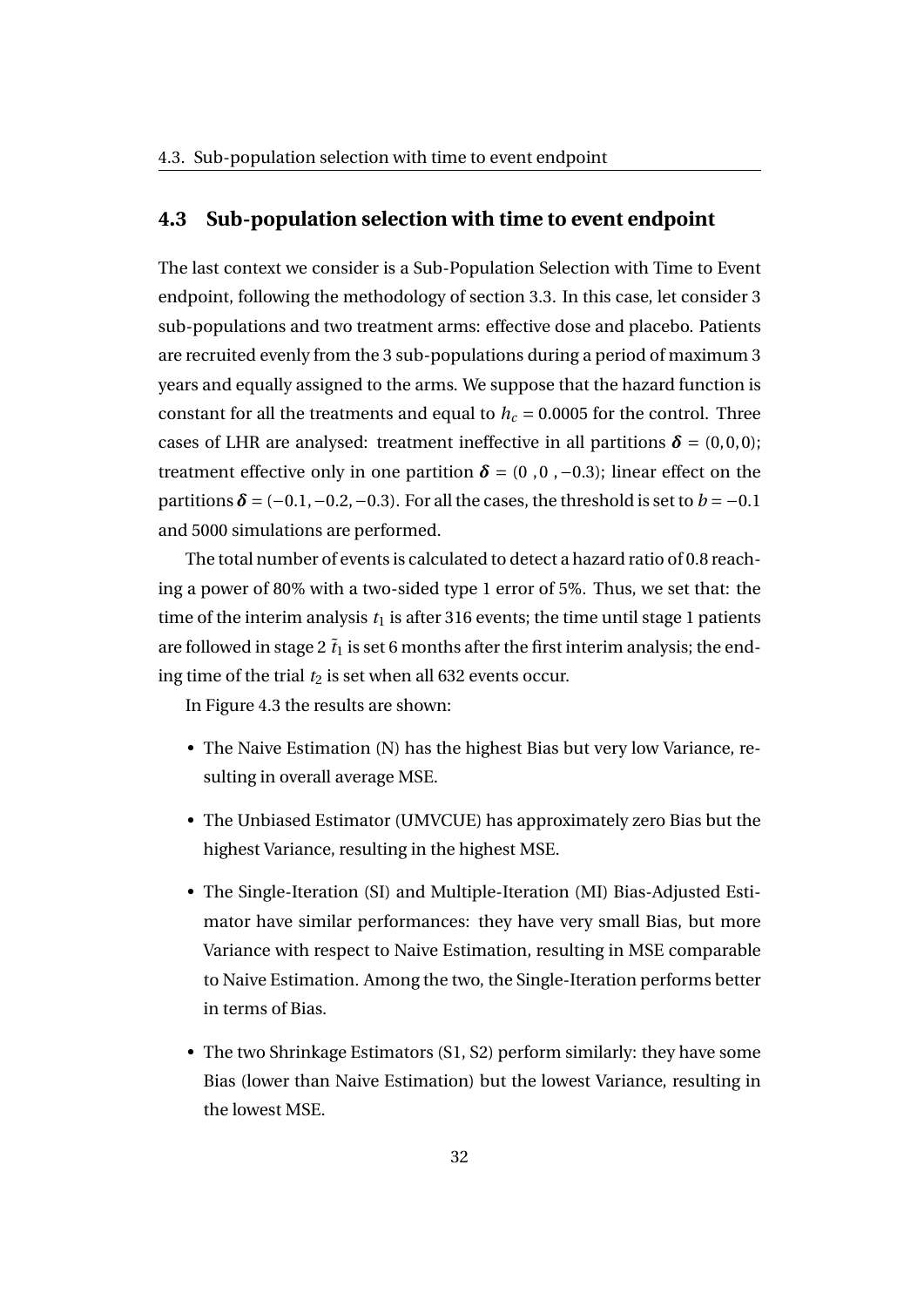

Figure 4.3: Estimators' Performance in Sub-Population Selection with Time to Event Endpoint. Top Row: No Effective Treatment; Middle Row: One Effective Treatment; Bottom Row: Linear Effects of Treatments. Left Column: Bias; Centre Column: Variance; Right Column: Mean Squared Error.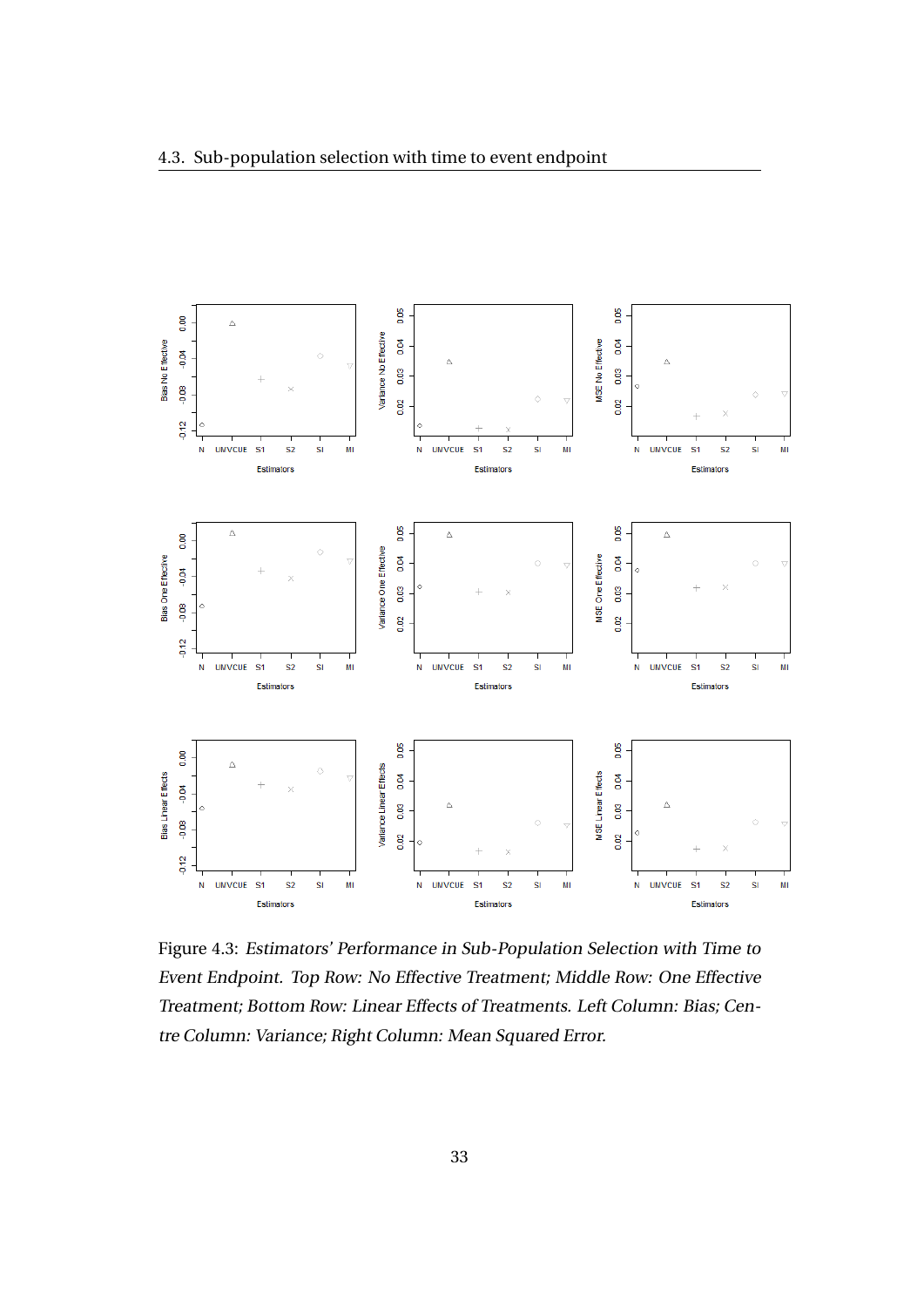In this third case, the suggestion is again to use the Single-Iteration Bias-Adjusted Estimator and the UMVCUE. The first has low Bias and reasonable Variance, resulting in MSE similar to Naive Estimation; the latter eradicates the Bias, but has very high Variance and MSE.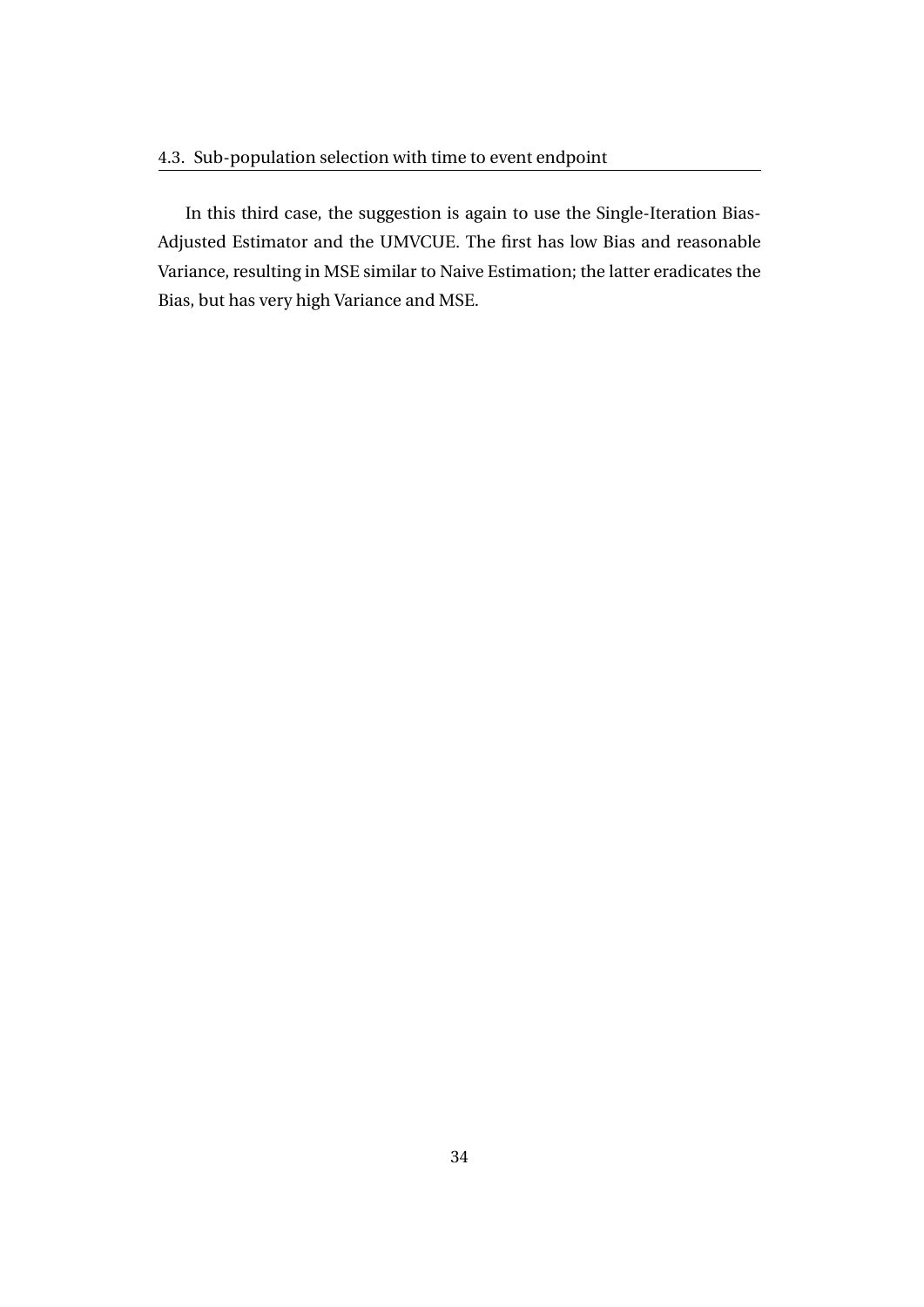## **Chapter 5**

### **Case Studies**

In this Chapter, we describe two main applications of the estimators analysed previously on Alzheimer Disease and Heart Failure. Both of these case studies have been used to construct the previous simulations, where similar effects have been used. The methodology of the case-study Alzheimer's Disease follows Section 3.1, while the methodology for the case-study Heart Failure follows Section 3.3.

#### **5.1 Alzheimer Disease**

The first case study is about a trial for Alzheimer's disease treatment. In this trial,  $K = 4$  doses of an experimental treatment are compared against a control. The primary endpoint is the ADAS-Cog change from baseline at week 24, assumed normally distributed. The interim analysis is planned after  $N_1 = 270$  patients, equally split in the 5 arms. The stage 1 maximum-likelihood estimations of the treatment-placebo differences are reported in Table 5.1. In this case, from MLE, the dose 4 is selected to proceed with the placebo to stage 2. The number of patients recruited in stage 2 is  $N_2 = 109$ , split in the two arms. The result of the stage 2 estimation is also reported in Table 5.1.

Using these data, the different estimators for the dose 4 effect versus placebo at the end of the study are reported in Figure 5.1.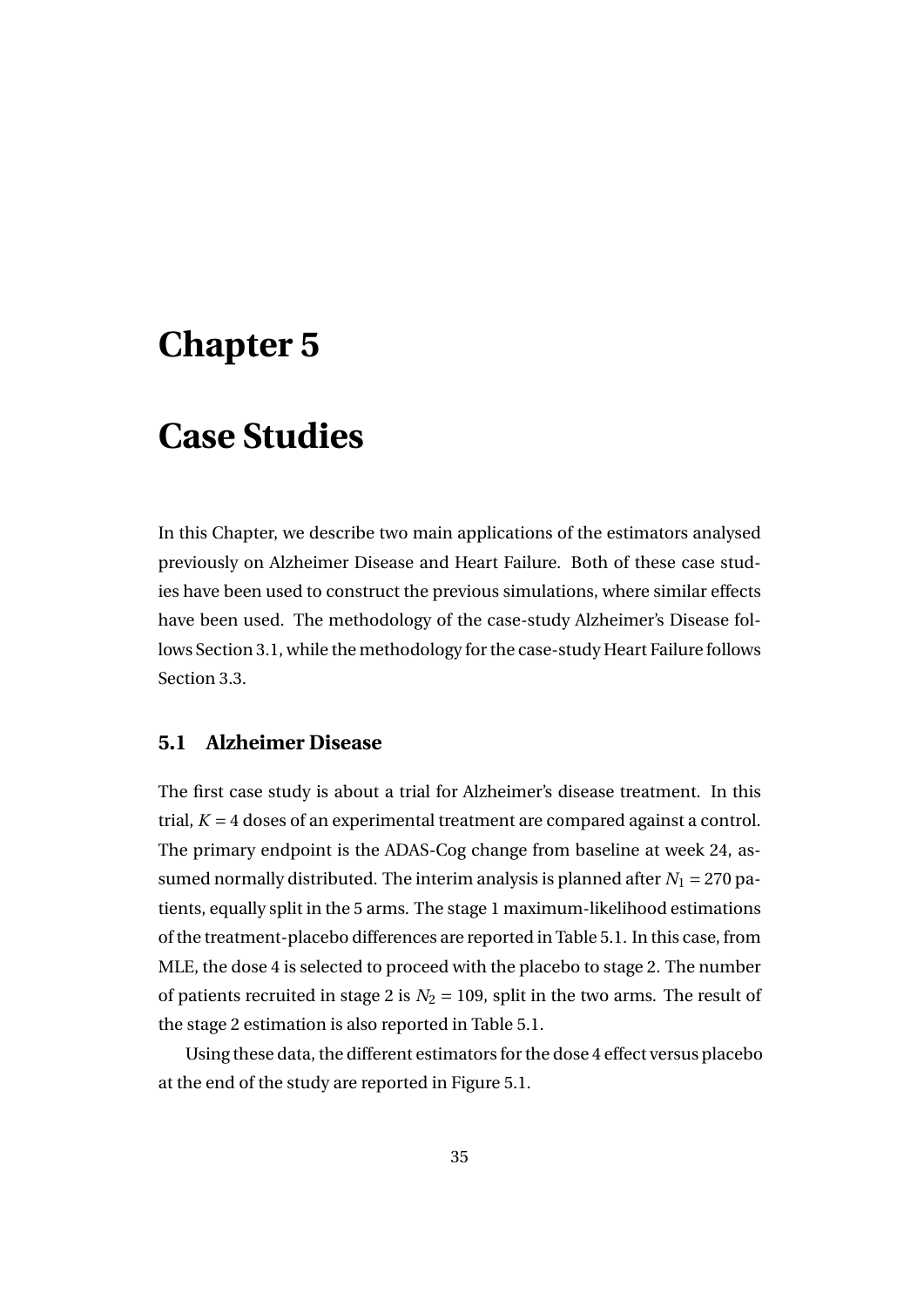|                  | Dose 1                   | Dose 2  | Dose 3  | Dose 4  |
|------------------|--------------------------|---------|---------|---------|
| Stage 1          | 1.178                    | 1.159   | 2.041   | 3.157   |
| <b>Mean</b> (SE) | (1.062)                  | (1.062) | (1.062) | (1.062) |
| Stage 2          | $\overline{\phantom{0}}$ | ۰       | ۰       | 3.334   |
| <b>Mean</b> (SE) |                          |         |         | (1.270) |

Table 5.1: Stage 1 and Stage 2 Treatment-Placebo Difference Estimations for Alzheimer Disease



Figure 5.1: Estimations for Alzheimer Disease

As can be seen in Figure 5.1, both the UMVCUE and single-iteration biasadjusted estimator reduce the optimism of the naive estimation. The first shrinkage estimator and the multi-iteration bias-adjusted estimator are even more conservative. The second shrinkage estimator seems outside the box giving a very conservative estimation: this seems in accordance with the simulations made in the case of only one effective treatment, which is similar to our case.

#### **5.2 Heart Failure**

The second case study regards a treatment on heart failure. In this case, an experimental treatment is compared to placebo, and the initial patient popu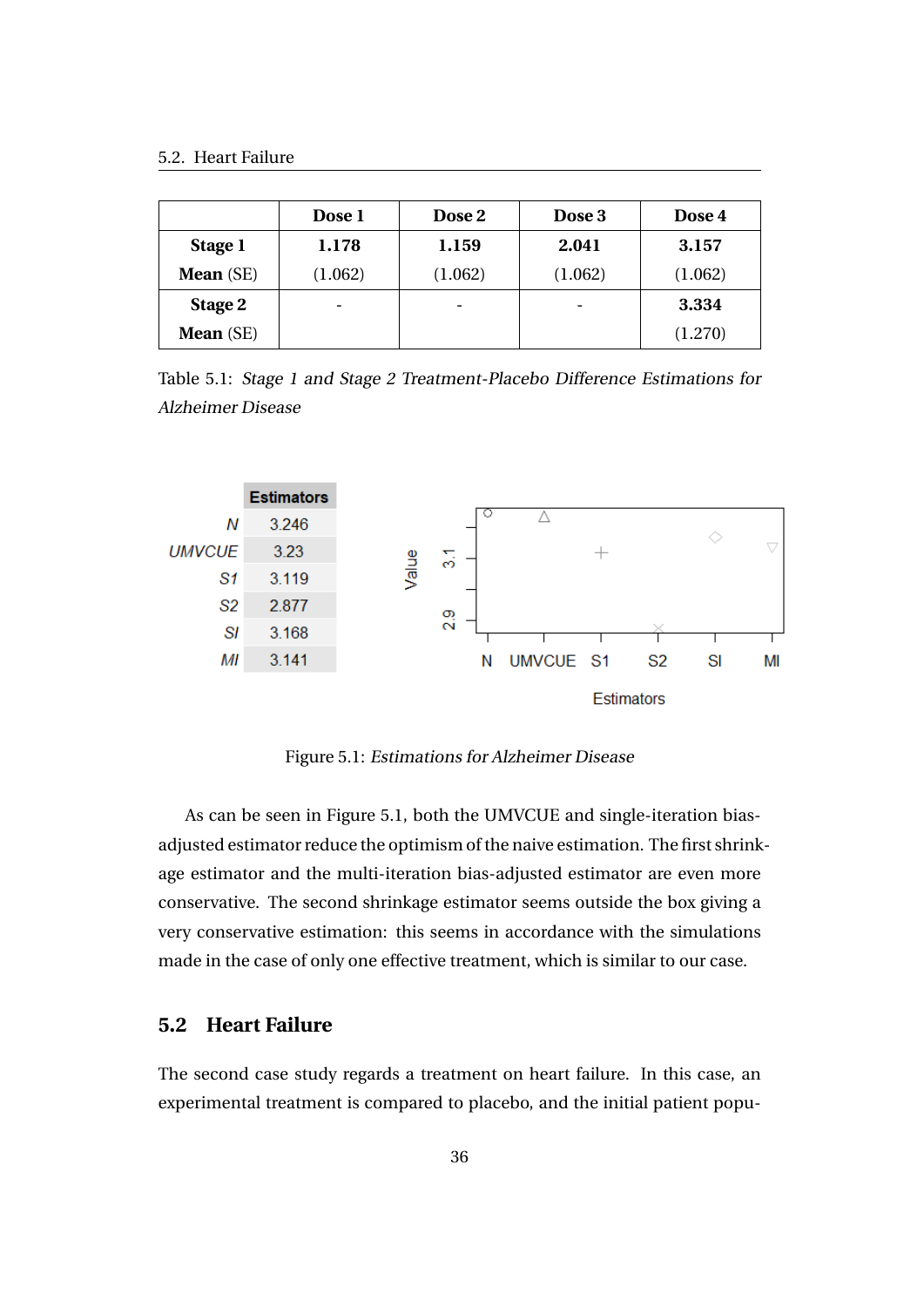lation is partitioned in  $K = 3$  sub-populations according to the baseline heart rate: low heart rate (below 75 bpm); medium heart rate (between 75 and 81 bpm); high heart rate (above 81 bpm). The primary endpoint is the time from randomisation to cardiovascular death or hospital admission for worsening of heart failure. The main analysis is a Cox proportional hazard model adjusted for previous beta-blocker intake at randomisation, and the treatment effect is estimated using the hazard ratio between the two treatment arm. The interim analysis is done after 630 events occurred and the stage 1 patients are followed for 13 months after the analysis; the trials stops when 1260 events have occurred. The futility threshold on the log-hazard ratio scale is set to  $b = -0.1$ .

In Table 5.2 we can see that only the low heart rate sub-population is dropped at the interim analysis, while the others continue to stage 2. With the data from Table 5.2 we can proceed with the estimation of the treatment effect in the selected sub-populations at the end of the study, the results of which are shown in Figure 5.2:

- For the sub-population with medium heart rate, we see that the UMVCUE and single-iteration bias-adjusted estimator provide more conservative estimations with respect to the naive one. Also, the multi-iteration biasadjusted estimator is less optimistic but does not vary very much from the previous two. On the other hand, the two shrinkage estimators provide much more conservative estimations.
- For the high heart rate sub-population, we see that the naive estimation is indeed the most optimistic, but the UMVCUE, single-iteration and multiple-iteration bias-adjusted estimators do not provide a hugely different estimation, remaining close to each others. The shrinkage estimators provide a more conservative estimation, instead.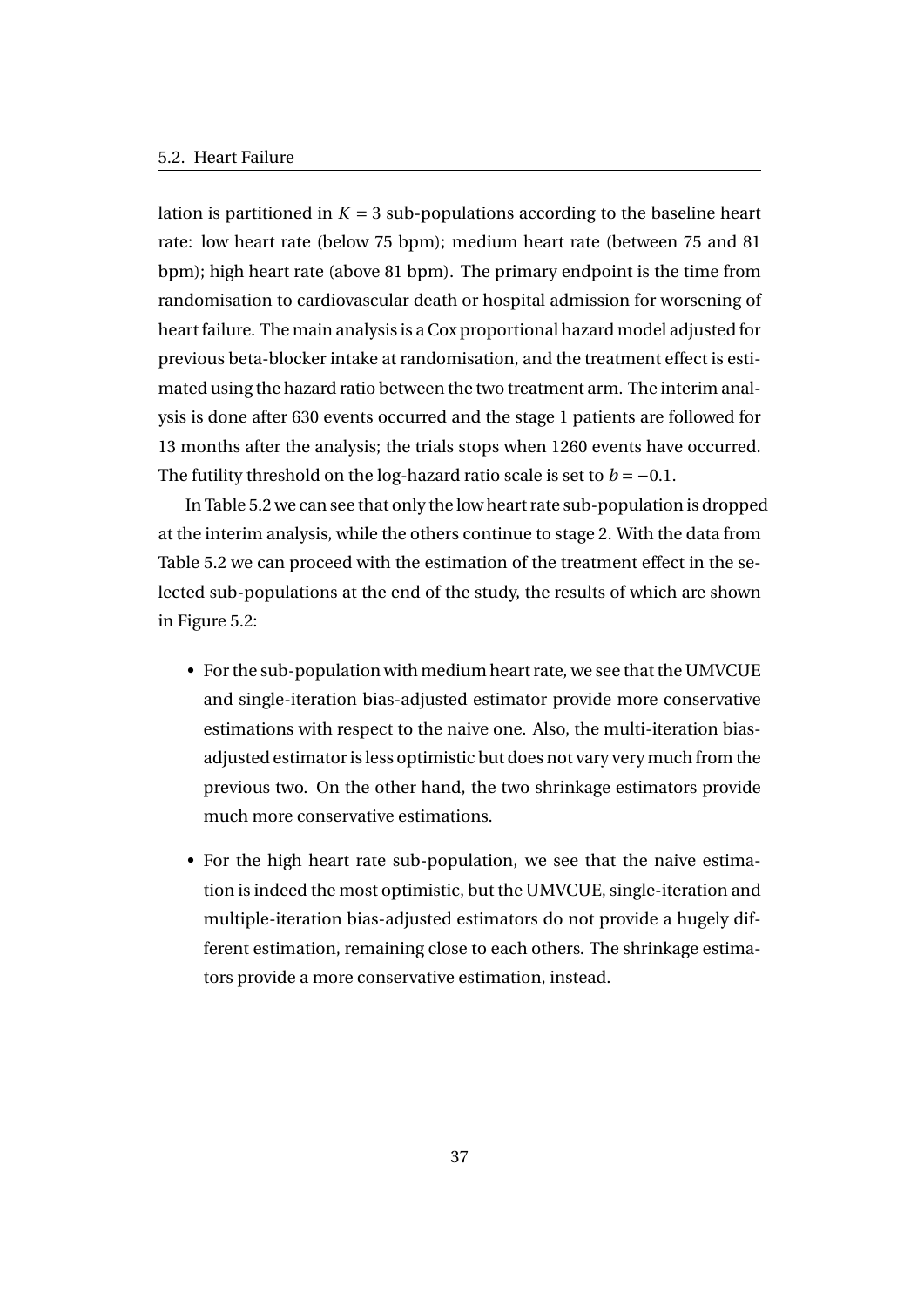| Log HR  | <b>Low Heart</b> | <b>Medium</b>     | <b>High Heart</b> |
|---------|------------------|-------------------|-------------------|
|         | Rate             | <b>Heart Rate</b> | Rate              |
| Stage 1 | $-0.075$         | $-0.397$          | $-0.358$          |
| (SE)    | (0.155)          | (0.150)           | (0.121)           |
| Stage 2 |                  | $-0.086$          | $-0.363$          |
| (SE)    |                  | (0.122)           | (0.107)           |

Table 5.2: Stage 1 and Stage 2 Estimations for Heart Failure



Figure 5.2: Estimations for Heart Failure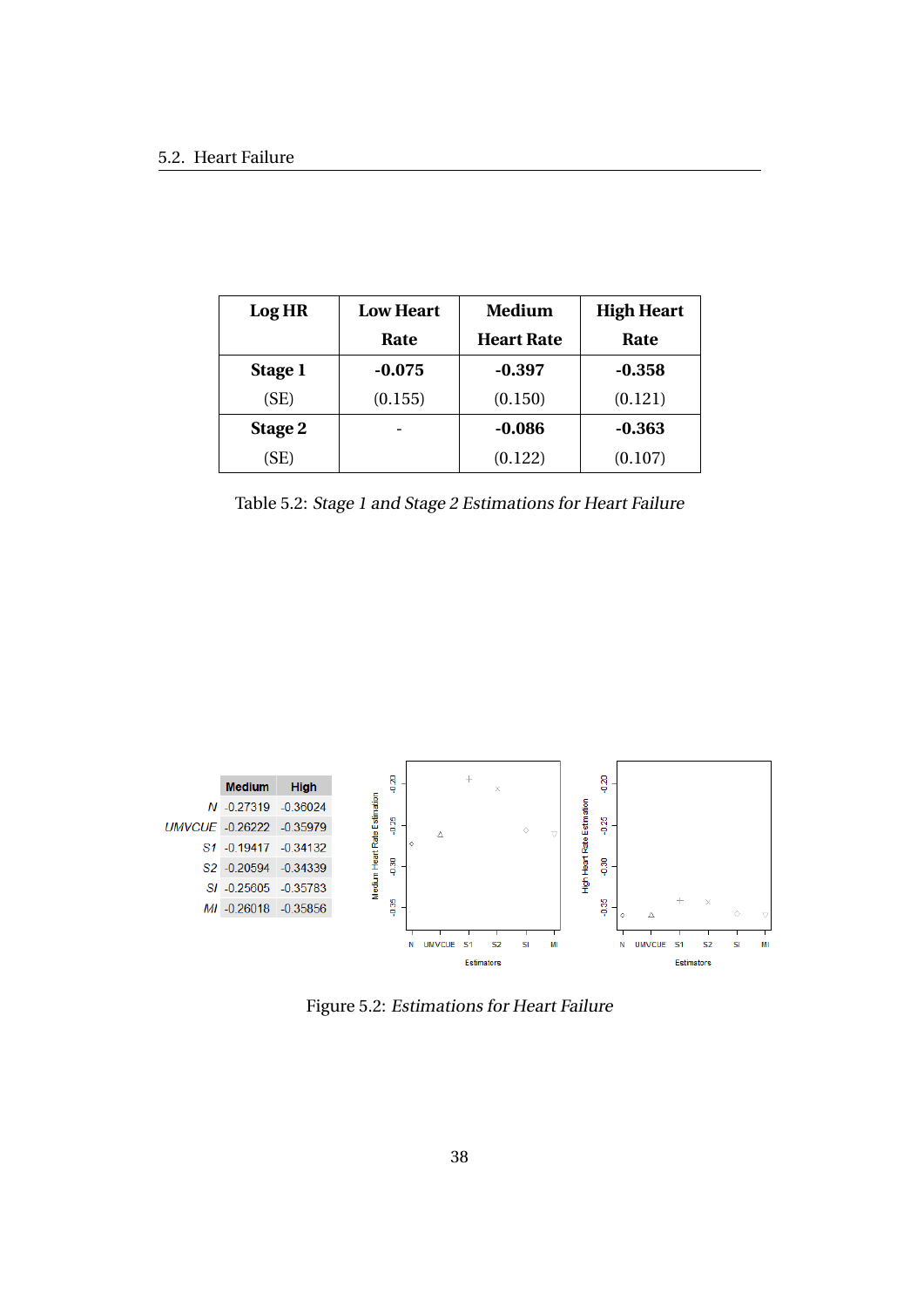## **Chapter 6**

## **Conclusions**

In this work, we investigated how to identify and handle the bias in treatment effect estimation in adaptive designs. We identified the source of bias in the selection process that occurs at interim analyses. Two main type of bias are described: the selection bias, a positive bias that affects the selected treatments and the always reporting bias, a negative bias that affects the dropped treatments. We were mainly interested in handling the selection bias, using several estimators found in literature [3, 4, 5, 15]. We studied the properties of these estimators and their performances in different ways: several scenarios were analysed, like treatment selection, sub-population selection with normally distributed endpoint and sub-population selection with time-to-event endpoint; also, we described selection rules based on the most effective treatment, or determined by a futility threshold.

We conducted an extensive simulation study in order to compare the performances of the estimators in terms of bias, variance and mean squared error. Of course, the bias is of primary interest, but also the variability is of great interest: a low biased but highly variable estimation may not be preferred over a slightly more biased but much less variable one. We recommend in all the cases to present the unbiased estimator and the single-iteration bias-adjusted estimator: the former completely eradicates the bias, but is highly variable with respect to a naive estimation; the latter is less biased than a naive estimation,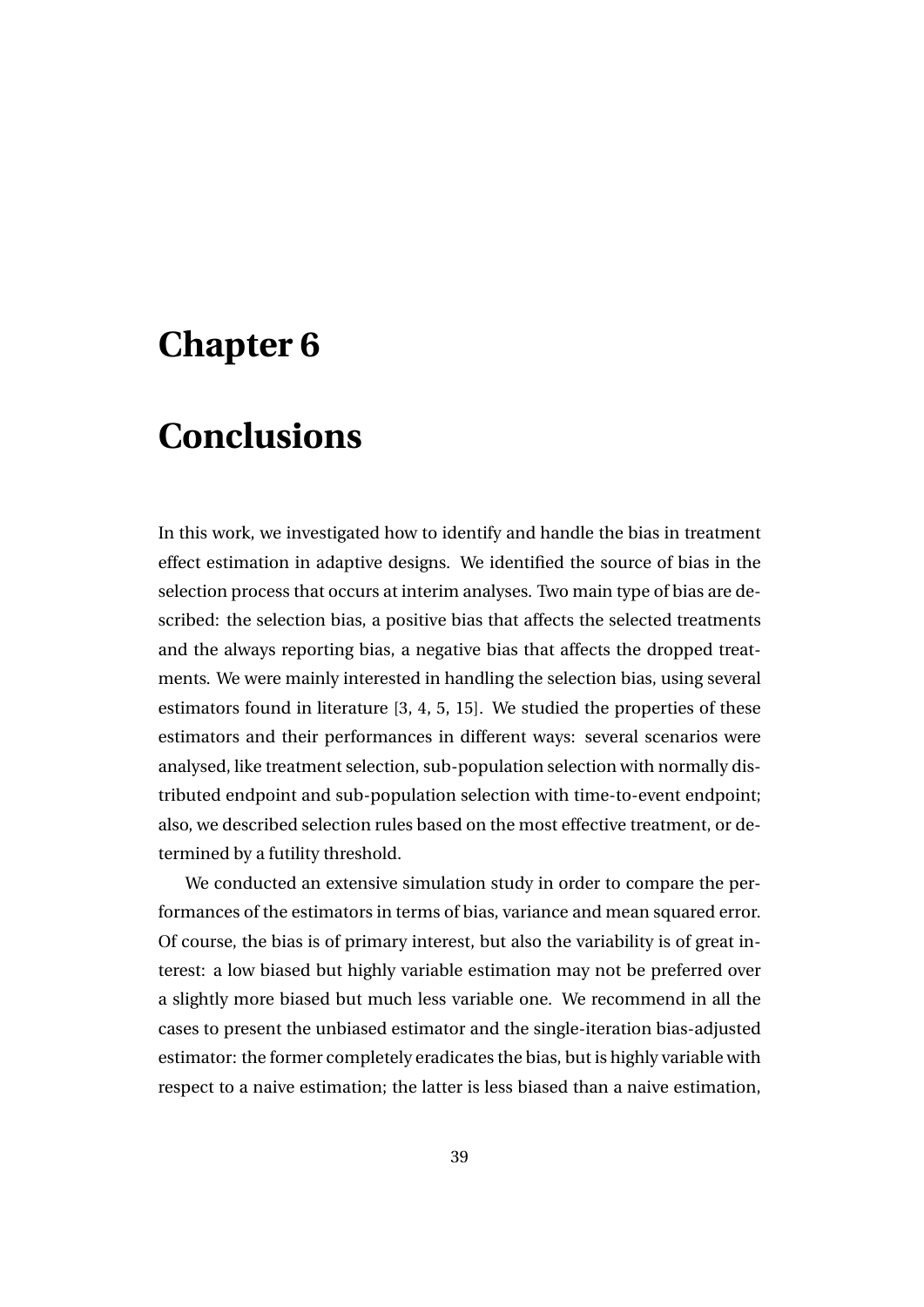but only slightly more variable. Thus, this two estimators are the suggested for a general application.

For completeness, two appendices are added to this work: the first focuses on the construction of simultaneous confidence intervals for the MLE to avoid overoptimism in treatment effect estimation; the second one focuses on bias in adaptive designs with sample size reassessment. These set up the ground for further exploration.

#### **Acknowledgements**

We would like to thank Dr. Maximo Carreras and Professor Peter K. Kimani for providing the code from their works [5, 10] that helped developing this thesis in the early phases.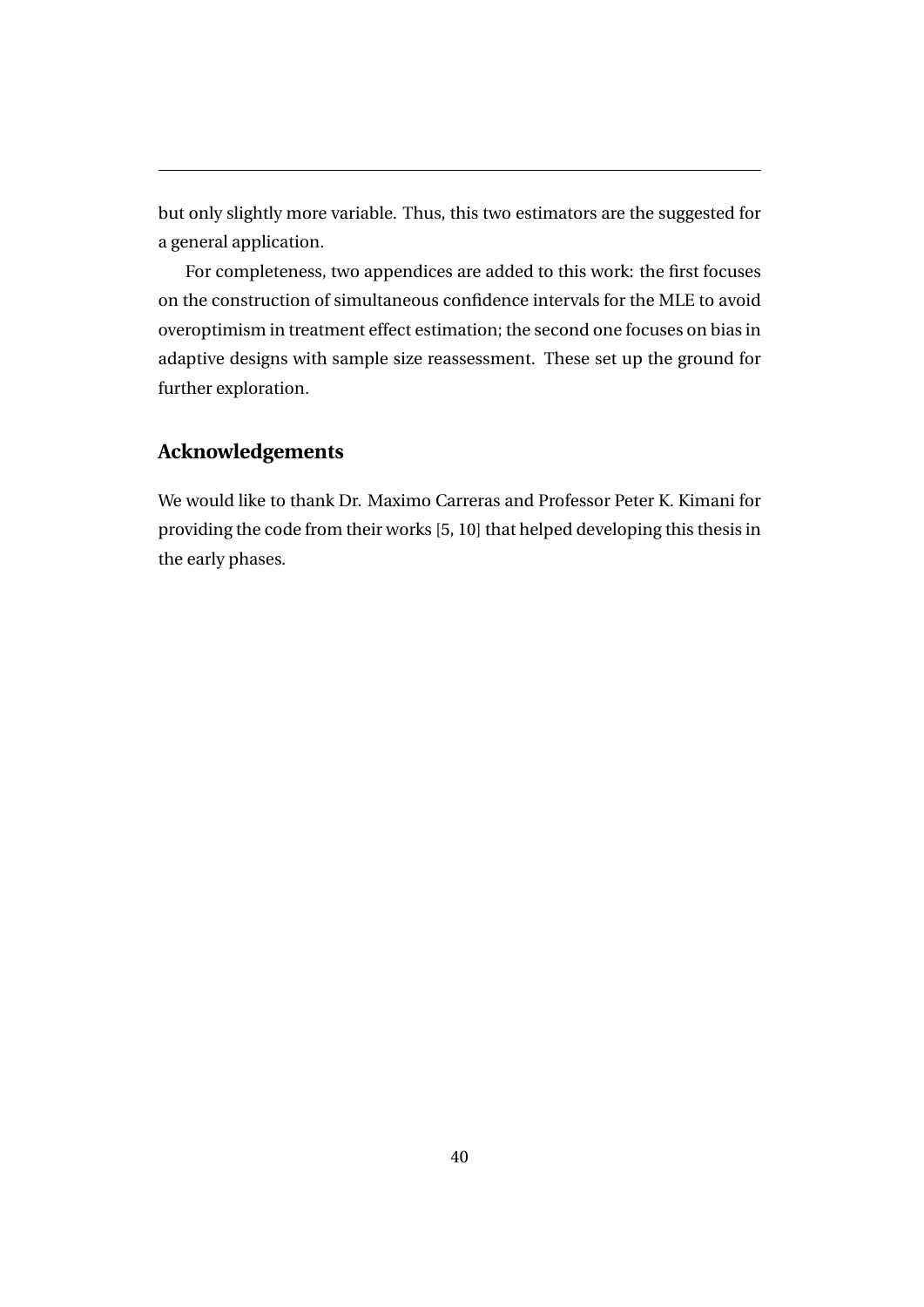# **Bibliography**

- [1] Bassler D, Briel M, Montori VM, Lane M, Glasziou P, et al. *Stopping randomized trials early for benefit and estimation of treatment effects: systematic review and meta-regression analysis*. JAMA. 2010;303:1180–1187.
- [2] Bauer P, Koenig F, Brannath W, Posch M. *Selection and bias two hostile brothers*. Statistics in Medicine 2010; 29(1): 1–13
- [3] Bowden J, Glimm E. *Unbiased estimation of selected treatment means in two-stage trials*. Biometrical Journal 2008; 50(4):515–527.
- [4] Brückner M, Titman A, Jaki T. *Estimation in multi-arm two-stage trials with treatment selection and time-to-event endpoint*. StatistMed. 2017;36:3137-3153.
- [5] Carreras M, Brannath W. *Shrinkage estimation in two-stage adaptive designs with midtrial treatment selection*. Statist Med. 2013;32(10):1677- 1690.
- [6] Cohen A, Sackrowitz HB. *Two stage conditionally unbiased estimators of the selected mean*. Stat Probab Lett. 1989;8:273-278.
- [7] Friede T and Kieser M. *Blinded sample size re-estimation in superiority and noninferiority trials: bias versus variance in variance estimation*. Pharmaceut Stat 2013; 12: 141–146.
- [8] Glimm E. *Adjusting for selection bias in assessing treatment effect estimates from multiple subgroups*. Biometrical Journal. 2019;61:216–229.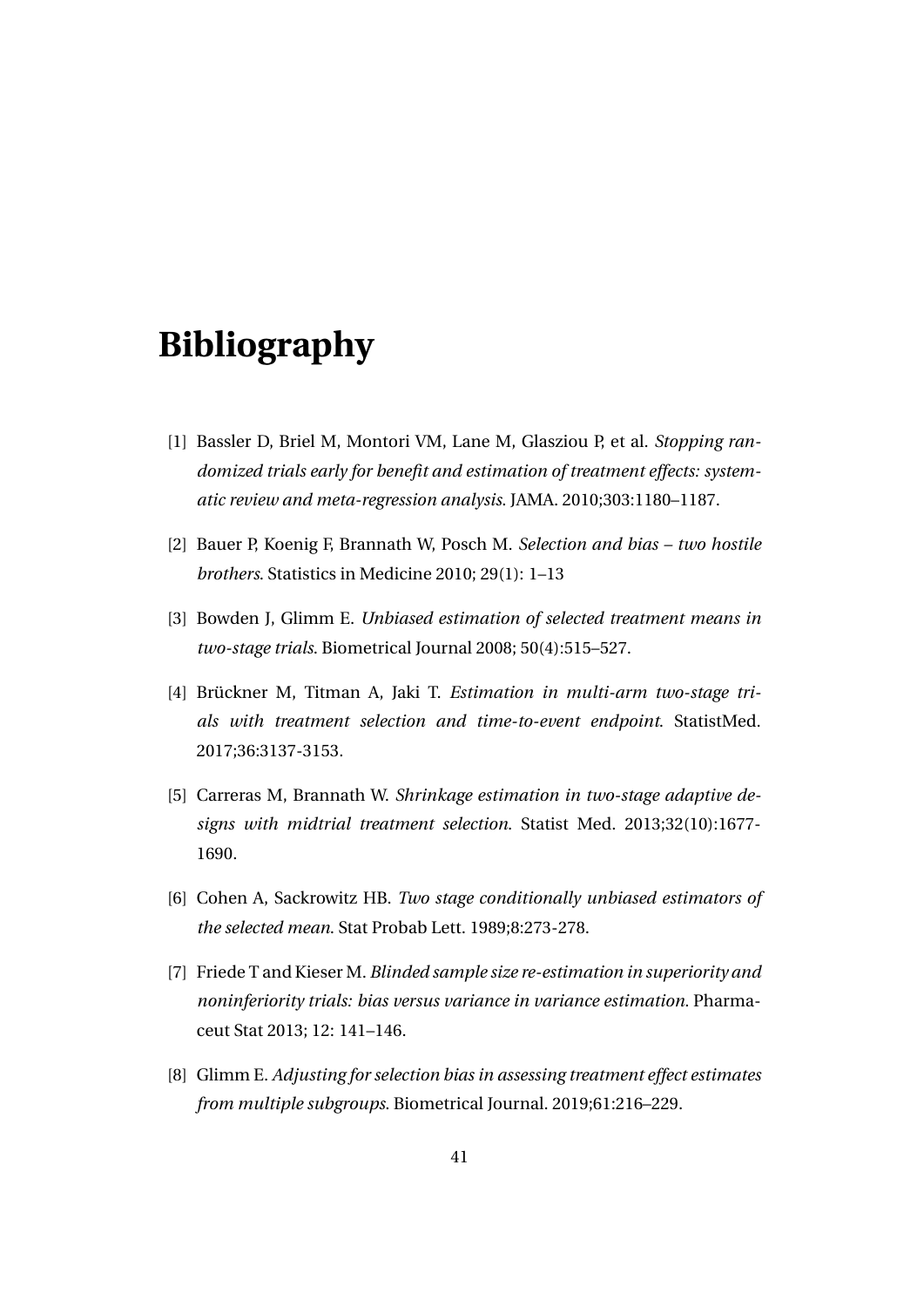- [9] Kimani PK, Todd S, Stallard N. *Estimation after subpopulation selection in adaptive seamless trials*. Statist Med. 2015;34:2581-2601.
- [10] Kimani PK, Todd S, Renfro LA, Stallard N. *Point estimation following twostage adaptive threshold enrichment clinical trials*. Stat Med. 2018;37:3179- 3196.
- [11] Kimani PK, Todd S, Renfro LA, et al. *Point and interval estimation in twostage adaptive designs with time to event data and biomarker-driven subpopulation selection*. Statistics in Medicine. 2020;1–19.
- [12] Pallmann P, Bedding AW, Choodari-Oskooei B, Dimairo M, Flight L, Hampson LV, et al. *Adaptive designs in clinical trials: why use them, and how to run and report them*. BMC Med 2018 Dec 28;16(1):29
- [13] Posch M, Klinglmueller F, König F, Miller F. *Estimation after blinded sample size reassessment*. Stat Methods Med Res. 2018;27(6):1830–46.
- [14] Robertson DS, Prevost AT, Bowden J. *Unbiased estimation in seamless phase II/III trials with unequal treatment effect variances and hypothesisdriven selection rules*. Statist Med. 2016a;35(22):3907-3922.
- [15] Stallard N, Todd S. *Point estimates and confidence regions for sequential trials involving selection*. J Stat Plann Infer. 2005;135:402-419.
- [16] Whitehead J. *On the bias of maximum likelihood estimation following a sequential test.* Biometrika. 1986;73(3):573-581.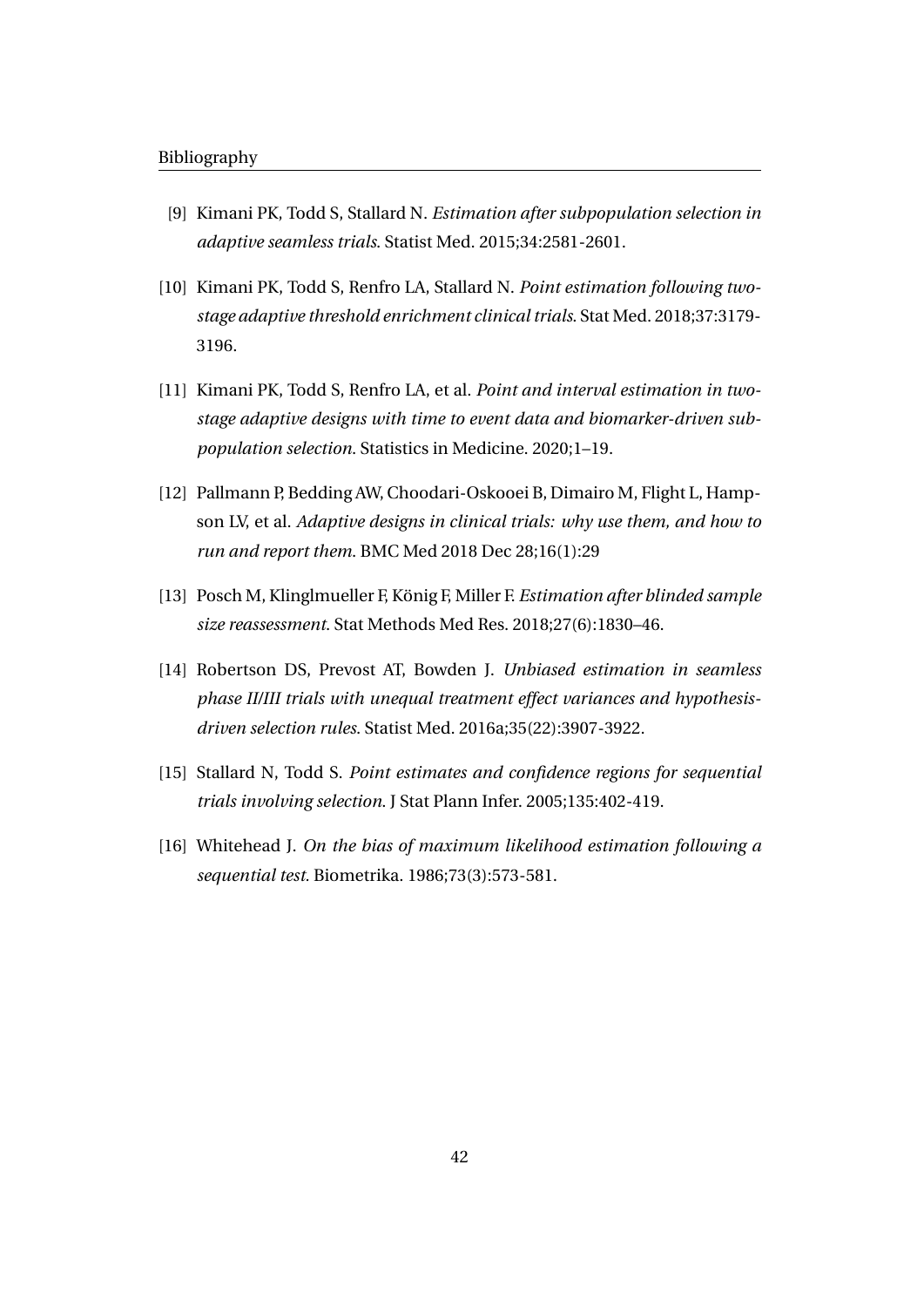# **Appendix A**

## **Confidence Intervals**

While the previous discussion focused on the methods to obtain a Point Estimation that handles the Selection Bias in Adaptive Designs, we now move our attention towards the construction of accurate Confidence Intervals with joint  $(1 - \alpha)$  coverage for the naive estimator ( $\alpha$  being the type 1 error), addressing the multiplicity issue (multiplicity of treatment arms or of populations). Using Confidence Intervals with good coverage is of fundamental importance to obtain a good appreciation of the uncertainty in the treatment effect estimation. Glimm [8] suggests to use simultaneous confidence intervals for the MLE to avoid overoptimism towards one or more treatments.

We may consider two options: simultaneous confidence intervals with Sidak correction or Bonferroni correction. The idea of Sidak is that considering *K* tests, independent from each other, the overall coverage of the corresponding will be the product of the single coverages:  $(1 - \alpha_i)^K$ , where  $\alpha_i$  is the significance level of the single test. Since we want to get Simultaneous Confidence Intervals with joint (1−*α*) coverage, we find that:

$$
(1 - \alpha) = (1 - \alpha_i)^K \implies \alpha_i = 1 - (1 - \alpha)^{\frac{1}{K}}
$$

Therefore, using the significance level of  $\alpha_i = 1 - (1-\alpha)^{\frac{1}{K}}$  for the confidence interval of the single comparison, we obtain an overall coverage of  $(1-\alpha)$ .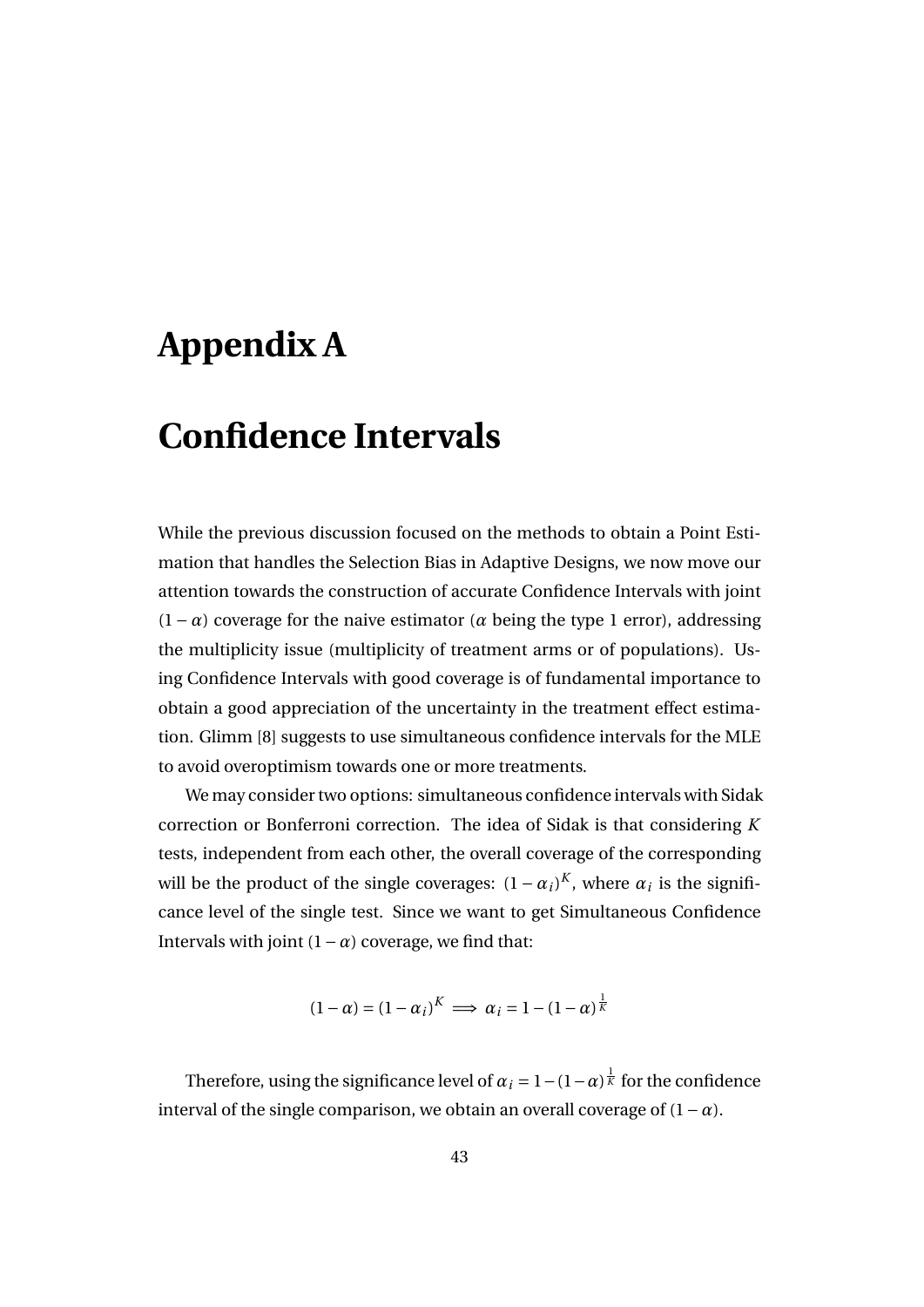A more stringent correction is the Bonferroni's one. The idea of Bonferroni is to have the single Confidence Intervals with a coverage of  $(1-\frac{a}{k})$  $\frac{a}{K}$ ). Then, the Simultaneous Confidence Intervals, considering independence between the test statistics, would have  $(1 - \frac{\alpha}{K})$  $\frac{a}{K}$ <sup>X</sup> coverage. If we suppose to have *K* = 4 tests and an  $\alpha$  = 0.05 level of significance, we see that with Sidak Correction the single Interval has significance of  $\alpha_{i,S}=1-(1-\alpha)^{\frac{1}{K}}=1-(1-0.05)^{\frac{1}{4}}\approx 0.0127,$  while with Bonferroni correction it is of  $\alpha_{i,B} = \frac{\alpha}{K}$  $\frac{\alpha}{K} = \frac{0.05}{4}$  $\frac{.05}{4}$  = 0.0125. The overall significance would be  $\alpha_S = 1 - (1 - \alpha_{i,S})^K = 0.05$  for Sidak and  $\alpha_B = 1 - (1 - \alpha_{i,B})^K \approx 0.049$  for Bonferroni, which is indeed more conservative.

In Figure A.1 and Figure A.2 are reported the Sidak and Bonferroni simultaneous confidence intervals for the two case studies analysed in Chapter 5 on Alzheimer Disease and Heart Failure.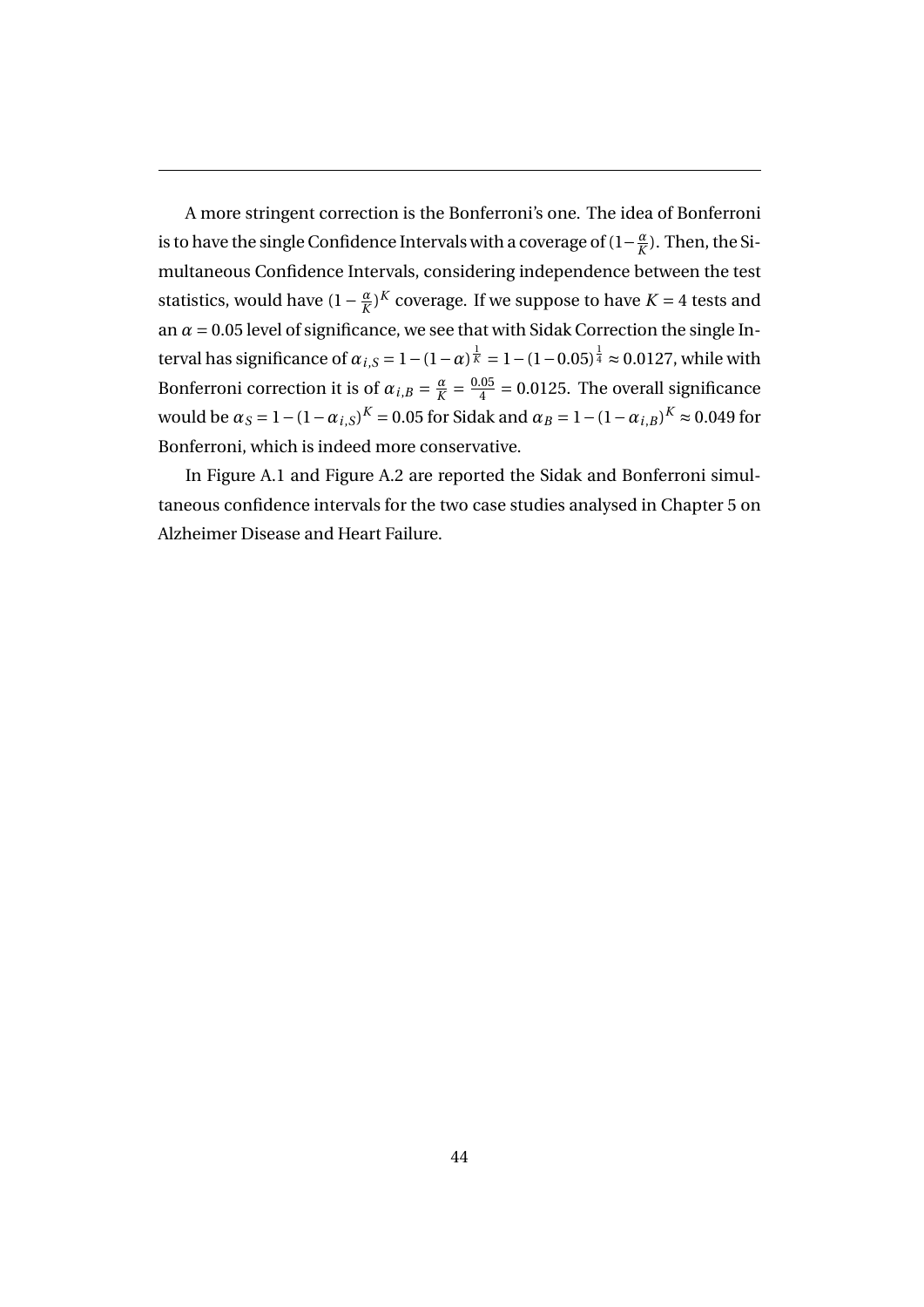

Figure A.1: Simultaneous Confidence Intervals for Alzheimer Disease



Figure A.2: Simultaneous Confidence Intervals for Heart Failure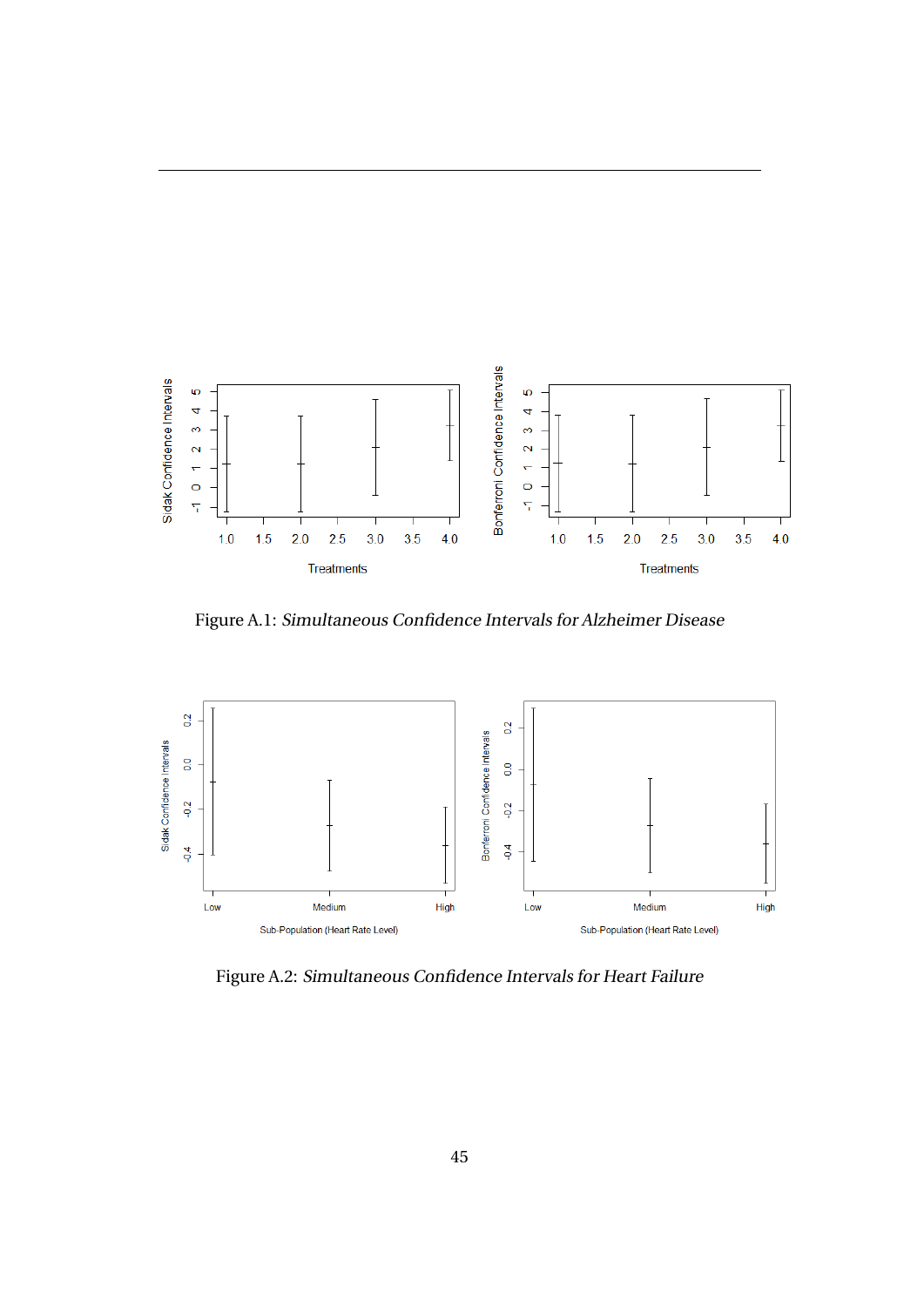# **Appendix B**

### **Sample Size Reassessment**

Suppose we have a two group comparison with common variance  $\sigma^2$  unknown and mean  $\mu_a$  and  $\mu_b$ , respectively. We define  $\delta = \mu_a - \mu_b$  as the true effect size and we want to test the one-sided null hypothesis  $H_0: \delta \leq 0$  against the alternative  $H_A$ : *δ* > 0 at level *α*. Let  $\delta_0$  denote the alternative for which the trial is powered and  $\sigma_0^2$  $\frac{2}{0}$  as an initial guess of the true variance. A first stage per group sample size equal to  $n_1 \geq 2$  is chosen, based on  $\sigma_0^2$  $\frac{2}{0}$ . At the end of the first stage, a blinded one-sample variance estimation is calculated:

$$
S_{1,OS}^{2} = \frac{1}{2n_{1} - 1} \left[ \sum_{i=a,b} \sum_{k=1}^{n_{1}} (X_{i1k} - \bar{X}_{i1})^{2} \right]
$$

where  $X_{i1k}$  is observation  $k = 1, ..., n_1$  in group  $i = a, b$  in stage 1 and  $\bar{X}_{i1}$  is the overall stage 1 mean. This estimation is an unbiased estimation of the true variance  $\sigma^2$  when the true effect size  $\delta$  = 0; otherwise, it has a positive bias equal to  $\delta^2 n_1/(4n_1 - 2)$ . Using this estimator, a second stage sample size  $n_2(S_{1,OS}^2)$  is calculated and used at stage 2: the higher the variance estimate, the higher the second stage sample size.

Friede and Keiser [7] analysed the performance of the estimator *S* 2 1,*OS* against a blinded unbiased estimator that exploited block randomization to eradicate the bias. They found that this unbiased estimator has higher variability with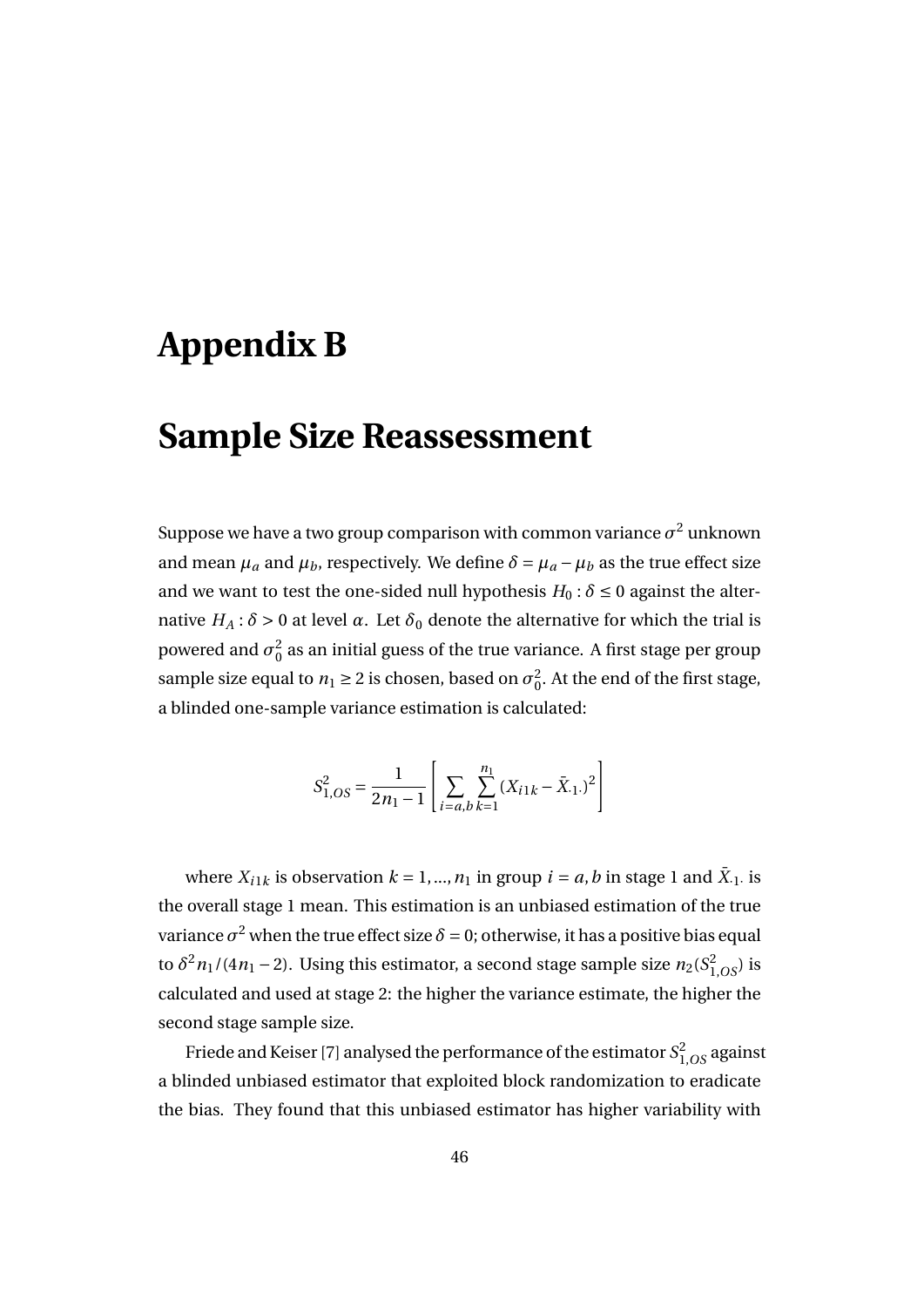respect to one-sample variance estimator, thus resulting in higher stage 2 sample size and lower power; also, type I error rate would be inflated. On the other hand, using  $S_{1,OS}^2$  the type I error rate is controlled (superiority trials) or can be controlled (non-inferiority trials) with available methods. Another option would be to adjust  $S_{1,OS}^2$  using an expected treatment effect, but also in this case we would have a reduction in power. Therefore, they suggest to use *S* 2 1,*OS* for sample size reassessment.

Posch et al. [13] analysed the performance of two sample size reassessment rules: the first uses  $S_{1,OS}^2$  as an estimation of variance; the second uses an adjusted variance estimation which is unbiased under the effect size  $\delta_0$ , i.e.  $S_{1,OS}^2 - \delta_0^2$  $\frac{2}{0}n_1/(4n_1-2)$ . They are:

$$
n_2^u(S_{1,OS}^2) = min\left\{n_{2max}, max\left\{n_{2min}, 2(z_{1-\alpha} + z_{1-\beta})^2 \frac{S_{1,OS}^2}{\delta_0^2} - n_1 + 1\right\}\right\}
$$

$$
n_2^a(S_{1,OS}^2) = min \left\{ n_{2max}, max \left\{ n_{2min}, 2(z_{1-\alpha} + z_{1-\beta})^2 \left( \frac{S_{1,OS}^2}{\delta_0^2} - \frac{n_1}{4n_1 - 2} \right) - n_1 + 1 \right\} \right\}
$$

where  $1 - \beta$  is the desired power and  $n_{2min}$  and  $n_{2max}$  are pre-specified second stage minimum and maximum sample size.

What they find is that with both rules the bias of confidence intervals may be large for small first stage sample sizes, but is small otherwise. Under the null hypothesis, confidence intervals do not exhibit an inflation of non-coverage probabilities, even for small first stage sample size, while very small inflations are observed otherwise. Moreover, for positive  $\delta$  the lower bound of the confidence interval is conservative while the upper one is anti-conservative; for negative  $\delta$  the upper bound of the confidence interval is conservative while the lower one is anti-conservative.

As regards the bias, they find that for the adjusted rule the bias of mean and variance estimate is bigger than with the unadjusted rule. In both cases,